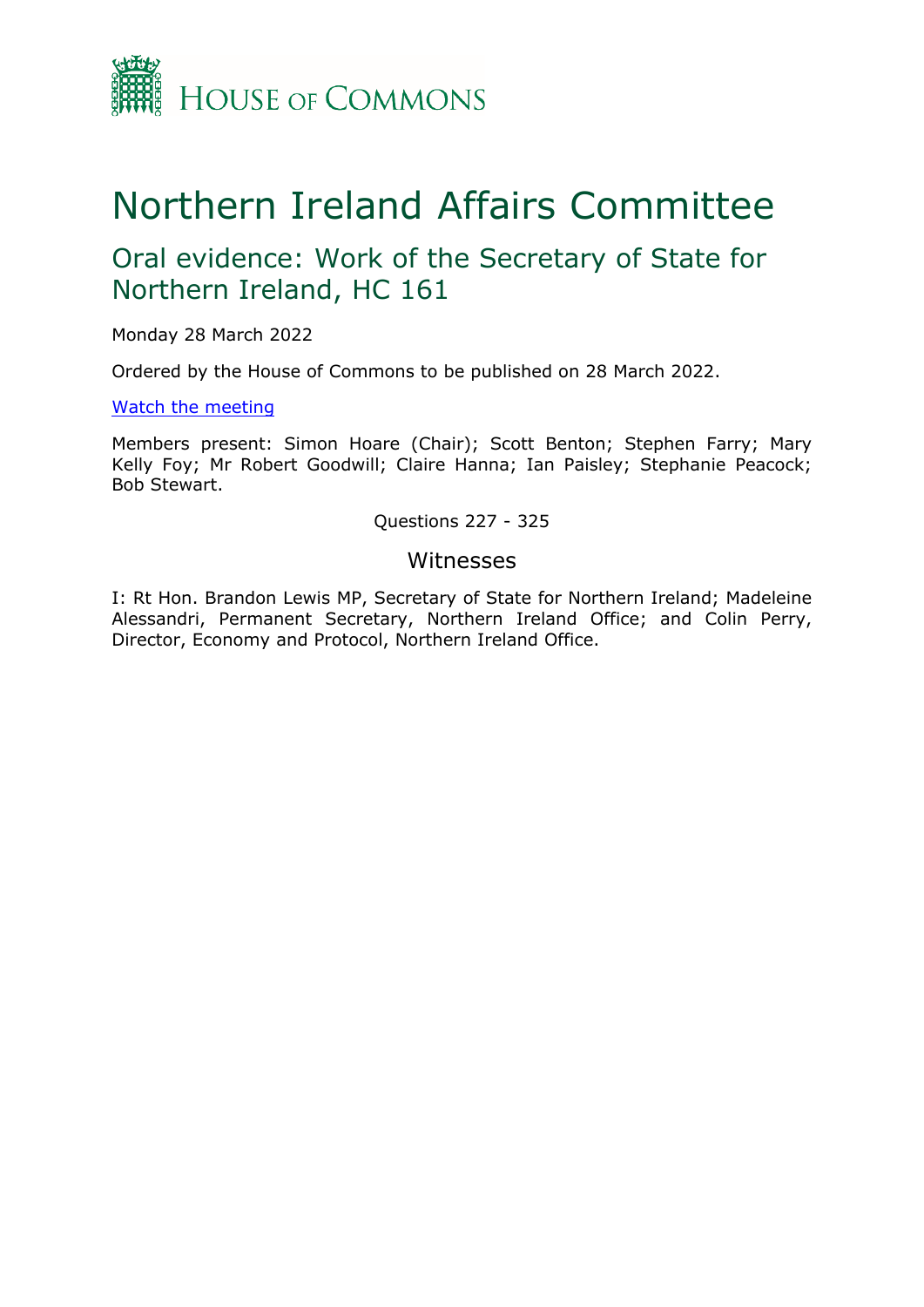

## Examination of witnesses

Witnesses: Rt Hon. Brandon Lewis MP, Madeleine Alessandri and Colin Perry.

Q227 **Chair:** Good afternoon, colleagues, and good afternoon, Secretary of State and team. Thank you for joining us this afternoon. We have a lot to go through, as you can imagine, Secretary of State, so let us make a start. There were horrible scenes seen, as we know, last Friday, with Minister Coveney—things that probably all of us hoped we would not see again. You will not be at all surprised to know that we would be interested to hear your assessment of that and where you think things may be headed. Also, there was what we had all cheered earlier in the week on the change to the security assessment in Northern Ireland. Has thinking altered on that as a result of Friday's activities and some of the more inflammatory language that we are possibly hearing at protocol demonstrations?

*Brandon Lewis:* Yes. It is a stark reminder of the reality. It does not change the decision made last week. These things are always kept under review. It was good news to see things moved from "severe" to "substantial", as you say, last week. I absolutely agree with that. As I said last week, we must not let that distract us from the reality that even at "substantial", having moved down, the definition of that is that an attack is likely. It just moves from being highly likely to likely. We should not underestimate the reality of what that means. We are "substantial" across the UK now. It means that in Northern Ireland we still need to be alert to the reality of the risks. As I said last week, for people, if they see things that they are concerned about, they should make sure they report them.

In terms of what happened at the end of last week, I personally think Northern Ireland and the wider society and civic society of Northern Ireland is far better represented by the excitement and positivity of things like the Oscars result with Sir Kenneth Branagh last night. That highlights an industry in Northern Ireland that is doing phenomenally well and should be loudly applauded. Society is much more focused on that kind of positive way forward than the sorts of acts that we saw at the end of last week.

The security alert that we saw in north Belfast was declared, thankfully, a hoax, but it underlines the reality that there are some people who want to do what they can to either cause harm to others to disrupt a positive way forward for Northern Ireland. It is all of our jobs, across Northern Ireland—those who are elected in Northern Ireland and those who sit in the UK Government and beyond—to ensure that they do not prevail.

The overwhelming position of people in Northern Ireland is that the small minority who seek to behave in often a cowardly way like that are certainly not seen to come out of it in any positive way. They should not; they must not. It was right that Minister Coveney was able to and did carry on and finish the rest of his day as planned. We have to carry on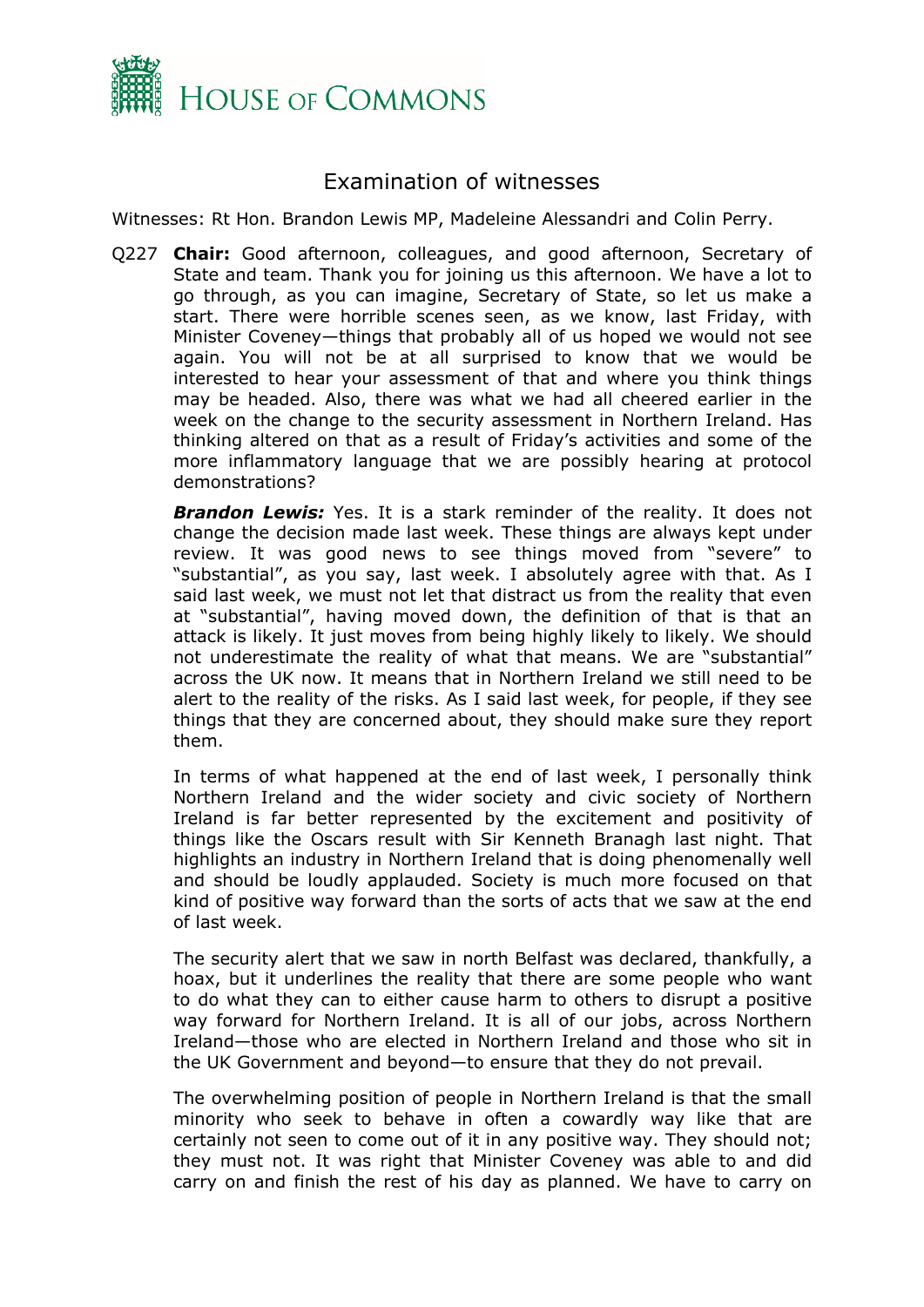

and show that that kind of activity will not disrupt the positive move forward for Northern Ireland. There is so much going on in Northern Ireland that is positive.

Q228 **Chair:** Would you share my assessment that we have a way of doing things in this country—of effecting change? It is through discourse and through the ballot box. For those who purport to be British citizens and acting under that umbrella, if you will, that sort of behaviour is a very un-British way of doing politics, is not the way to effect change and will not be successful.

*Brandon Lewis:* Absolutely; I could not agree more. It repulses most of society, not just the British but for the people of Northern Ireland. We saw that last week. We have seen it time and again over the last couple of years. When civic society and wider society think that they are being let down by people like that, they are not going to let it get in their way. They are carrying on and getting things done. That is the right way to go. We have to make sure that that kind of behaviour does not prevail in any form whatsoever.

The right way to go forward is a democratic process. Discussion and negotiation is what has brought the big steps forward in Northern Ireland and has to be the only way that we can see things moving forward in the right way. People want to see that kind of approach. I absolutely agree.

Q229 **Chair:** Finally on this, should the PSNI require additional resource from colleagues in the Home Office, do you stand ready to facilitate those requirements in order to underpin the security of the citizens and visitors to Northern Ireland?

*Brandon Lewis:* There are a couple of things on that. PSNI's resourcing comes through the Northern Ireland Executive, which has substantial underspend itself if it wants to put more money into the PSNI. The NIO is another source of its funding. If it is looking and feels it requires extra resources for any reason, it is never shy in talking to us. We will always have those discussions and look at what is viable, appropriate and right to make sure it has the funding that it needs.

Q230 **Chair:** It may not be just for funding. It may be actual resource.

*Brandon Lewis:* Yes. When I talk about resource, I mean in the widest sense. We have supported them and worked with them on issues where they may require resource from partners around the UK from time to time. We will always work with them and support them on that, as we have done.

While we are here at Committee and talking about PSNI, huge credit is due to PSNI. The way it handled things over the last period, working with partners to allow that threat level to come down, in itself is a credit, not least to PSNI and partners. Also, specifically, there is the way it handled last week. I am sure he will not mind me saying, but Minister Coveney himself particularly messaged me to say to me how professionally he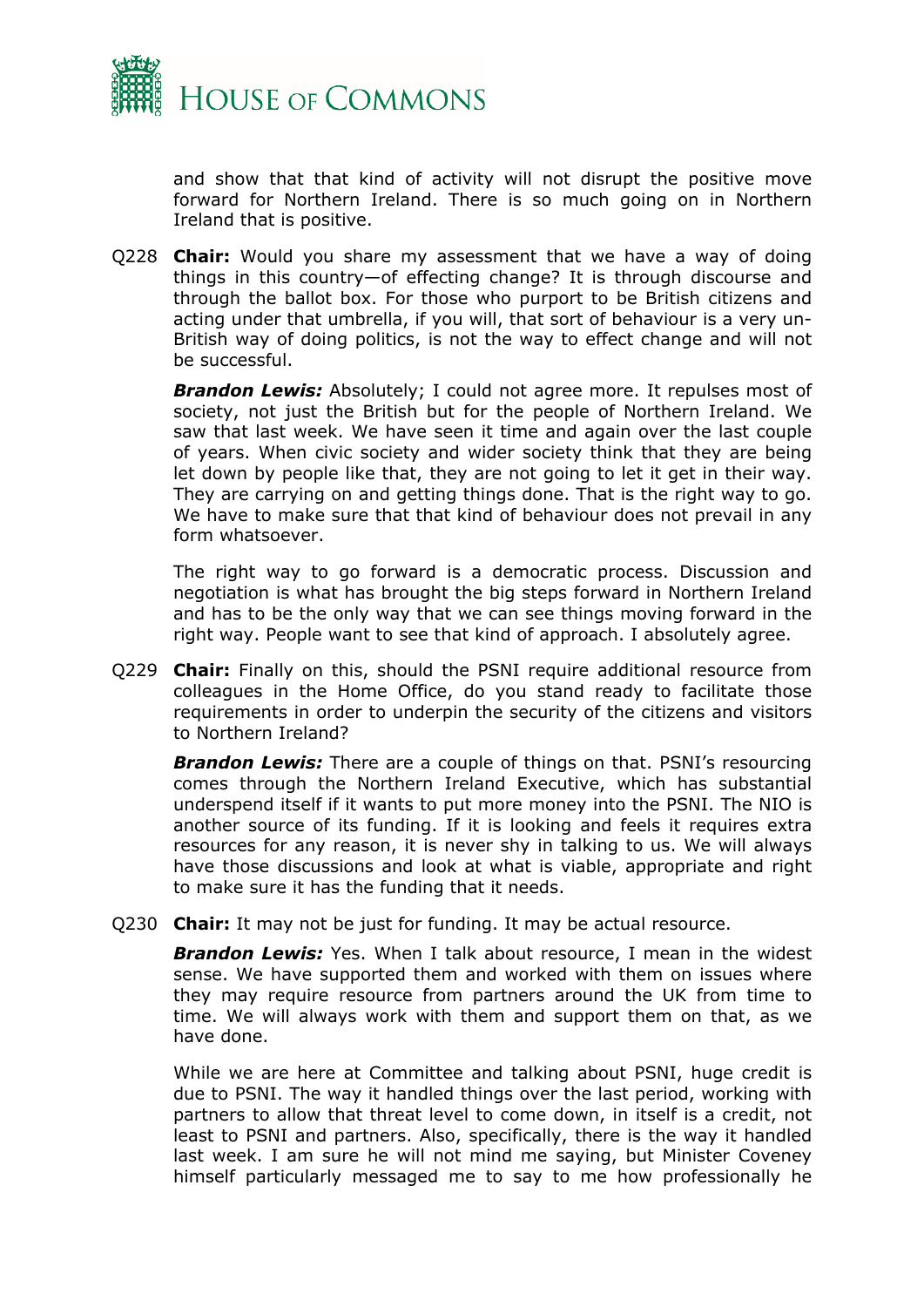

thought PSNI had acted. It is right that it gets the public positive feedback around the way it handled last week and matters over the weekend.

Q231 **Stephen Farry:** I have a follow-up on the Chair's questions. First, I want to place on the record our thanks to the PSNI, the security service and indeed all others who were involved in the work that has allowed the security threat to be downgraded, albeit with all the caveats that you have said around the ongoing threat.

I am conscious that we treat dissident republicans as a national security threat, so the responsibility is for the UK Government and at a Northern Ireland level. However, loyalists have tended in recent years to be treated purely as a domestic criminality issues for Northern Ireland authorities to manage. In light of what happened last week and other threats that have been made, are the Government likely to reconsider the wider approach and perhaps begin to treat them also as a national security threat, as well as being a domestic criminality threat?

**Brandon Lewis:** There are very clear delineations between what is devolved and what is treated in one format by the Executive through the DoJ and, directly, the PSNI, and through us. There are no plans to change that at the moment. On a whole range of issues, we all work together, as we have done and I have been part of over the last couple of years, to make sure we are bringing all the resources that we have, both in Northern Ireland and across the UK, to the benefit of the safety and security of people in Northern Ireland. That is always done in partnership.

*Madeleine Alessandri:* There is a continuum. What we see as incredibly important is to make sure that all the capabilities that are available at the devolved level or of the state are brought to bear on anything to do with the safety of the people of Northern Ireland. You cannot often put things in neat boxes, so it is important to see things as a continuum.

**Brandon Lewis:** As you have given me this segue by referring to the loyalist paramilitaries in that way, it is important to also give credit to the work done by the IRC, which I am very pleased we have just last week announced we have been able to reappoint. There is their fourth report, which is quite important, and how we look at the next steps forward, not least of all because it is important that more often than not we should not be referring to loyalist paramilitaries, because they are not. They are criminal drug dealers and thugs. The people who are criminal drug dealers and thugs should be treated in the way and given the least amount of respect that that kind of activity warrants.

Q232 **Stephen Farry:** I would certainly be very keen that you keep under review the potential to reassess that.

*Brandon Lewis:* That is only in the sense that we will always give all the support we can, working with the DoJ and the PSNI, to whatever they need to keep people safe in Northern Ireland.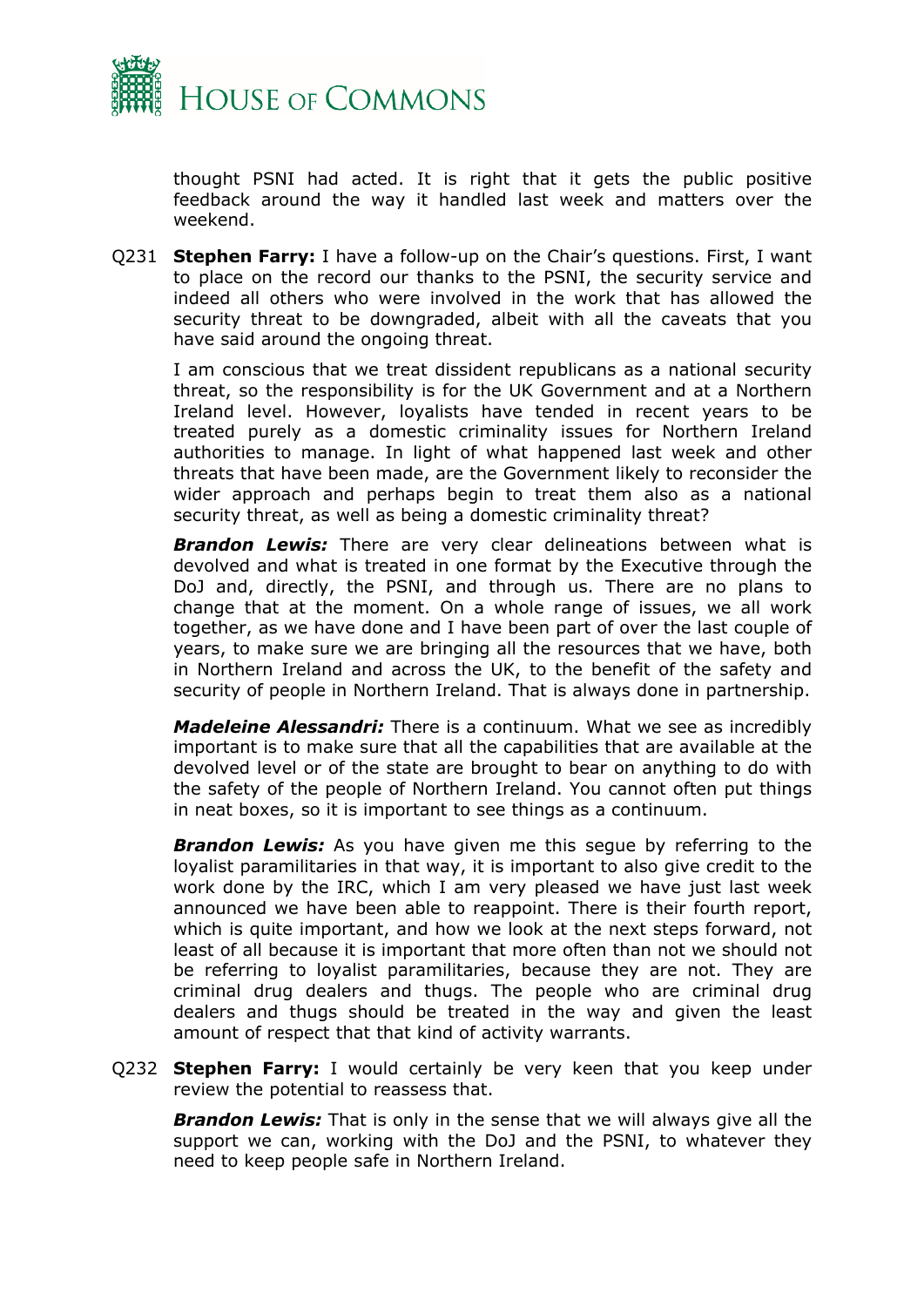

Q233 **Claire Hanna:** I wanted to ask your view on the touring protests happening against the protocol. You will possibly be aware of the decision by the Ulster Unionist Party leader, Doug Beattie, to disengage with the event, presumably because he, like a lot of us, can join the dots after five decades of this. Blood and thunder rhetoric is given from a platform and ultimately, whenever people start to get hurt—they always do start to get hurt afterwards, like the man who was violently pulled out of his van on Friday; like presumably what was attempted at Doug Beattie's office last night—those who come up with the rhetoric always do a Pontius Pilate after they have riled up the angry men.

Given that your democratic counterpart, Simon Coveney, was essentially threatened at a rally on Friday, at which no word of condemnation was offered at that event, do you believe this is a moment to reflect and urge an end to or a tempering of those protests? Nobody is saying anyone should forgo their right to protest. As Doug Beattie has courageously done, I know in my party there is a movement where we have urged people to temper and balance their right to protest with the right of others to live in peace and security.

Do you believe that this is a moment to urge people to proceed with caution in those events, given that we are in an election period? The people attending those events have a real-time opportunity to express their views democratically at the ballot box, which I think we will all agree is the appropriate way for people to express their views. Would you like to offer support to Doug Beattie or to add your words to how you believe people should proceed with those protests?

*Brandon Lewis:* I am very happy to answer that. In terms of the specific issue around Doug Beattie and what we saw at his office, overnight as it were, again it is an example of a despicable, pretty cowardly action. Doug is someone who has served 30 years in the armed forces. He is someone who is used to dealing with things and handling these things. In a political world, it is not what you should have to deal with.

It follows up on pretty despicable actions, as I say, in terms of the Hume event on 25 March as well. It is right that everybody condemns both of those kinds of actions. Obviously one is particularly serious, in terms of what happened on 25 March. There is no excuse for the kind of behaviour we saw yesterday with Doug Beattie's or anybody else's office. Sadly, we have seen graffiti and things over the last couple of years as well.

In terms of protests, I saw on Twitter and in the media coverage the position the UUP has taken. I am going to be a bit careful in terms of giving comment about what I think people should or should not be doing through the election period. That is a matter for the politicians who are up for election to take a view on.

I would defend people's right to peaceful protest. That is part of British society. It is absolutely right as part of freedom of speech, but it should be peaceful protest, done in the right way. If people have a view about it,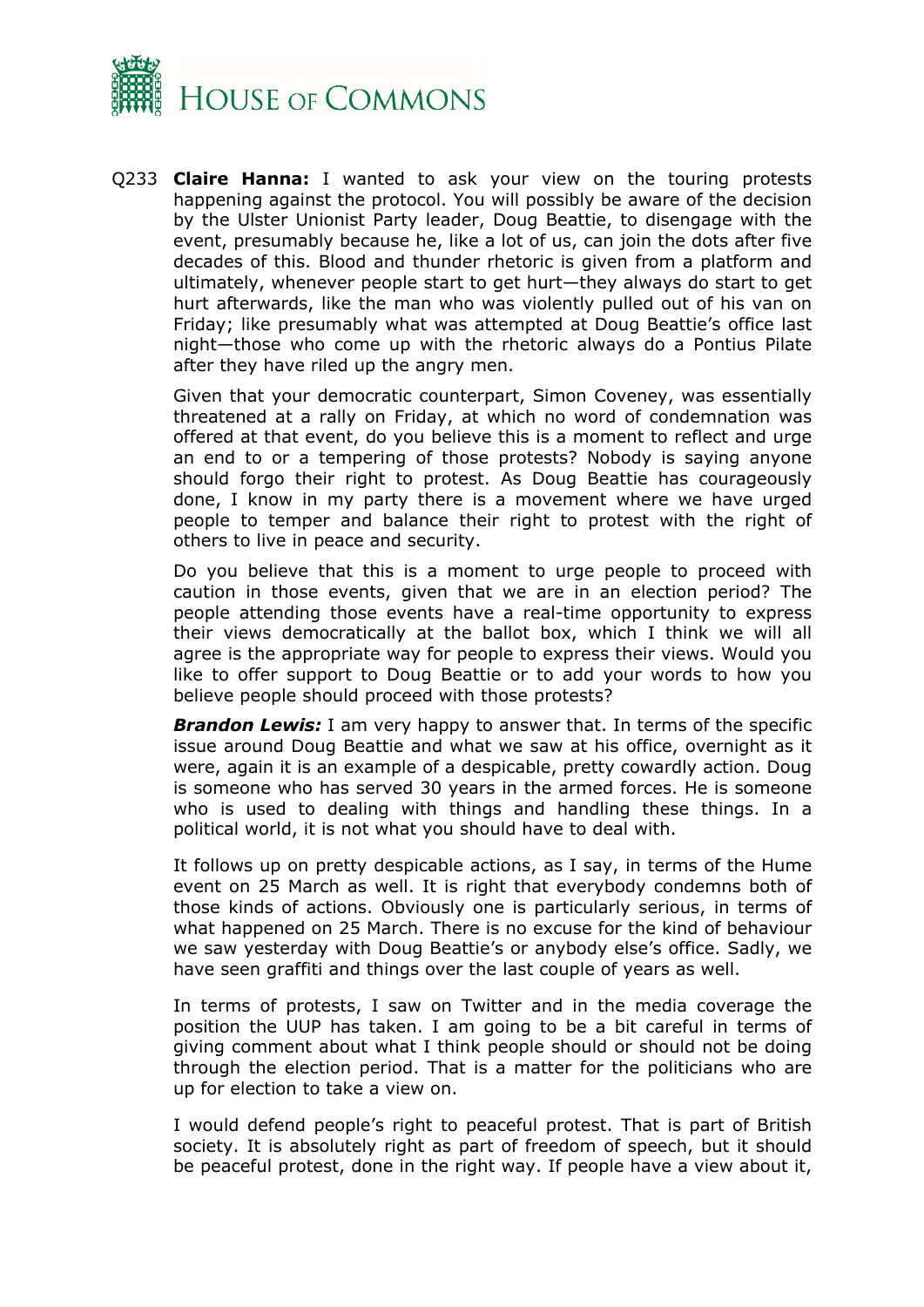

we need to defend their right to make sure their view is heard, but they should be doing it in the right way. They should not be doing it in a way that causes harm to others and disrupts other people's lives.

Q234 **Claire Hanna:** There is rhetoric about upping the heat. Many of us from Northern Ireland do not hear words like that and not think of the three Quinn boys, who were murdered after a rally like that, in their beds, by people who were riled up by blood and thunder rhetoric. Do you think that that is constructive language? Do you think that it is helping to resolve the issues around the protocol?

*Brandon Lewis:* I have always thought, and I have a fairly strong track record over various jobs over the years of making the point, that, as politicians, we all have a duty to think about the language we are using and be very aware that language has consequences. What we say has consequences. As I say, that should not interfere with people's freedom of speech and their ability and right to protest on something. They should be protesting in an appropriate and safe way.

Q235 **Chair:** I take your point entirely about what should be self-imposed strictures on politicians. What of those who are not, who may be taking part in a peaceful demonstration, but who use language that incites violence or appears to condone the use of violence as a political tool? What is your message to them and indeed to law enforcement on that?

**Brandon Lewis:** My message to all politicians, and I say this as someone who—

**Chair:** I am talking about those who are not politicians.

*Brandon Lewis:* Anybody has a right to freedom of speech, but everybody should be using their freedom of speech and their right to protest in a peaceful way that does not cause damage to others. We are now in a pre-election period. I am not going to give comments about what particular politicians who are up for election may or may not have said or be saying in the weeks ahead, because they have not done anything yet.

All politicians and those taking part in protests should be conscious that language means something. We have to also balance that, and I will defend people's right to freedom of speech and freedom to protest in an appropriate and proper way.

Q236 **Chair:** That is a given. I am tempted to say, "Here we go again," with regards to power sharing in the Stormont institutions. We find ourselves in another situation. Can you tell us what the Government and your Department are doing to encourage the re-establishment of fully functioning institutions at Stormont? What are your secondary plans? If those are not successful, where do we go from here?

I presume that you will accept the basis of my thinking. Having had an interregnum for three years, where public policy delivery effectively trod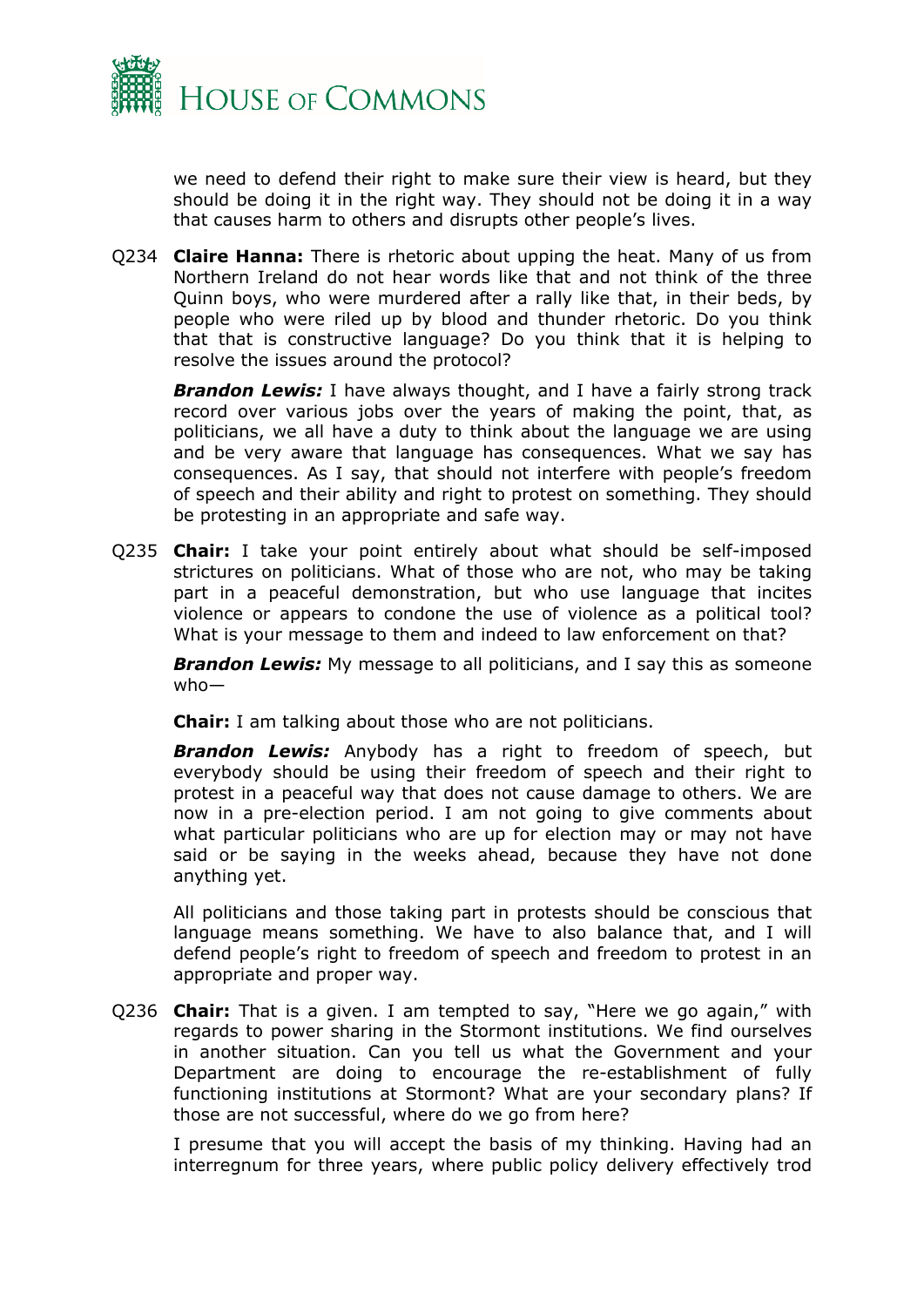

water, and then the distraction of Covid, now is the time when everybody in Northern Ireland, irrespective of their traditions, political allegiances or whatever, is looking to politicians to deliver timely solutions to pressing problems, not least the cost of living.

**Brandon Lewis:** Yes, absolutely. Credit to all the politicians of all parties of Stormont, who came back into power sharing at the beginning of 2020, literally days before we were all dealt the blow of Covid that has been with us for the last couple of years, and through some really quite difficult periods. It is not surprising, when you have five very different political parties, that they are occasionally going to disagree on things and that is going to make life challenging in a power-sharing structure.

Throughout that period, pretty much, they have been able to work through that, certainly in the Covid issues that people had to deal with, to find ways through to get things done. I am not saying that it has been a bed of roses at all times between the parties—that is more a matter for them to comment on—but they managed to do that. The people in Northern Ireland have benefited from having that devolved Government up, running and functioning, with the exception of the three days or so last year.

My view has been the same as it was. I made this point when Sinn Féin was refusing to nominate last summer. I made this point when the DUP withdrew the First Minister, Paul Givan, a couple of months ago. Power sharing and devolved government are important. The institutions are important. Parties that are part of the political process and take part in the democratic process should fully take part in that. Therefore, after the elections, I would expect to see all parties nominate as is appropriate from their party position. I have said that to all the party leaders and I will continue to make that point.

You have to be very clear as well that the people of Northern Ireland want to see the Stormont institution up and running, dealing with, as you say, the cost of living issues, being able to get the money that is being put across the UK Government—another £47 million just last week—in Barnett consequentials. We want Stormont up and running to make decisions around that for the benefit of people, to get the reforms approved and through on the health service, so we can get on top of a third of the population being on a health waiting list. All these issues are issues that need a functioning Stormont. I will continue to be very clear about that with all politicians of all parties in Northern Ireland.

Q237 **Chair:** How do you move the dial of political operation to a more grownup rating or level? At the moment, irrespective of what agreements say— "New Decade, New Approach" or whatever it may happen to be—and no matter how much money goes from the Treasury to support a wellmeaning and wide range of initiatives, we still have this thing, this modus operandi, of, "I am not getting my own way, or things are not going my own way, or whatever. I have not scored a goal; I am going to take my ball home," instead of trying to stay on the pitch and score an equaliser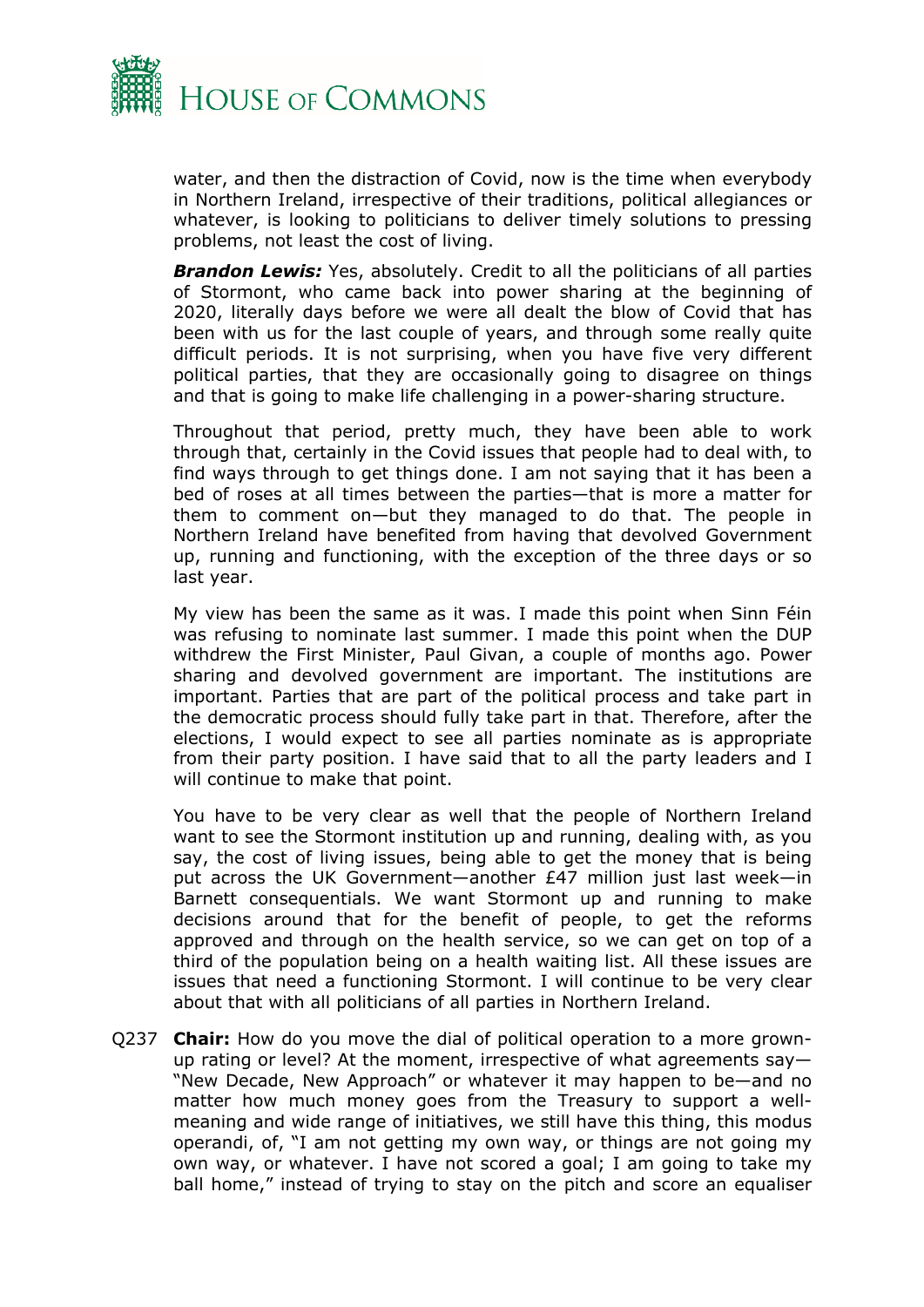

or whatever it may happen to be. You can choose your own metaphor. How do we stop this just leaving the field? It is the people down on the ground who suffer most.

*Brandon Lewis:* One thing we saw in the three-year interregnum is that it is the people in Northern Ireland who lose out because of, arguably, some of the challenges that the Executive need to deal with. Covid has obviously taken up a huge amount of bandwidth for all Governments across the world over the last couple of years. Some of the issues that have built up, such as the health waiting lists, etc., have built up because we have had three years of no politicians able to make those big decisions.

Sometimes we see in Stormont that there can be challenges around making those big decisions. That is partly why we see such big underspends on a consistent basis. I am pretty confident that we will see a very substantial underspend again this year. That will not be down to whether anybody withdrew from Stormont. For the bulk of this year, Stormont has been up and running and could have moved forward and made those decisions.

That is why the independent Fiscal Council is so important. I am pleased that that is now up and running, but of course the benefits from that will flow in time, rather than immediately, because it is as people are used to seeing the outcome from the independent Fiscal Council reports. This is why it is also important we took through the "New Decade, New Approach" changes with the Bill that we passed, now the Act, to mean that at Stormont, after the elections, the Ministers who are in place can continue for up to 24 weeks. That gives a bit more stability and a bit of focus to people that this is not going to bring down Stormont, but it obviously makes some of those bigger decisions more challenging without having a First or Deputy First Minister.

Ultimately, one thing over the next few weeks is the people of Northern Ireland being clear with their politicians on the doorsteps that they want to see them playing a full part in Stormont. Across civic society, the business community, academics and the public sector—wherever you are in Northern Ireland--I pick up that people want to see Stormont up and running and focusing on making those decisions that need to be made for the benefit of the people of Northern Ireland. That playing through to the politicians who are up for election is key. For me to go any further than that while we are in a pre-election period is probably unhelpful.

Q238 **Chair:** I take that. You will recall, I have little or no doubt, that in this Committee's report on "New Decade, New Approach", we recommended to the Government that there should be a working group established, focused on further institutional reform. That recommendation or the need for that recommendation would seem today to be even stronger. What is your thinking on that?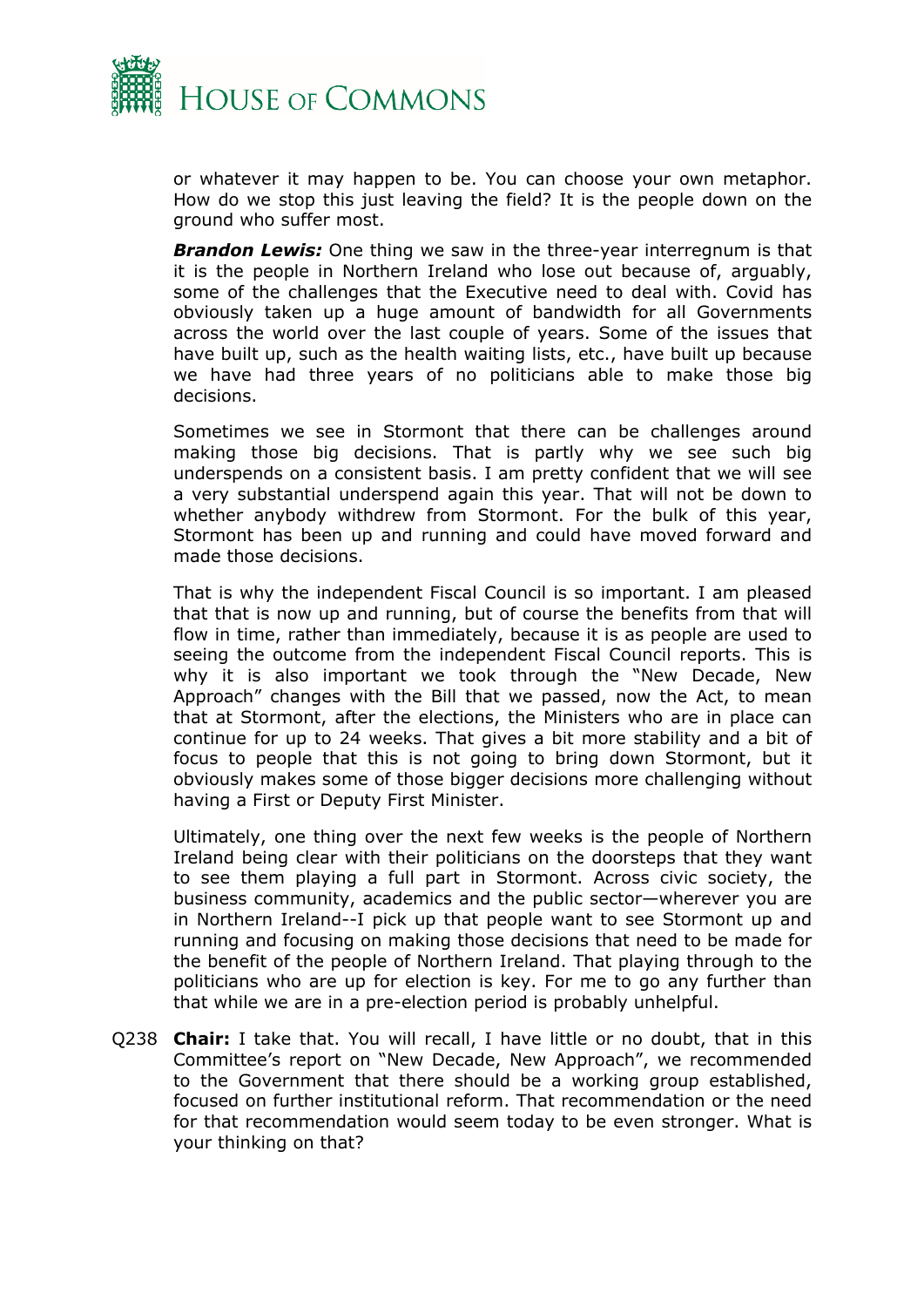

*Brandon Lewis:* We have an election based on the current set of rules. We need to let the people in Northern Ireland go and vote, and the politicians in Northern Ireland then hopefully nominate and get on with things, based on the rules we have today. It would be unhelpful to get into what people might look at after that. The reality is that we have a set of rules. We have literally just updated them and we have to focus on getting that up and running and delivering.

Q239 **Chair:** Let me have another go by rephrasing it another way. We all recognise the importance to the people of Northern Ireland that a fully functioning devolved Assembly delivers to people in all sorts of areas. You have referenced health, but it is right the way across the board. Can we take any comfort today that, given the overall prize that that delivers, "The rules do not allow it," will not be trotted out as an excuse to stop things getting back up and running? If the rules do not allow it and it is the rules that are the inhibitor, the rules can change.

**Brandon Lewis:** I would not want to set any hares running around changing rules further, having literally just updated things in line with NDNA. We will be focused on working with the parties to get Stormont up and running.

Q240 **Chair:** The rules are not the 10 commandments, are they? They can be rewritten.

**Brandon Lewis:** No, they are not. If you look at "New Decade, New Approach", what brought Stormont back in the January of 2020 was a whole range of things that are in that document, some of which have been delivered on. I am quite proud of what we managed to do at the Northern Ireland Office in getting on and doing this even through Covid. There are other areas that have not yet been delivered on that we need to deliver on, across the Irish Government, the Executive itself, the Assembly and ourselves.

Some of those were new things that you could argue are changing the rules. One is around the institution that we did just a few weeks ago. If we are after 5 May and the parties are looking at things that are important to them, we will always talk to them and look at that. The focus has to be on the fact that we have a set of rules. We have a structure of how Stormont works and that is what these elections are based on. When voters go to the ballot box, they will go to the ballot box based on an understanding of the system as it is today. That is what they are voting on, and that is what I think they will expect their politicians to deliver on.

Q241 **Chair:** If the rules do not allow Stormont or provide excuses to stop Stormont working, or reasons it is not going to be working, you are not taking anything off the table, surely.

**Brandon Lewis:** I am literally saying that, as we have a set of rules in place, have not yet had the election and are in a pre-election period, as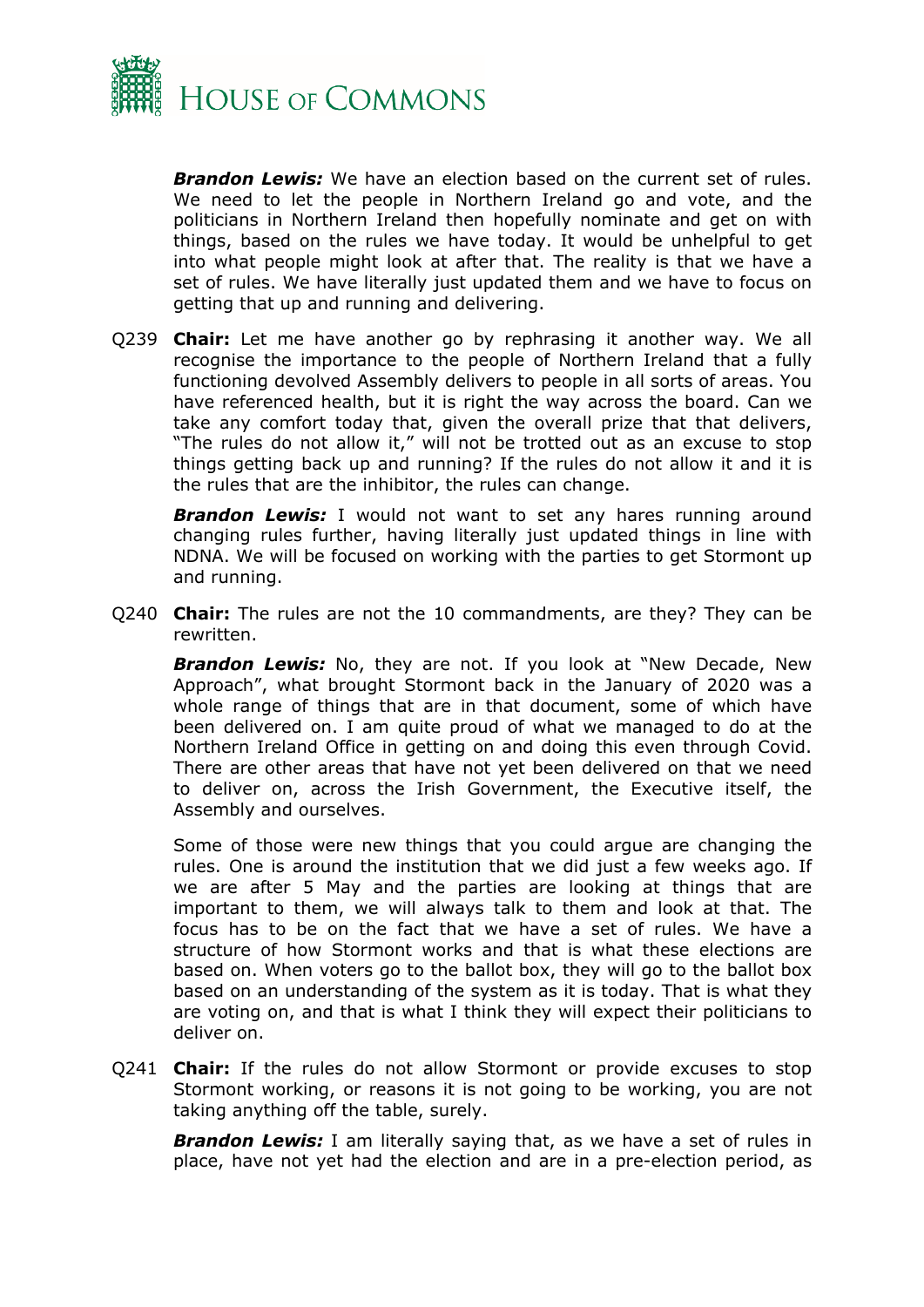

tempting as it is to think about what might happen in a future period of time, I am not going to get drawn into that.

**Chair:** You are not giving in to temptation.

*Brandon Lewis:* It would be immensely unhelpful and also misleading, in the sense that we have an election, the rules are in place and they are the rules this election is being fought on.

**Chair:** I gave it a good go and you were more than up for the challenge. Shall we turn to something not at all contentious: the Northern Ireland protocol and Brexit?

Q242 **Sir Robert Goodwill:** Welcome, Secretary of State. There are a number of issues that are still outstanding with regard to the protocol and others that I think it would be fair to say have been parked in a place where they cannot stay forever. Can I ask a little bit about the situation on border checks in Northern Ireland ports? Would the suspension of border checks, as we saw Edwin Poots attempting to do, be a breach of the UK's obligations under international law?

**Brandon Lewis:** First of all, those checks are still ongoing. There is no shift to that.

**Sir Robert Goodwill:** He tried to stop them.

*Brandon Lewis:* I appreciate the point, yes. They are still ongoing. Our view is that they are a requirement. They are a legal requirement and it is right that they are continuing. Even taking those away does not necessarily in and of itself even solve some of the issues that businesses are having, certainly for Great Britain to Northern Ireland trade, in terms of the extra paperwork and the restrictions on it. Colin, do you have anything to add to that?

*Colin Perry:* No. It is as you say. Those checks are in place. They are continuing. There is a court case and it will come to the court. Clearly, there are ongoing discussions about how those checks take place. Some of those checks will fall on the devolved Administration; the Agriculture Department there and the chief vet will make decisions about the kinds of checks that they put in place.

Q243 **Sir Robert Goodwill:** If a similar attempt were to be made, the Secretary of State has powers under section 26 of the Northern Ireland Act to intervene. It says under section 26 of the Northern Ireland Act 1998 that the Secretary of State may direct a Northern Ireland Minister to comply with the UK's international obligations. Is that a power that you feel that you would be prepared to use in that situation?

*Brandon Lewis:* The fact that section 26 exists means there is a power there that we can use. I would look at using every other means that I possibly could on any issue. On certain other issues, which no doubt we will touch on during the course of this afternoon, I have shown fairly strongly that I will resist using section 26 and try to find other ways of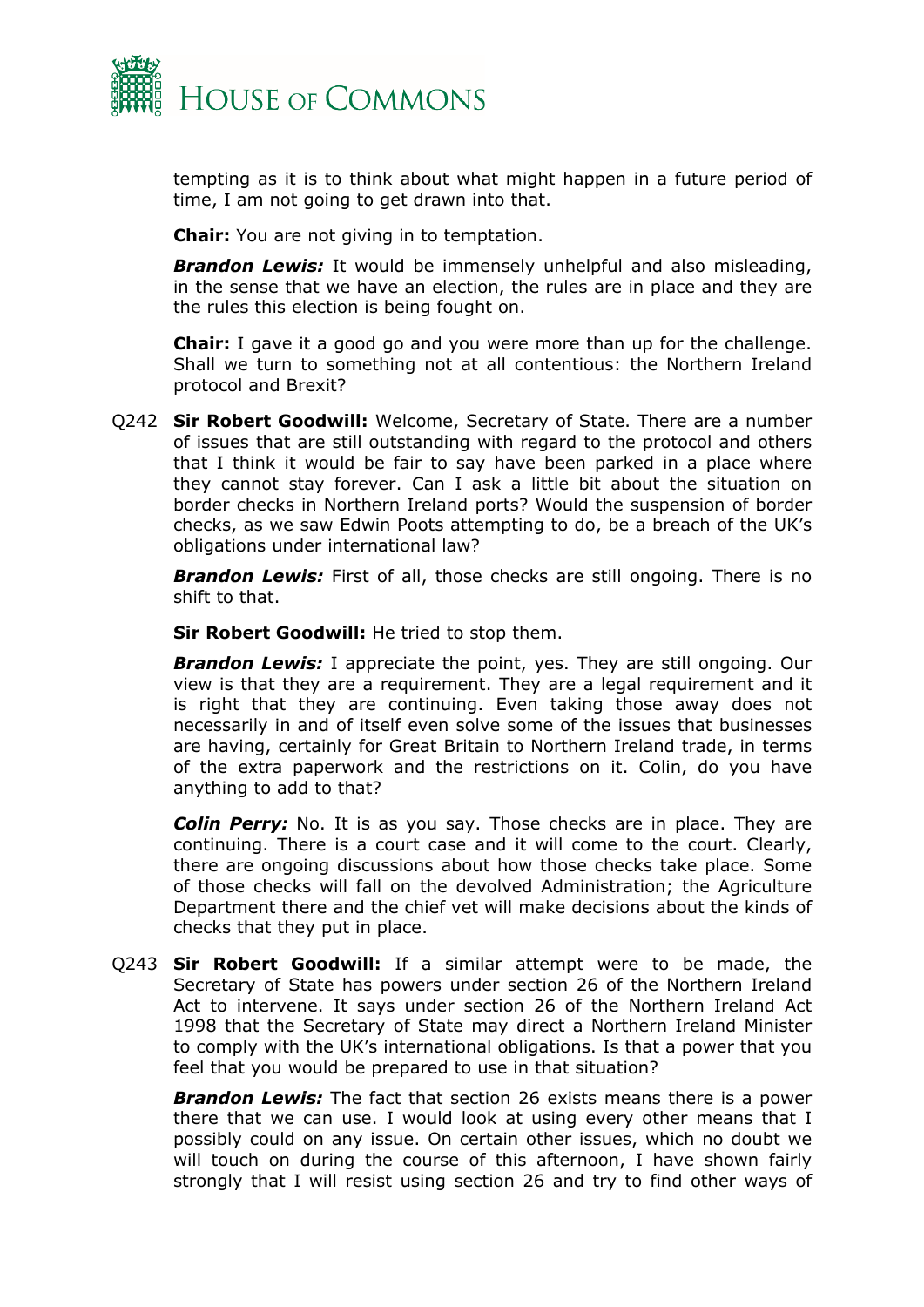

doing things, in partnership, wherever we possibly can, with the Executive, rather than being tempted into using section 26. I believe in devolution, so I believe in trying to work with the Executive to get things done in a devolved way by the devolved authority as much as we can.

Q244 **Sir Robert Goodwill:** It smacks of those dreadful words, "direct rule", which nobody wants to mention out loud.

*Brandon Lewis:* I would definitely much rather work with a devolved authority, delivering on things that are matters for the devolved authority.

Q245 **Sir Robert Goodwill:** We are going into elections at the moment and it is hoped that there will be a power sharing agreement and we will have an Administration in Stormont. In the possibility that that would happen, how would that affect the UK's ability to meet its international obligations under the protocol?

*Brandon Lewis:* We have continued to work on the protocol issues even when we have not had the First Minister and Deputy First Minister in place over the last few weeks. I will let Colin come in in a second on this. There are issues around the protocol. We are very clear as the UK Government, and I have said this a number of times on the record. The protocol in its current format is not sustainable. It is not working. It does not work for businesses across Northern Ireland.

When I have met with businesses across Northern Ireland, with the exception of one sector, they are fairly unanimous around their view of the protocol and that the EU's package offered last October does not resolve the issues either. There are fundamental problems there that we need to resolve. We absolutely need to do that, but that is a matter between the UK Government and the EU, rather than something that is directly for the Executive, in terms of the workings of those negotiations and discussions.

*Colin Perry:* It slightly comes back to your earlier point around the checks. Those checks are in place. Those checks will continue. It is only the First Minister and Deputy First Minister that are not in place currently. The other Ministers remain in place, so Minister Poots remains Minister for Agriculture. That allows things to continue and officials will be able to continue under instruction from Ministers from here on. It is not quite the case that, in the absence of the First Minister and Deputy First Minister, nothing can happen. Things can and do continue.

Q246 **Sir Robert Goodwill:** There are still some big outstanding issues. Although we have a grace period for retail, that only applies to the bigger retailers. Smaller retailers have problems. There is also process, in my own experience, of Kilkeel Seafoods, for example, which brings in scampi from Scotland and processes it in Northern Ireland, but none of it goes anywhere other than back to the UK for the breadcrumbs we put on the scampi.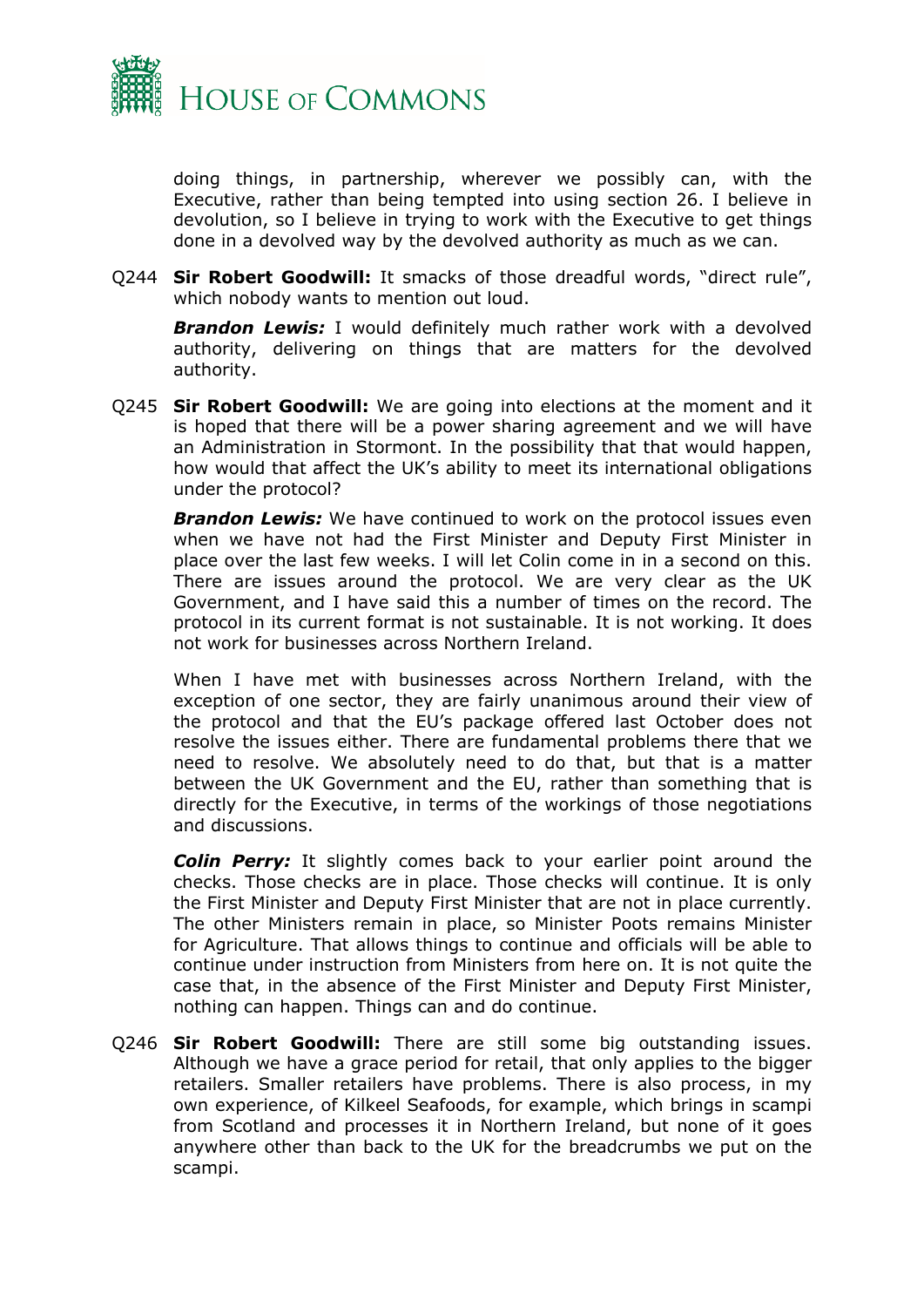

**Chair:** If you have not read Robert Goodwill's dissertation on the manufacture of scampi, I urge you to do so. It is a right riveting read.

*Brandon Lewis:* I am aware of the issue.

**Chair:** He has walked us through the scampi story on many occasions.

Q247 **Sir Robert Goodwill:** I think what the Chair is referring to is that some of the scampi actually comes back to Whitby via Vietnam, where they are shelled by hand, but, whatever, it does not go through the Republic of Ireland. None of it is consumed directly in Northern Ireland. It all goes back. There must be other processors that process food products in Northern Ireland, but that then is not at any risk at all of going into Northern Ireland's market. Is that something you are working on?

I mentioned it to Commissioner Šefčovič when we were in Brussels in November and he seemed to think that there could be a workaround for some specific situations like that. Currently, the scampi has to all go to Glasgow to get a vet to certify it, and that adds time to the journey, more wastage and more cost.

*Brandon Lewis:* Yes. It is one of the areas we want to resolve. Our fundamental position and the logic behind the Command Paper last July was, rather than keep finding these individual issues, let us resolve the overriding issues so we do not get these individual problems.

There are other examples. We have over 200 businesses in Great Britain not supplying Northern Ireland now because of some of these issues. You have large supermarkets that are moving goods from Great Britain to Northern Ireland in a similar way as you say, Mr Goodwill, to the products of the scampi industry that are moved between Scotland and Northern Ireland and are consumed within the UK, but are still having to go through these checks.

We have supermarkets moving goods from Great Britain to Northern Ireland that are sold and consumed in Northern Ireland. They do not even have a store in the Republic of Ireland and yet they are going through the same checks as if they were moving goods to a store they do not actually own in Dublin. That is not sustainable. It is not appropriate within the internal market of the UK either. It is certainly not what is going to be able to function for the benefit of people in Northern Ireland. These are all issues we need to resolve. They are the issues that the team that is doing the negotiations and the Foreign Secretary are focused on, absolutely.

Q248 **Sir Robert Goodwill:** Turning to another subject, how are the Government making sure they meet their article 2 obligation to ensure no diminution of rights guaranteed under the Belfast/Good Friday agreement.

*Brandon Lewis:* We are absolutely focused on that, including working with the Northern Ireland Human Rights Commission. I know we have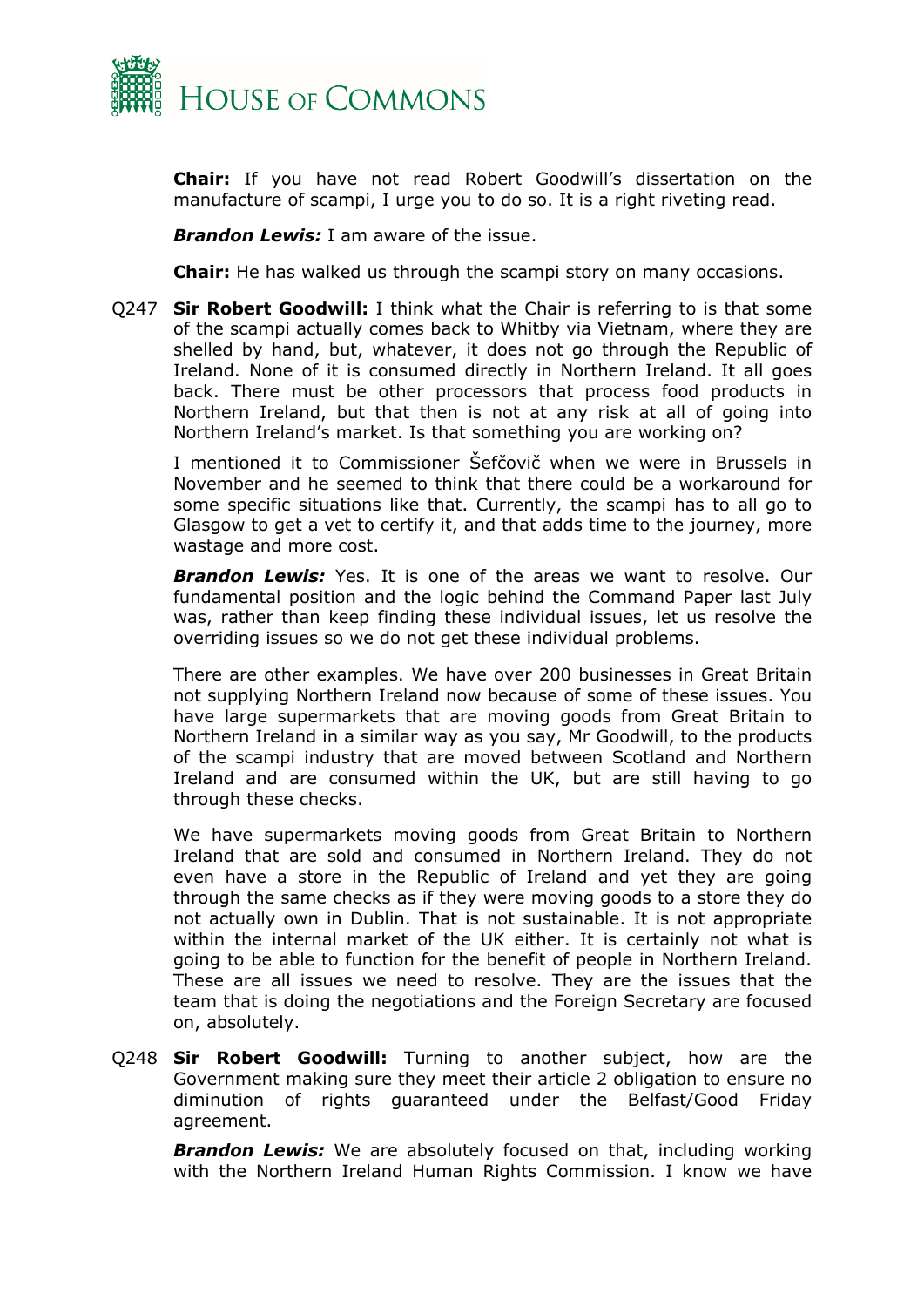

been talking with them. I met with them a little while ago, but officials have been regularly in contact with them as well.

*Madeleine Alessandri:* We are in regular contact with them and working with them very closely, and the Equality Commission for Northern Ireland as well. Between those two, they are clearly making sure. We make sure they are funded as well for those elements of the dedicated mechanism. That is fully funded and protected because of the importance of article 2.

*Brandon Lewis:* We are absolutely committed to that.

Q249 **Sir Robert Goodwill:** One suggestion that has come forward is that there should be some sort of statement, like we had on human rights, in that any new legislation is article 2 compliant and that should appear on the face of the Bill. The Government lawyers should check that and that would be open to scrutiny during the process of that particular Bill. Is that an idea that you would smile upon?

**Brandon Lewis:** I am always willing to look at things. I would actually like to resolve the issues of the protocol so these issues are not issues in the first place. That has to be the core right. We are absolutely committed to article 2. This is one of the points I have made before. If you look at the fundamentals set out in the protocol, article 2 being one of them, there is not disrupting the everyday lives of people and their communities, protecting all aspects of the Good Friday agreement, respect for the internal market of the UK, state functions and respecting the single market of the EU.

These are all the things the protocol is set out to achieve and we all agree on. The problem is the implementation of it. That is what we need to resolve—to make sure these things do not become issues in the future again.

Q250 **Sir Robert Goodwill:** Finally, turning to medicines, when we were in Brussels, I think the Commissioner was optimistic that we would have a fix, and so it came to pass, but at the moment we are in a bridging period. There are concerns that, if we have new medicines that are authorised in the UK but not authorised in Europe, they may not be available to people in Northern Ireland, or indeed there could be other medicines currently available that would then be withdrawn from the market.

Is this a real concern that people should be worried about? This is an actual thing that impacts on people's lives if they have been taking a medicine. It may be a proprietary medicine, but the one that works for them. They suddenly find it is not on the shelf.

*Brandon Lewis:* The EU made a unilateral proposal in December. It is not comprehensive, as you say. There are risks involved with that. We are looking at that, working with the EU around how we can find a resolution that works that is more comprehensive and deals with these issues.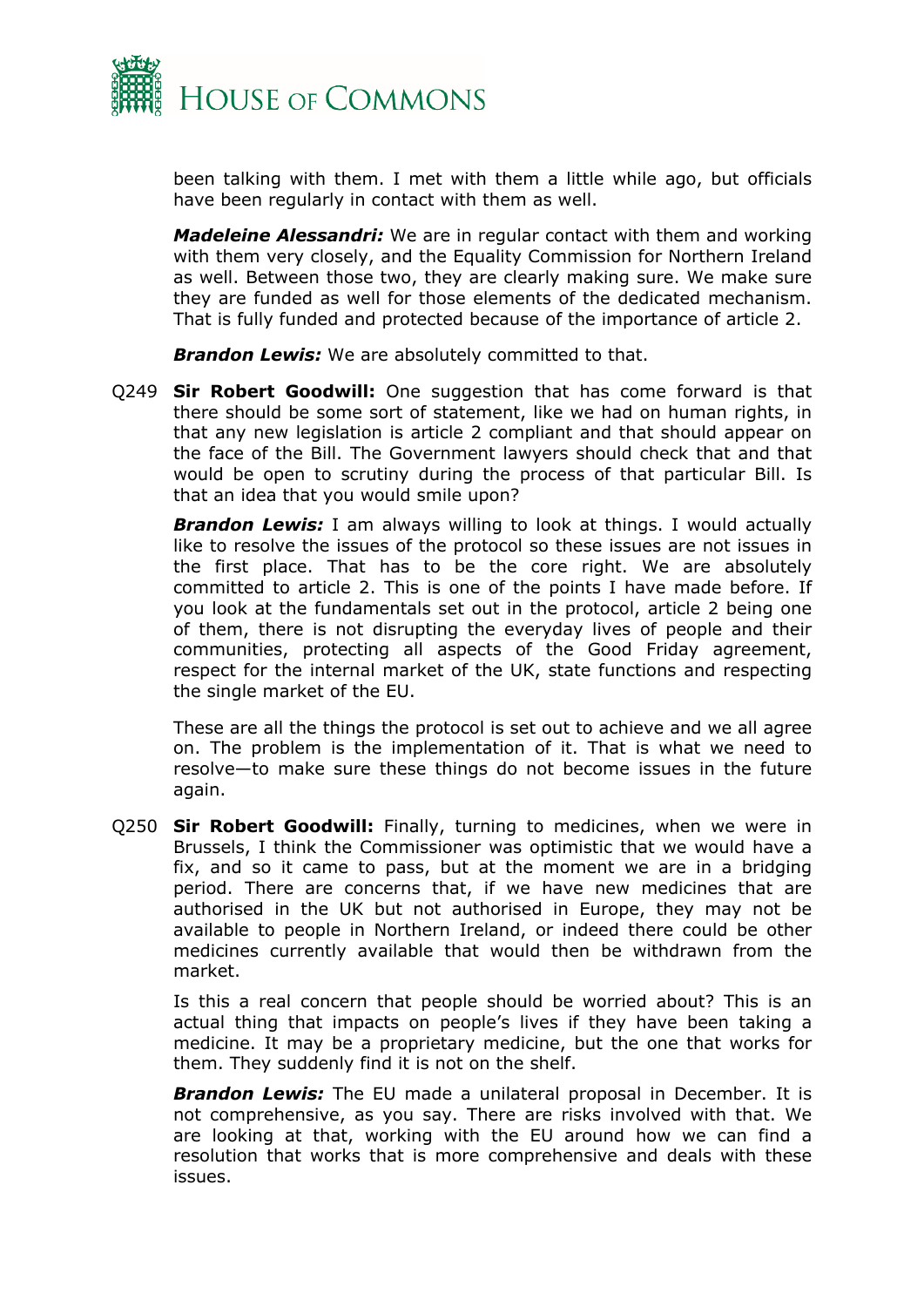

*Colin Perry:* It is very much as you say. There are those discussions ongoing and it is not yet resolved. Fundamentally though, if I went back to the Command Paper, the Government's position is that you need to take medicines out actually. That is the better way to resolve this issue. The whole thing is incredibly complicated and not just human medicines but animal health medicines as well. The Commission's proposal did not deal with the latter, so there is still an ongoing dialogue between the UK and the EU around this. The Government's solution of taking it out of the protocol would seem to offer the better way forward.

*Brandon Lewis:* As I just mentioned, there are what I see as those four or five key principles that the protocol was seeking to deliver. This is the document that was aimed at protecting the Good Friday agreement. I appreciate that some would argue now that it is the very document putting it at risk. Within it, one of those key four or five aims, which I endorse, is the protection of state functions. If supplying your citizens with the medicines they require is not an important state function, I am not really sure quite what is. That would be the simplest way to deal with it, but those conversations are ongoing with the EU.

Q251 **Sir Robert Goodwill:** There is a minority train of thought in Brussels that they should punish the UK for voting to leave and make it as difficult as possible. Is any of that type of frame of mind coming through in the negotiations? I think we were very cheered up by Vice-President Šefčovič. He seemed very constructive and willing to engage. Do you pick up at all in the reports back from negotiations that they may not be quite as enthusiastically keen to fix these problems as we are?

*Brandon Lewis:* I obviously do not sit in the negotiations. The negotiations are handled by the Foreign Secretary and her team. I met with Maroš Šefčovič with the Foreign Secretary recently. Actually, I saw Maroš briefly in the US just a few weeks ago as well. My impression of Vice-President Šefčovič is that he is someone who is pragmatic. I think that he would like to try to find a way through this, but he is trying to work within a mandate.

There is a real issue that the mandate, from his point of view, may not give him the flexibility to find a way through this so far, bearing in mind we have been working on this for the best part of a year now, continually looking to deal with individual issues at the beginning but then, as we outline in the Command Paper, we think that it is better to try to deal with the wider issues that avoid these individual issues.

In my experience over the last six or nine months, I have not seen the sort of flexibility from the EU that I would have expected to see. I have not seen the pragmatism and flexibility that would allow us to agree a deal, otherwise we would have agreed one by now. I have certainly not seen the flexibility and pragmatism that would allow us to remove some of the challenges that are causing so many problems for businesses in Northern Ireland.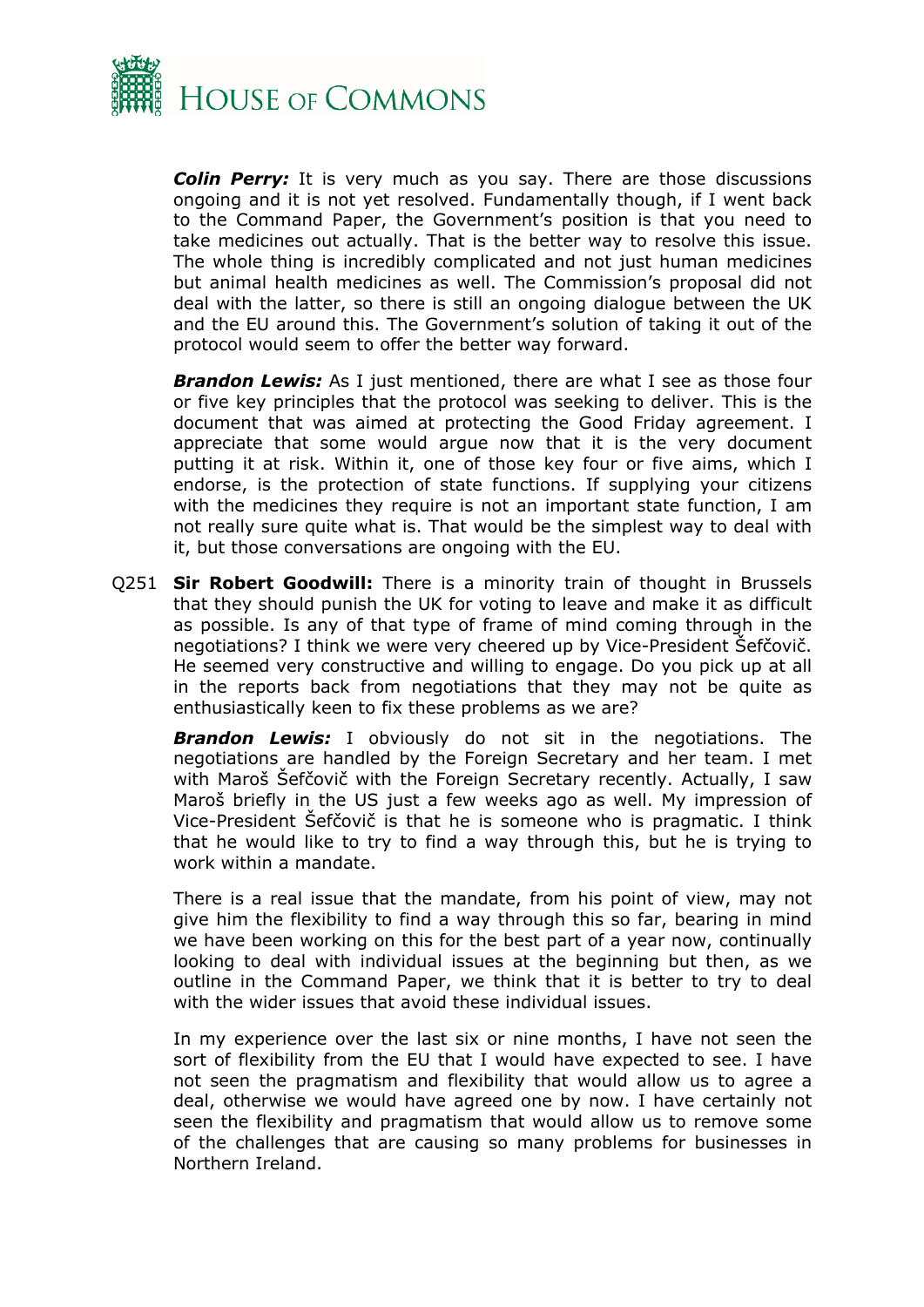

It is not just businesses; it is communities. I have the leader of the Jewish community of Northern Ireland outlining to me how they cannot practice their religion under the EU's requirements.

**Sir Robert Goodwill:** We took that evidence in our report.

*Brandon Lewis:* That is a pretty clear indication that this is not just about politics. This is about the everyday lives of people in Northern Ireland. My view is that we need to resolve that.

Q252 **Sir Robert Goodwill:** The Foreign Secretary and her Ministers are quite busy with other things happening in the world. Do you think it might be an idea if the Prime Minister were to appoint a Minister specifically to deal with negotiations in Brussels, in the same way that, in the past, we have had somebody whose job has been solely to do that? I can see the Foreign Secretary having lots of other things on her mind at the moment. This might not be top of her in-tray every single night.

*Brandon Lewis:* I have been fortunate enough to work with both Secretary Gove, Minister Frost and now the Foreign Secretary, Liz Truss, on these issues. They have all been absolutely focused on getting outcomes that are right for the people of Northern Ireland. The Foreign Secretary is very focused on that. Her team that is focused on this—the team that is working on the protocol and on the Northern Ireland protocol issues. It is not spread across five different issues. That is not a concern that I would raise. The Foreign Secretary and her team are absolutely focused on this and working hard. We work across both my Department and hers to ensure they are alert to the issues that need to be resolved for the benefit of Northern Ireland.

Q253 **Chair:** Secretary of State, you said that we want to agree a deal with the European Union. Let me ask you the devil's advocate question. As a Secretary of State in the Government, what do you say to those in the EU who say, "We agreed something with you and you do not like it. You seem to be either surprised or disappointed that what you agreed to is being implemented. Why should we expend any more blood, sweat and tears on something that, six months later, you might not like again and not implement, or come back, move the goalposts, etc?" What would you say to somebody who might posit that question?

*Brandon Lewis:* That is a very fair question and I have made that point myself. There are two different avenues. One is that I would make the point that the protocol was agreed at a very difficult period. It was before we had the wider TCA. Some of the issues that people find unpalatable within the protocol have a different solution in the TCA that people might find, arguably, more palatable. I do not know. That is a matter for others.

The point I would make at two levels is that, even within the protocol itself, there were a number of areas that were not fully resolved. They were either vague or—

**Chair:** That is why we had the joint working group.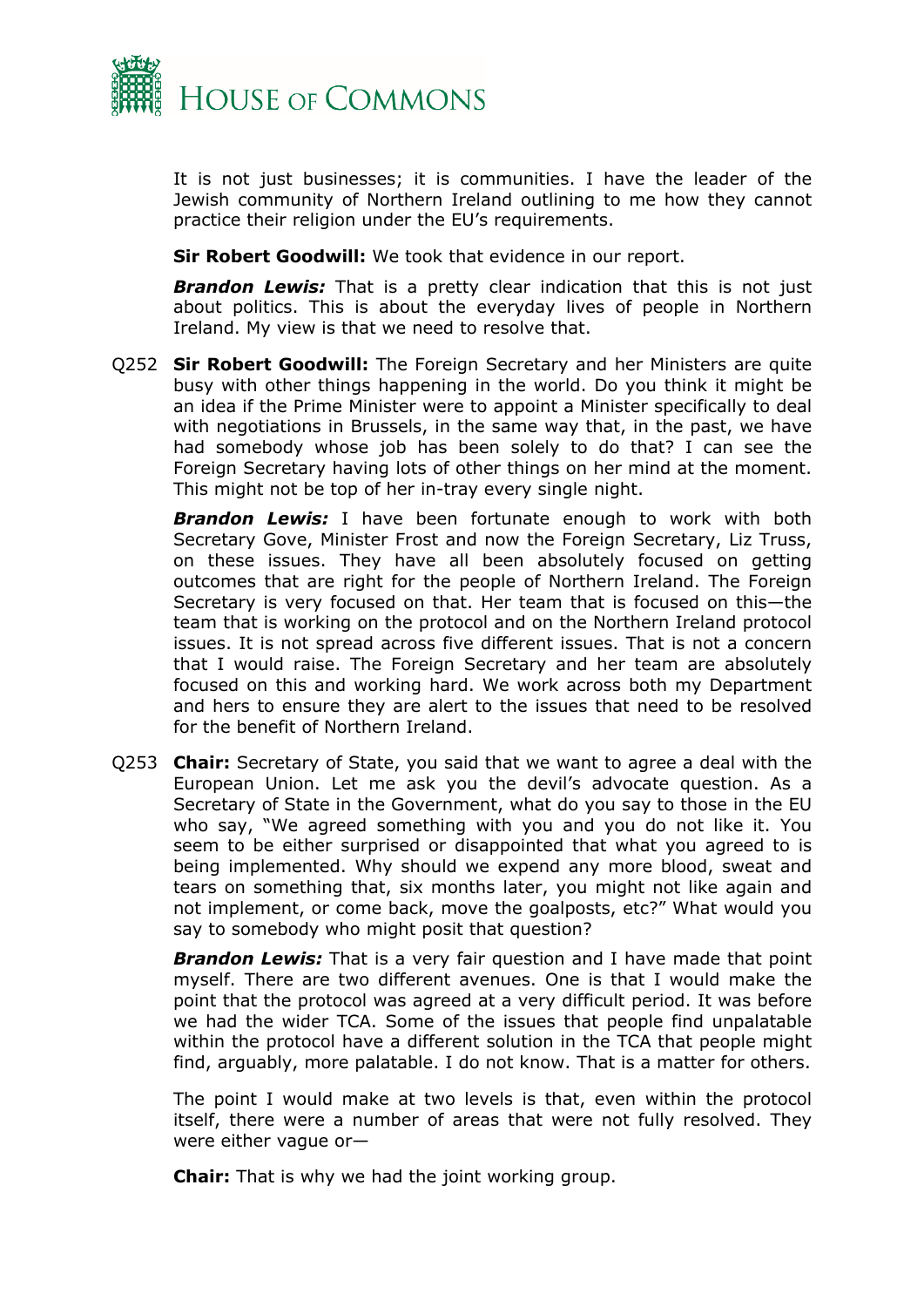

*Brandon Lewis:* Exactly, and we had grace periods to resolve. Somebody might argue that with those grace periods, in the eyes of some, by the end of that period, for example if you take the chilled meats one, chilled meats would not be available from Great Britain to Northern Ireland. It gave time for supply lines to change.

Our view has always been—I made this point in very early 2021 itself that that was a period in which to work out how we ensure that chilled meats can continue to flow to Northern Ireland. Those issues were issues we always knew were going to still be issues that needed to be worked out and still have not been, despite the fact that I think there are ways—I have seen evidence—that you could deal with those issues and give confidence to the single market protection. We absolutely respect the EU's right to want to defend the single market. We obviously are focused on the prime aim of defending the Good Friday agreement in all of its strands.

The other point I would make, in a separate format, is, even if you still take that point that, as you said, somebody may make—that you sign up to this and you should continue to agree it; I do not think it is that simple, as it happens—the reality is that, as politicians, we are elected to serve our constituents. It is very clear that the protocol in its current format and the implementation of it that the EU is seeking does not work for the people of Northern Ireland. It is fundamentally undermining the Good Friday agreement, in terms of north-south ministerial councils, east-west trade and the Stormont institution itself.

I appreciate that some people might point fingers in some of those things. The issue around east-west trade is definitely a weakening of that strand of the Good Friday agreement. We have a duty to say, "This is not working the way it was envisaged. We still respect your right to protect the single market. We think we need to find a way to do that that does not damage all three strands of the Good Friday agreement. We are absolutely right to say that, whichever way you look at it, the protocol needs to be resolved.

Q254 **Chair:** Trade volumes are going up GB to NI and going down GB to the Republic.

*Brandon Lewis:* We also still have the realities. We have a situation where you have over 200 businesses in Great Britain not supplying Northern Ireland. Citizens in Northern Ireland are not able to access products the way they want to. The Committee will have seen evidence of people even getting Christmas cards with charges. There was the issue with the Queen's jubilee trees. There is the issue for the Jewish community, and it is not just with kosher food; it is also with artefacts. There is a whole range of examples of products that are not able to flow in the way that, as a UK citizen, those citizens should be able to access, let alone the businesses that need them for their supply lines.

Q255 **Ian Paisley:** In July of last year, the Government's White Paper said that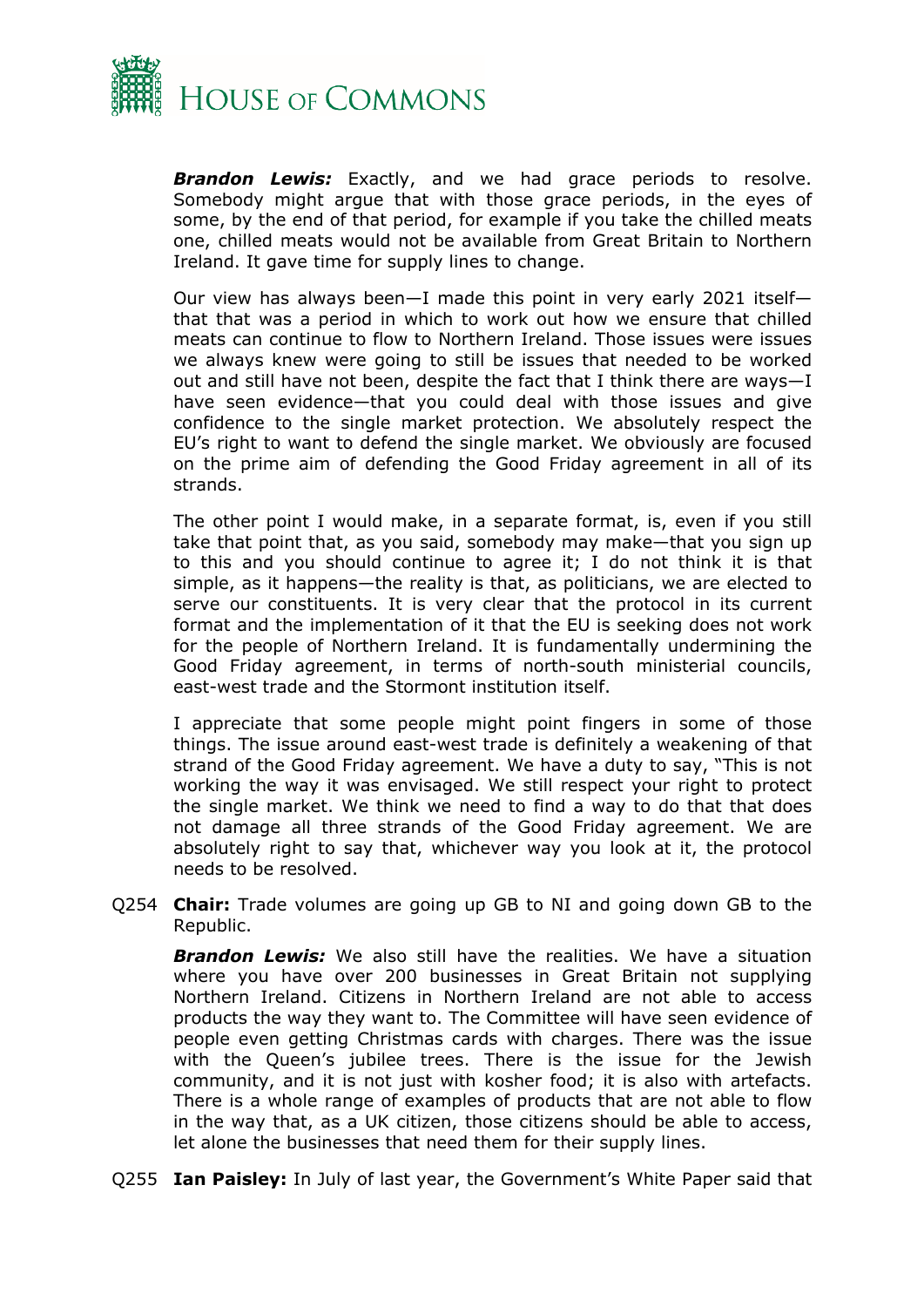

already the protocol had got to a point where triggering article 16 was possible. You have said again today that it is no longer sustainable. I think last week it was, in Zurich, that Lord Frost said that it was poisonous. The talk is very strong, but I think most people wonder when some action is actually going to flow from that.

I have a document in front of me that shows previously four issues have had to be done before the export and import of goods in and out of Ulster. Now it is 15 measures and actions that have to be taken. Each one of those measures has an additional 23 measures on top of it. You are absolutely right that it is not sustainable. At what point does people's patience run thin on you telling us that it is no longer sustainable, and on Lord Frost, the negotiator of it, telling us that it is poisonous? When are the Government actually going to do something about it?

**Brandon Lewis:** Taking the Chair's analogy of devil's advocate, let me play devil's advocate the other way round. The bona fides for us of wanting to secure this and resolve this by agreeing with the EU are exactly in the answer to your question or, if you like, the premise of your question. We believe that the threshold for triggering article 16 was met last year. The fact that we have not triggered it is because we want to find an agreement with the EU. Ultimately, by having an agreement with the EU, we will have more certainty for business. It will create better stability. To do that, the EU needs to be flexible and come to an agreement on something.

I appreciate your point around where patience runs out. Our view is that we will strain every last sinew to do this by agreement with the EU. That is the work that is continuing.

Q256 **Ian Paisley:** Lord Frost, last week, in Zurich, went further. He said that your party, the Government, should make the end of the protocol a poll pledge for their next election. Your next manifesto pledge should be to scrap the protocol. Do you agree with that?

*Brandon Lewis:* I am a long way off feeding into what will be in the next party manifesto.

Q257 **Chair:** I also get rather suspicious about unelected politicians telling those of us who are elected what should be in our manifesto.

**Brandon Lewis:** Lord Frost has huge experience in this area and is entitled to his views as a member of the party. We are not yet drafting manifestos for a general election, so I am not going to be drawn on that.

Q258 **Ian Paisley:** I get the diversion about talking about the election. Do you think that the party policy should be that you should now scrap the protocol?

*Brandon Lewis:* Our party policy, our Government policy, is to secure an agreement with the EU to resolve the issues of the protocol. That is what we are focused on.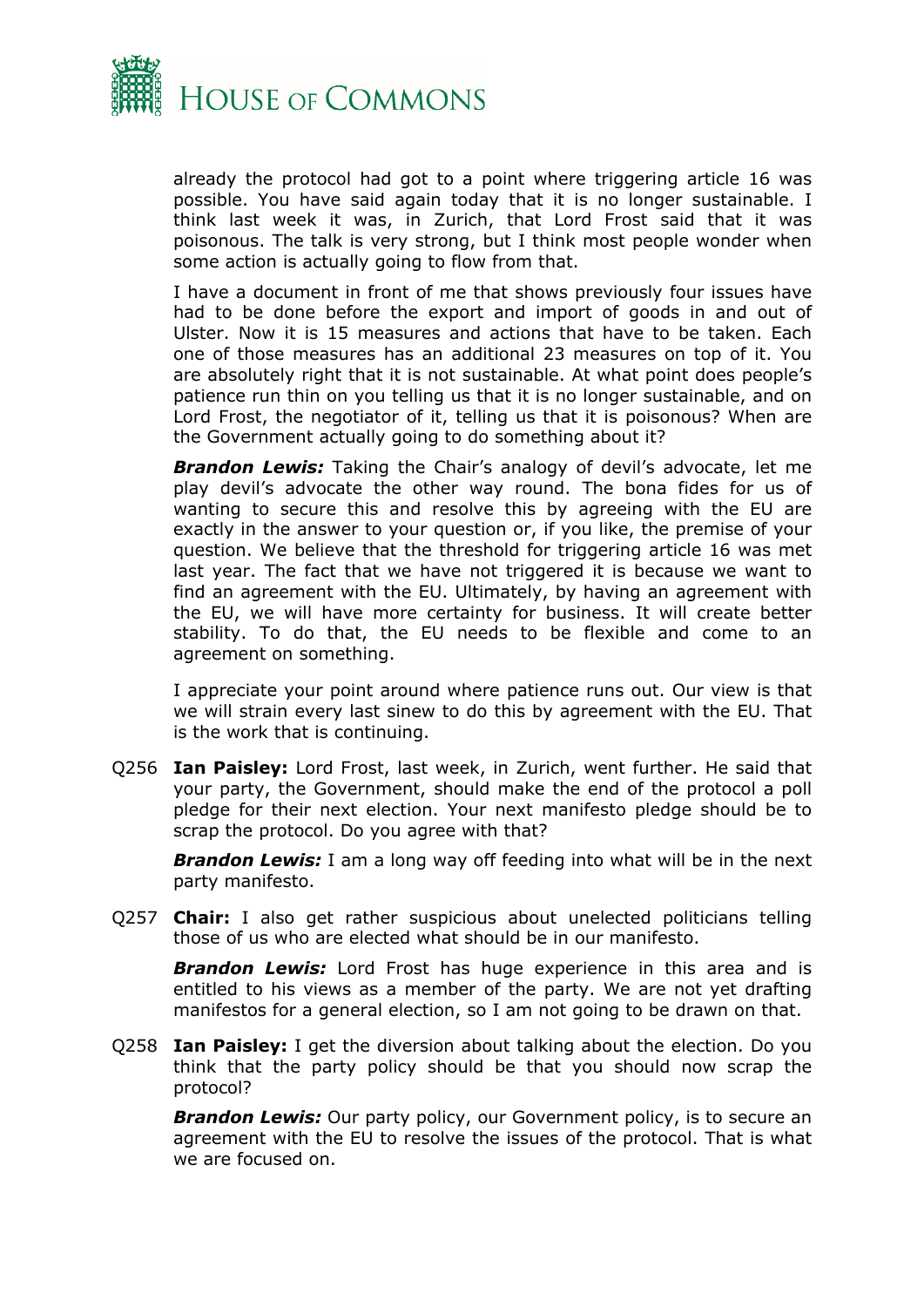

Q259 **Ian Paisley:** Scrapping it is not on your agenda.

**Brandon Lewis:** Article 16 does not scrap the protocol. I saw somebody commented in the press recently—I cannot remember who it was, but I thought that it was quite fair—that you have the anomaly at the moment of people who do not like the protocol at all wanting us to use article 16, which of course is part of the protocol and therefore reinforces the protocol. People who support the protocol do not want us to use article 16, which is part of the protocol. You have this slightly odd dynamic going on at the moment.

Article 16 is part of the protocol. It is the right and appropriate thing to use if we cannot come to a resolution. It would set aside areas or the protocol itself for the benefit of people in Northern Ireland. It is part of the toolkit. It is something that is on the table. We have been very clear that we will consider using it. If we have to use it, we will. We do not want to. If we wanted to, we would have already done it. We want to get an agreement with the EU. That is where the focus is and where the focus remains.

Q260 **Ian Paisley:** After eight, nearly nine, months of recognising that article 16 could have been triggered, are you looking maybe at section 38 of the protocol as an alternative measure to actually legislating for Northern Ireland over some of these matters that are causing fundamental problems that you have identified as unsustainable?

*Brandon Lewis:* As I have also said, our focus has to be on, as it rightly is, for me, the Foreign Secretary and the Prime Minister, resolving these issues by agreeing with the EU. We will strain every last sinew we can to get that agreement. I fully appreciate that we are not seeing anything like the flexibility or the pragmatism we would like to see or that is required in order to resolve these issues at the moment, but we will continue to work on that.

Q261 **Ian Paisley:** People join the dots and feel, "If we are going to be treated like second-class citizens…" If, after nine months of patience, working, negotiations and persuading, the Government do nothing, you can understand why some people think that perhaps street politics is the only thing the Government listen to. I may not have that point of view, but you understand that that is a point of view that some people have. Government are potentially feeding that by not taking action.

**Brandon Lewis:** I do not accept that. It is wrong for anybody to think that there is any other way to take things forward other than through proper diplomatic negotiations and process. I defend people's right to freedom of speech and proper and appropriate protest, but not beyond that. That is the wrong message to give anybody and I would not support anybody who takes things that way.

We have been prepared to take action. It is not just that we published a command paper. We took the unilateral action back in the spring of last year to ensure that we could continue the movement of chilled products.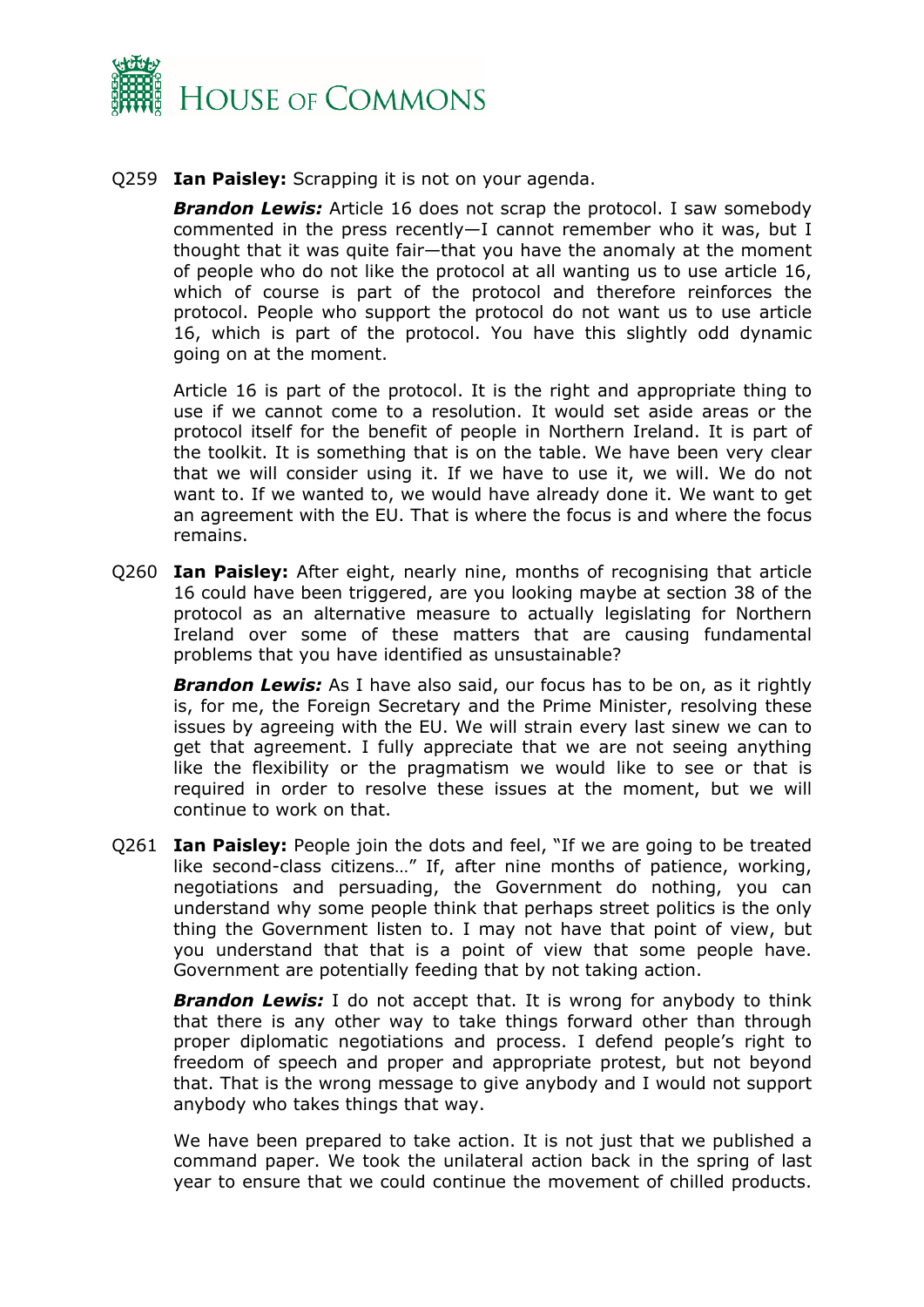

We took action, and ultimately it was agreed to by the EU, around the standstill, so we could at least keep things moving as they are at the moment. We have shown that we will take action where we need to.

Quite rightly, the focus, both for Lord Frost and the Foreign Secretary now, is around trying to get a deal with the EU that gives that certainty and stability for businesses that know that once it is agreed, it is agreed. One of the challenges with article 16 is that it starts another process. I know that businesses would prefer to see the certainty of a deal with the EU. We will strain every last sinew to get a deal with the EU, but we do not take anything off the table. If we need to act, we will act.

Q262 **Bob Stewart:** Secretary of State, this is going to be a difficult one, but I think that you have given me the clue as to what the answer is already. Do you and the Permanent Secretary have a target date for you to try to sort this problem out? Frankly, it is crippling Northern Ireland at the moment. We actually require it to be sorted. Do you have a date? You have to think somehow, in plan terms, "We have to get this done by Christmas, Easter, whenever". People have suggested that it might be in the next Tory manifesto. That is more than two years away. Do you have a date, or are you going to tell me, "How long is a piece of string?"

**Brandon Lewis:** You make a very fair point around the reference to what may or may not be in the next Conservative Party manifesto. I firmly believe that we need to have resolved these issues long before then anyway.

**Bob Stewart:** There we have one target date.

*Brandon Lewis:* That gives you something.

**Chair:** I would bank that, Bob, and run.

*Brandon Lewis:* That might be as much as I am going to give you in the sense of a time, for two reasons. One is that a very real thing is that, when you are in these negotiations, anybody in negotiations has to make a judgment around how those negotiations are going. To put fixed timelines on these things is immensely unhelpful.

You just have to take a judgment call about whether these negotiations are progressing in a way that gives us good reason to believe that they are positive and are going to come to a positive conclusion. That is a judgment call we have to take. There will be a point where we have to take a view, potentially, that they are or are not. That is a decision that will be made across Government, particular with the Prime Minister, the Foreign Secretary and me.

It is also unhelpful to set timeframes. I am somebody who set a timeframe for wanting to legislate on another area of controversial issues in Northern Ireland.

**Chair:** We are coming on to that.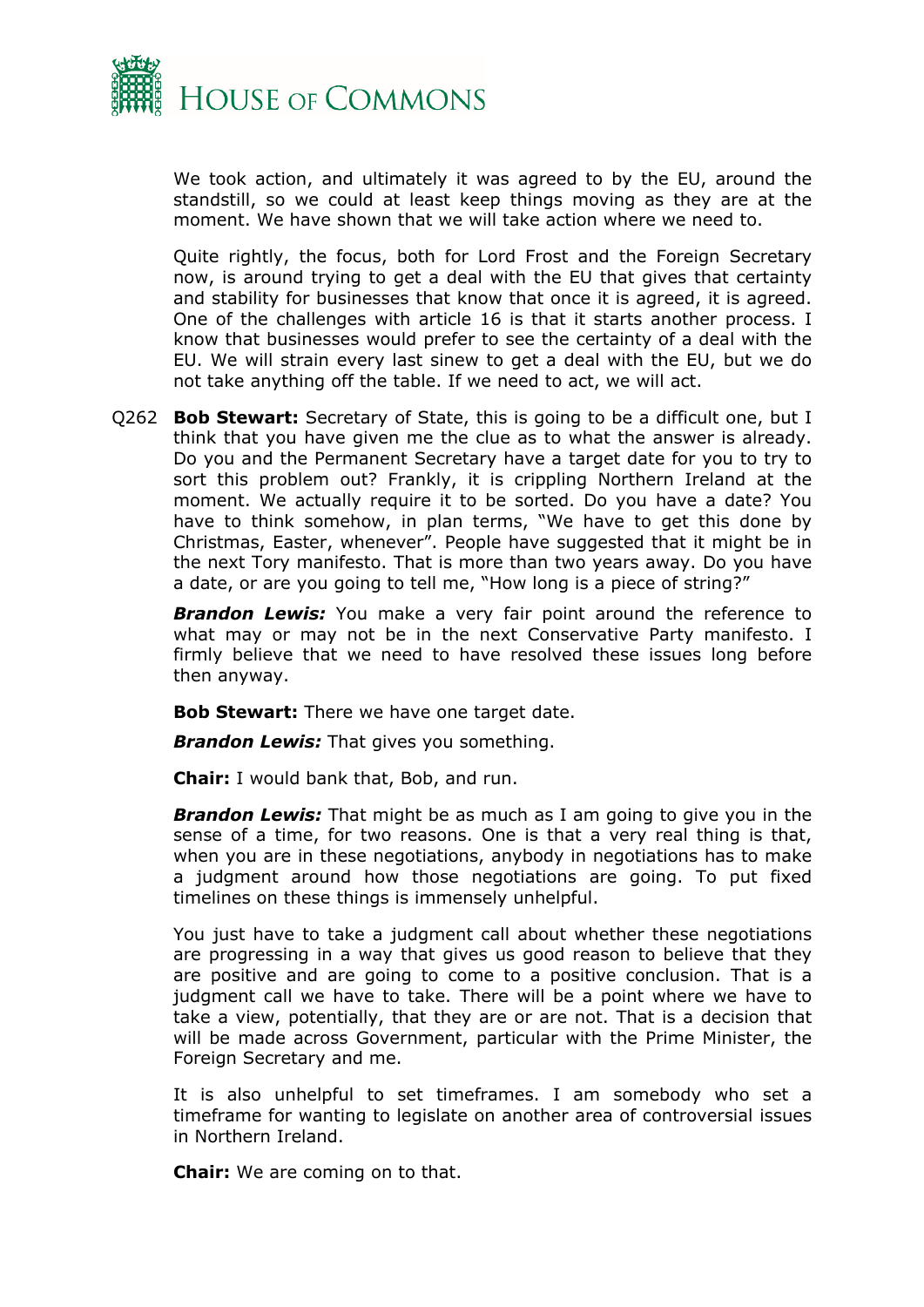

*Brandon Lewis:* We have not delivered that, for very good reasons, which I am sure we will touch on. You will have to excuse me, but I am not going to set an actual target.

Q263 **Stephen Farry:** Moving on to moving deadlines, there are a couple of issues to raise with you, Secretary of State, in that regard. Starting with the cultural package, as you know there were various promises made in terms of this happening in the autumn. Then there was an almost watertight promise from your Minister of State a few weeks ago in this regard; he left a slight degree of wiggle room. Can you update us, in terms of what your plans to legislate for the cultural package of NDNA are. In particular, what do you see as the current timetable for doing that?

Part of the reason for asking this is that it took an extraordinary length of time to negotiate the NDNA package in this regard. It was at the heart of the dispute for the best part of three years. I have a concern that, if this is kicked back into the devolved space and some sort of negotiation happens after the elections, we could see a lot of this unravelling and making the process of re-establishing the institutions that more difficult. For that reason, I had hoped that this would have been done and dusted prior to the election. Could you update us in terms of what your plans are and whether we are likely to see it coming up in the Queen's Speech specifically in this regard?

*Brandon Lewis:* We still have, and I personally have, a commitment to delivering this. I have always said that I do not think that this should be a political issue. I have found it astonishing. Across the UK we celebrate heritage, history, dialect and language. As a Minister who negotiated some of the money for the Cornish language and as a Minister in a Government that, in a previous incarnation, brought in the Welsh Language Act, let alone the love of dialects around the UK, the fact that this ever became a political issue is wrong anyway.

It would not be right or proper to introduce legislation during the election period around these issues. It needs careful preparation and planning before introduction. Even in the latter stages, we have been working through making sure we get all parts of it right. As you say, Mr Farry, it was one of the areas that had a lot of discussion and took a long time to agree between the parties as part of NDNA. Even in doing that, it still was not fully resolved.

The names of the commissioners, for example, have still not been fully resolved. I am much keener to see at least the parties agree on what the final names would be before we legislate, because we cannot legislate for a commissioner who does not have a name. I am absolutely apprised of the importance of it and of the reality of the impact of this after the election. We are and I am committed to getting this done.

Q264 **Stephen Farry:** You see the risk of this potentially unravelling.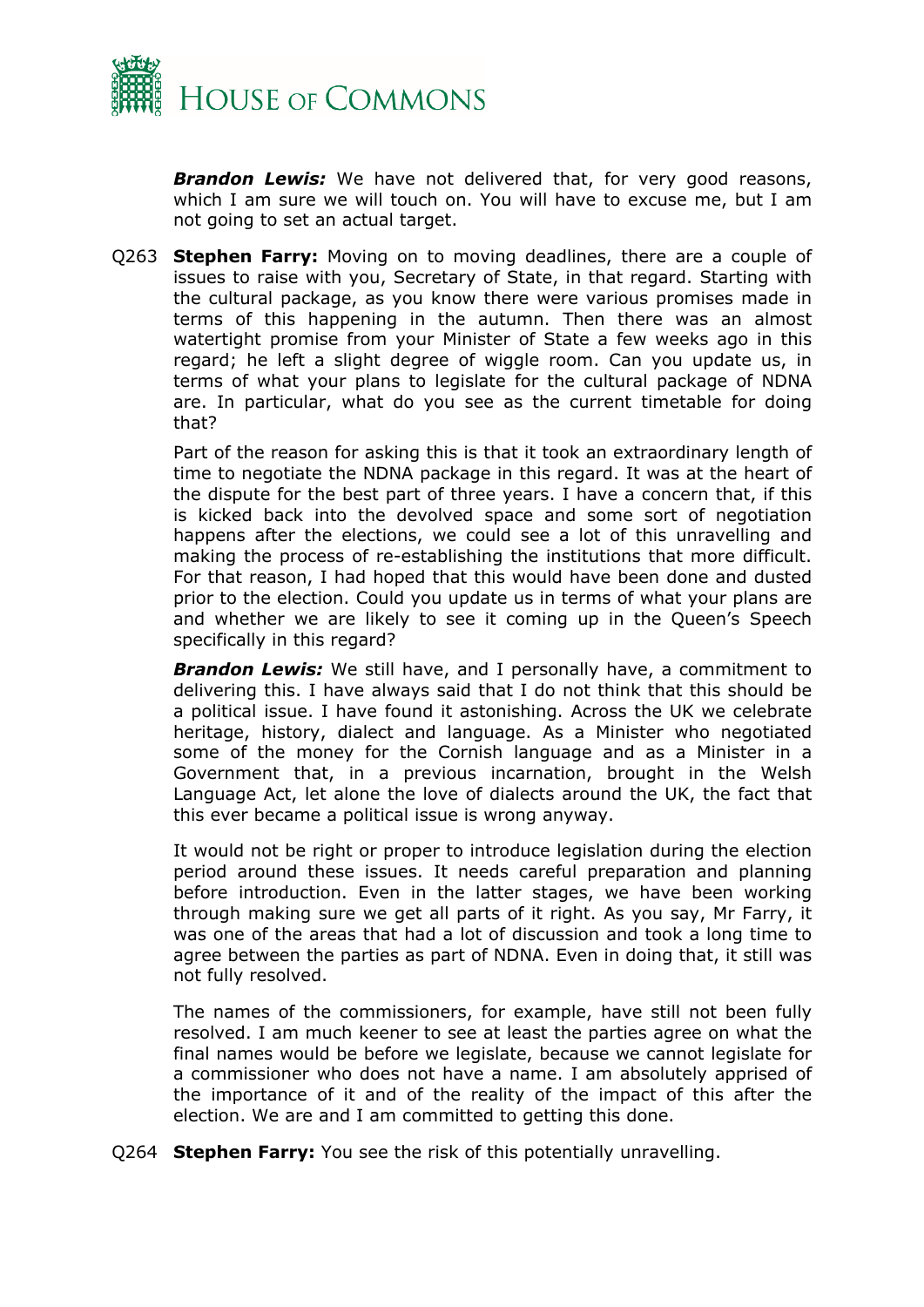

*Brandon Lewis:* I absolutely understand the importance of this for people in Northern Ireland and how this plays for the political parties, yes.

Q265 **Chair:** Should we expect a Bill in the Queen's Speech or just a reference to, "My Government supports the aspirations of NDNA"? Have you made a bid to the business managers?

*Brandon Lewis:* Rather like it is always very sound to avoid commenting on a Budget pre-Budget from the Chancellor, I am also pretty sure that it is fairly sound to not comment on what may or may not be in a Queen's Speech this far out from when a Queen's Speech will be. I am not going to comment on that, but I am focused on this. It is something we want to deliver. It is something we made a commitment on and it is a commitment I stand by.

Q266 **Chair:** Your message to the parties in Northern Ireland is that it is not a question of whether this is done but when and by who.

*Brandon Lewis:* Yes. Ultimately, if the parties can suddenly come together and find a way to deliver this where it should be delivered, at the Executive, all the better. We said that we would deliver this if it was not delivered by the Executive, and I stand by that commitment.

Q267 **Chair:** If the stumbling block is, as you have put it, the names of the commissioners—not the individuals but the titles—that has to be an incentive for Stormont to deal with it, surely. Then it can author these titles rather than have them, for want of a better phrase, foisted on them by Westminster.

*Brandon Lewis:* I have always thought that this would be much better done by Stormont, as it was Stormont parties that agreed this package in the first place. Even if we take this through Westminster, it will be the package that was agreed in NDNA between the parties. We would ensure that any language we use is directly taken from the NDNA agreement.

Q268 **Chair:** Can we reprise Bob Stewart's question? What is your drop-dead date on this?

#### *Brandon Lewis:* No.

**Chair:** You must have something pencilled in.

**Brandon Lewis:** I am very cognisant of the importance of this for Northern Ireland parties.

Q269 **Chair:** Will you say to the leaderships of the parties in Northern Ireland, "We are going to give you X amount of time following the elections to deal with this"? Otherwise, they do not know what the cut-off point is for dealing with it and anybody with an interest in it does not know when the baton is going to transfer from Stormont to Westminster, without trying to navigate through very thick fog. Will you be giving that date? I am not saying, "Tell us now," but will you be giving a date to the party leaders to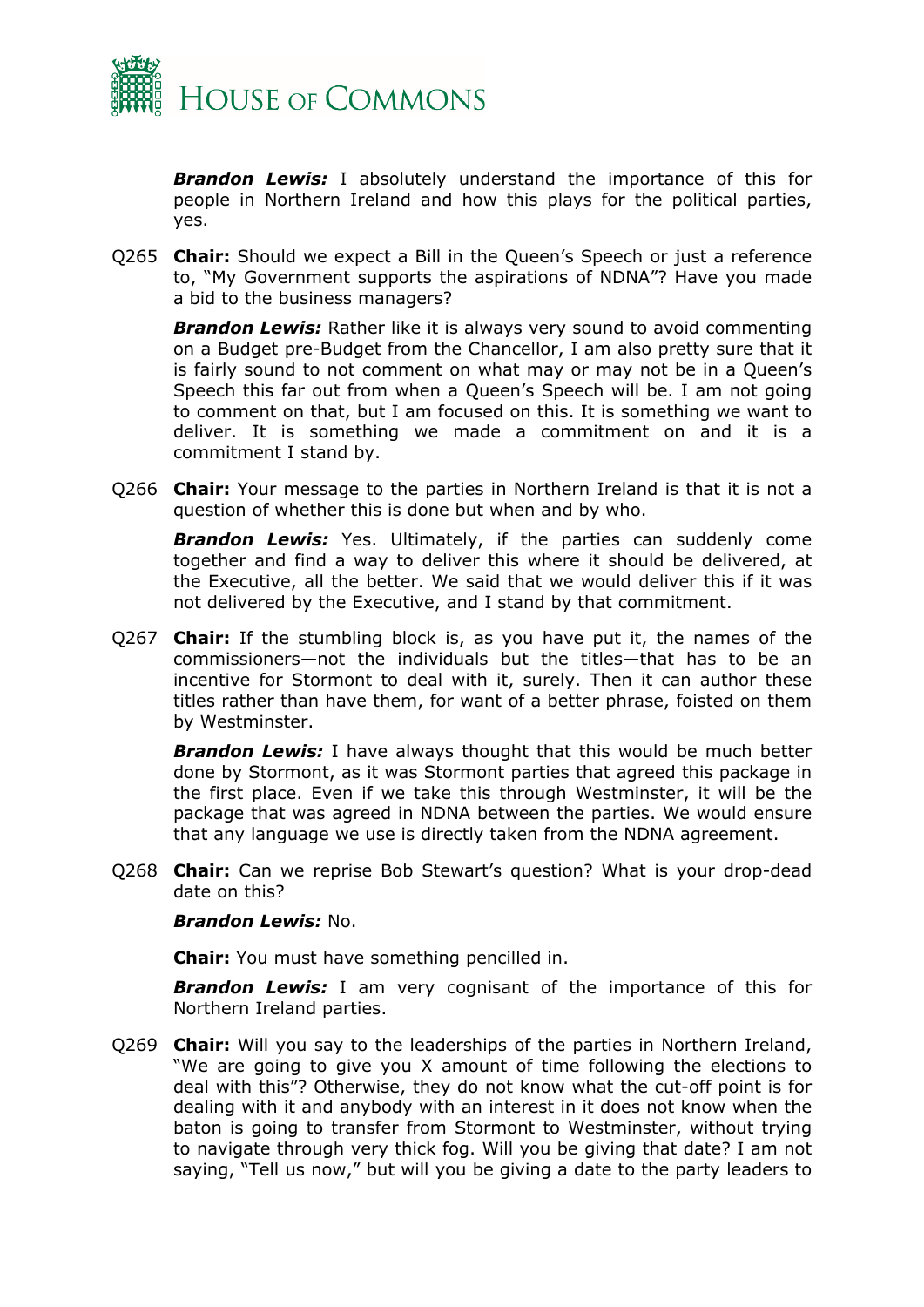

say, "Deal with it by X, or we will take up the baton and deal with it"?

*Brandon Lewis:* That will certainly be a conversation I would have with the party leaders after 5 May.

Q270 **Ian Paisley:** Secretary of State, you brought up the titles. There is an objection to the titles of what these commissioners are called—an Irish culture commissioner and a British culture commissioner. What is the objection?

*Brandon Lewis:* That is not what is in NDNA.

Q271 **Ian Paisley:** Which part of "British culture commissioner" is objected to?

*Brandon Lewis:* This is something that was not resolved. The NDNA agreement itself does not name both commissioners. It does not give a name.

Q272 **Ian Paisley:** What is the problem? Can you elaborate? Is the term "British" objected to?

*Brandon Lewis:* It is by some, yes.

Q273 **Ian Paisley:** You are telling us that the reason why Sinn Féin does not have an Act at the moment is because it objects to the term "British".

*Brandon Lewis:* "British commissioner" is not what is in NDNA though.

Q274 **Ian Paisley:** The term "British" is there.

*Brandon Lewis:* Yes, it is.

Q275 **Ian Paisley:** "British commissioner" is not there, but the term "British" is there: "British identity".

## *Brandon Lewis:* Yes.

**Ian Paisley:** It is in paragraph 26, I think.

**Brandon Lewis:** Yes, but it is not actually referred to exclusively in that format in NDNA.

Q276 **Ian Paisley:** No, but then "Irish language commissioner" is not referred to exclusively either. Is that right?

*Brandon Lewis:* There is reference to "Irish language commissioner", but there are different references around the culture commissioner—

Q277 **Ian Paisley:** Can you confirm that the reason why this has not travelled is because there is an objection to the word "Britishness" in the title?

*Brandon Lewis:* There is no agreement in NDNA over what the titles of all the commissioners would be. When we legislate, we need to make sure we have that sorted out and that we legislate appropriately, so that we have a name that is the right name.

Q278 **Ian Paisley:** You are confirming that there is an objection to the use of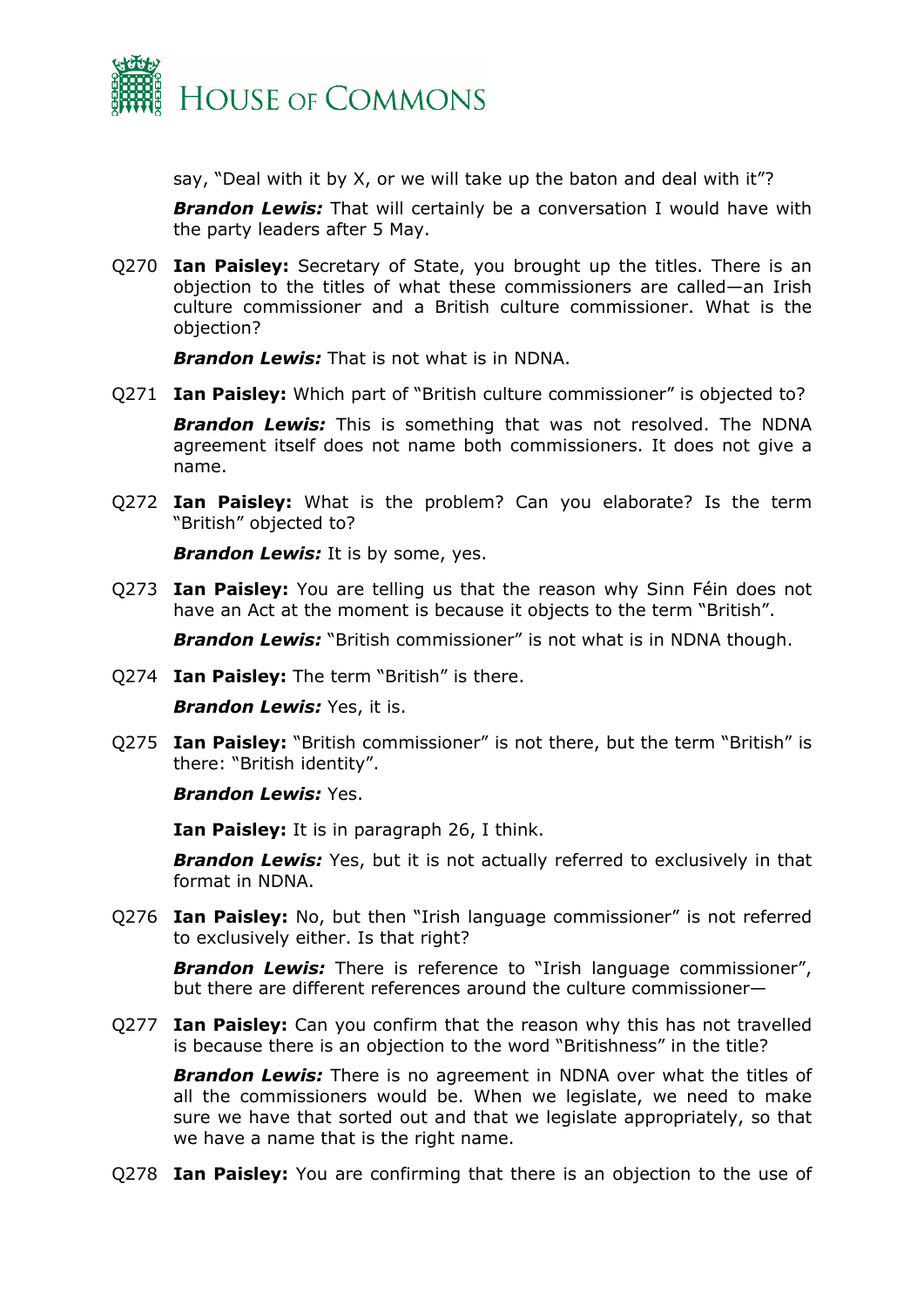

the word "Britishness".

*Brandon Lewis:* No. Let me rephrase that. I would not say that it is an objection to the word "British" necessarily. It is an objection or a lack of agreement about what it will be called, because there is no reference in NDNA to having a British commissioner.

Q279 **Ian Paisley:** Is there an objection to anything about Irishness?

## *Brandon Lewis:* No.

Q280 **Ian Paisley:** So we can assume from what you have said and what you gave away earlier that it is about the British component of this process.

**Brandon Lewis:** It depends. Some people refer to it as Ulster Scots; some would refer to it as a British cultural commissioner.

**Ian Paisley:** Yes, okay, a British and Ulster Scots tradition.

**Chair:** What about a joint cultural commissioner?

**Ian Paisley:** That is not it either. You will find that there are two commissioners in the agreement. There are two commissioners in the agreement. I think that is the issue.

*Brandon Lewis:* There would be three commissioners as part of the culture package.

Q281 **Ian Paisley:** The stumbling block has been around the particular strength—

**Brandon Lewis:** No, that is not the only stumbling block. There have been issues around some of the details in the Bill and getting meetings in place with some of the parties to agree some of those things. Ultimately, the big stumbling block in the last few weeks has been parliamentary time, because of Ukraine. That has taken up a lot of parliamentary time. We are committed to doing this. We will do this in a way that fits absolutely with what was agreed and what is printed and published in NDNA.

Q282 **Stephen Farry:** In a similar vein, Secretary of State, I was under the very clear impression that 31 March was a hard deadline by which you would have put in place the commissioning of abortion services. However, in last week's written statement you made a commitment to inch it forward in the sense of making further preparations for this. You did not give a firm date as to when this was going to happen and almost implied that, once again, you would be looking to see if the Executive would address the issue some time after the election.

Could you clarify what is going on in this regard? How long are you prepared to give this in practice? There are consequences for women and girls from the ongoing delay, in the sense that some people are struggling to have equity of access as things stand in Northern Ireland. Others are still having to travel to GB to access services. How long is this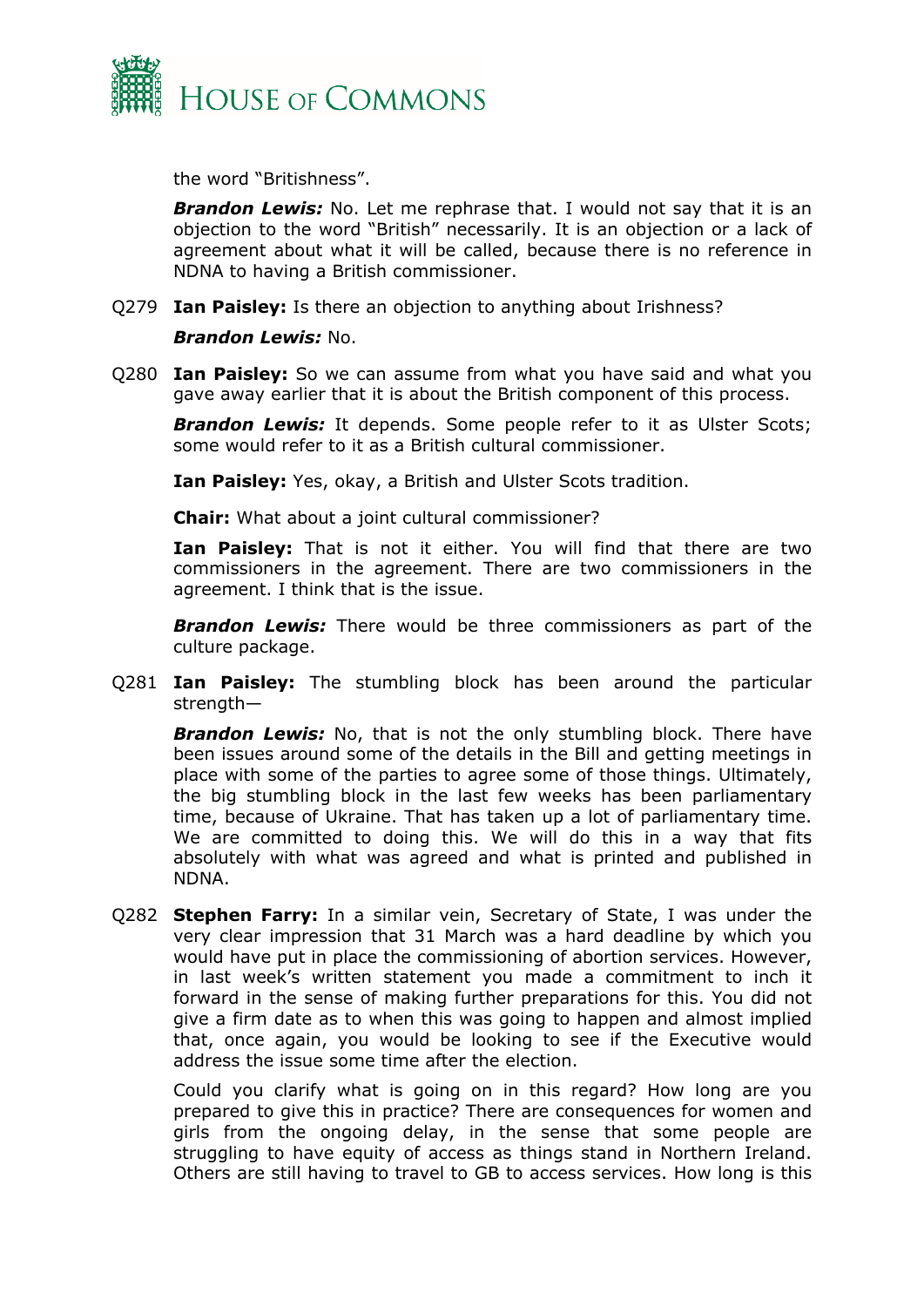

going to go on? Is there going to be another effective deadline by which you will act if no one else has done so?

*Brandon Lewis:* Women and girls in Northern Ireland should be able to access high-quality abortion and post-abortion care in Northern Ireland, in the same way that people can across the UK. I have a legal duty to ensure the service is provided, but there is a moral duty on all of us as well. It is more than disappointing that the Department of Health has not been able to ensure that this has been provided.

On 24 March, I set out that I have instructed our officials to prepare the work on further regulations to ensure that these services are commissioned. Those regulations will put a duty on the Department of Health to make abortion services available. It will remove the need for the executive committee approval process before those services can be commissioned, which has been, arguably, part of the problem. Those regulations will also confer power upon me to be able to do anything that a Northern Ireland Minister or the Department could do, for the purpose of ensuring that the recommendations in paragraphs 85 and 86 of CEDAW are implemented.

Q283 **Stephen Farry:** The concern I have is that you will look to the postelection situation and go, "Maybe we should give it a few weeks or a few months to see if we have a different set-up in the Executive—a different Health Minister." This process keeps constantly getting dragged out. Can you give us a firm commitment that there will be a hard stop at which you will act if there is no action in Northern Ireland?

*Brandon Lewis:* We are acting. We are doing the work now to put these regulations in place.

Q284 **Stephen Farry:** There is no stop point by which you will actually lay the regulations at this stage.

*Brandon Lewis:* There is not a fixed date. I am very conscious that we had the end of March delivery. Because of the changes we made to NDNA, the Ministers continue in place. It would be much better, in a devolved area, if the devolved Administration Ministers were able to deliver this. They have not been able to do that. These regulations will take away the stumbling blocks from doing that but also put that power into my office to be able to deliver it if we need to after the elections.

Q285 **Stephen Farry:** I am afraid, both with the cultural package and with this, that we will be here in six months' time, still on "If", "Maybe", "Someone on the Executive may do something".

*Brandon Lewis:* You will not be here in six months' time having this discussion.

*Madeleine Alessandri:* The Secretary of State has also asked me to set up within the Northern Ireland Office a very small expert team, because clearly we do not have the expertise in this area. It is an expert team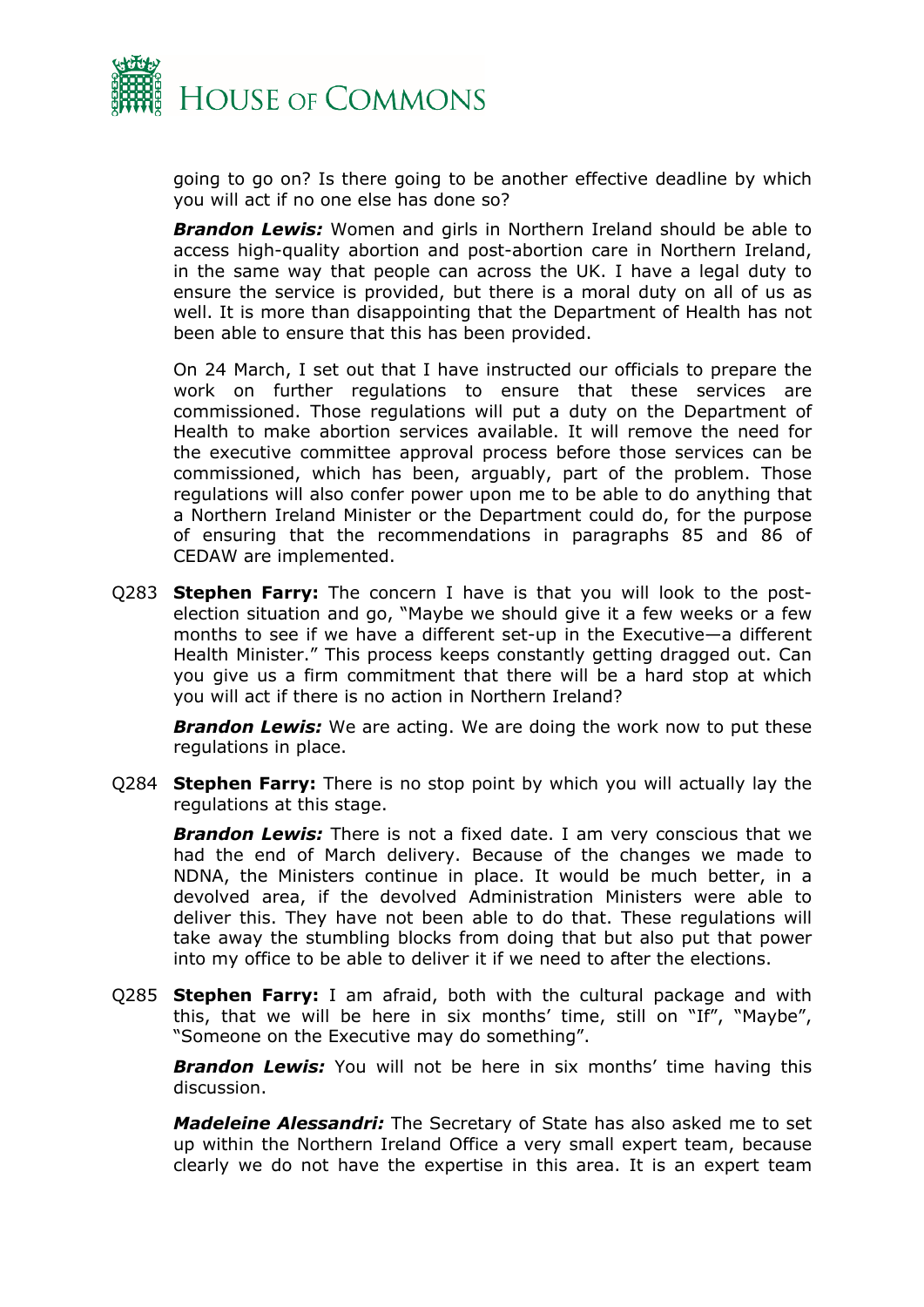

that we are working with, as well as with the Department of Health, to identify who will help us to be able to take this forward. Clearly, the best is if we can find a way through the Department of Health—

Q286 **Stephen Farry:** It will not be six months anyway, at least, but hopefully a little sooner.

*Brandon Lewis:* This needs to be done. Women need to have access to good-quality healthcare, advice and services.

Q287 **Chair:** It strikes me, without drawing any moral, principled argument, that in the political processes with which Northern Ireland endures, whether it is devolution or here, we ask the people of Northern Ireland to forebear with the process on so many things in a way that our English, Welsh and Scottish constituents would find entirely intolerable. We would not find it acceptable as Members of Parliament. Their patience is incredible.

There was Mr Paisley's reference. As he knows, I do not agree with him on the protocol, but he has referenced that point. We will come on to legacy. We are talking about abortion. We have been talking about the culture stuff, etc. It is always that we have to wait for some event to take place. There must be a fear that the people of Northern Ireland will just opt out of the doing of democratic politics, because it does not achieve anything for them. That has to be a general worry for all of us, I would suggest.

**Brandon Lewis:** I can understand somebody drawing that conclusion. We will come on to legacy. In my experience of talking to people, I think that people know that some of the issues are immensely complicated, let alone sensitive. That is why some of these issues are still with us when we are now coming up to 24 years on from the Good Friday agreement. There are others you have not mentioned, such as integrated education, where still only 7% of the population, arguably, are benefiting from integrated education, in terms of reconciliation of society. There is a whole range of things like that.

It is not my job to make the case for the Executive Ministers. That is for them in their political context and no doubt they will be doing that over the next few weeks. I would defend the institution of Stormont, in the sense that we should bear in mind that Stormont was up and running literally for days, a couple of weeks at best, before Covid came upon us. I think therefore that people recognise, as much as they want to see these things dealt with, that, for some of these things, the capacity and bandwidth for Stormont has been focused absolutely on doing the right thing by people through Covid. That is something that people understand.

Q288 **Chair:** Politicians should be able to walk and chew gum, surely.

*Brandon Lewis:* Across the world, Governments have been dealing with an unprecedented challenge. I am not going to criticise the Stormont politicians for being absolutely focused on Covid. If you take the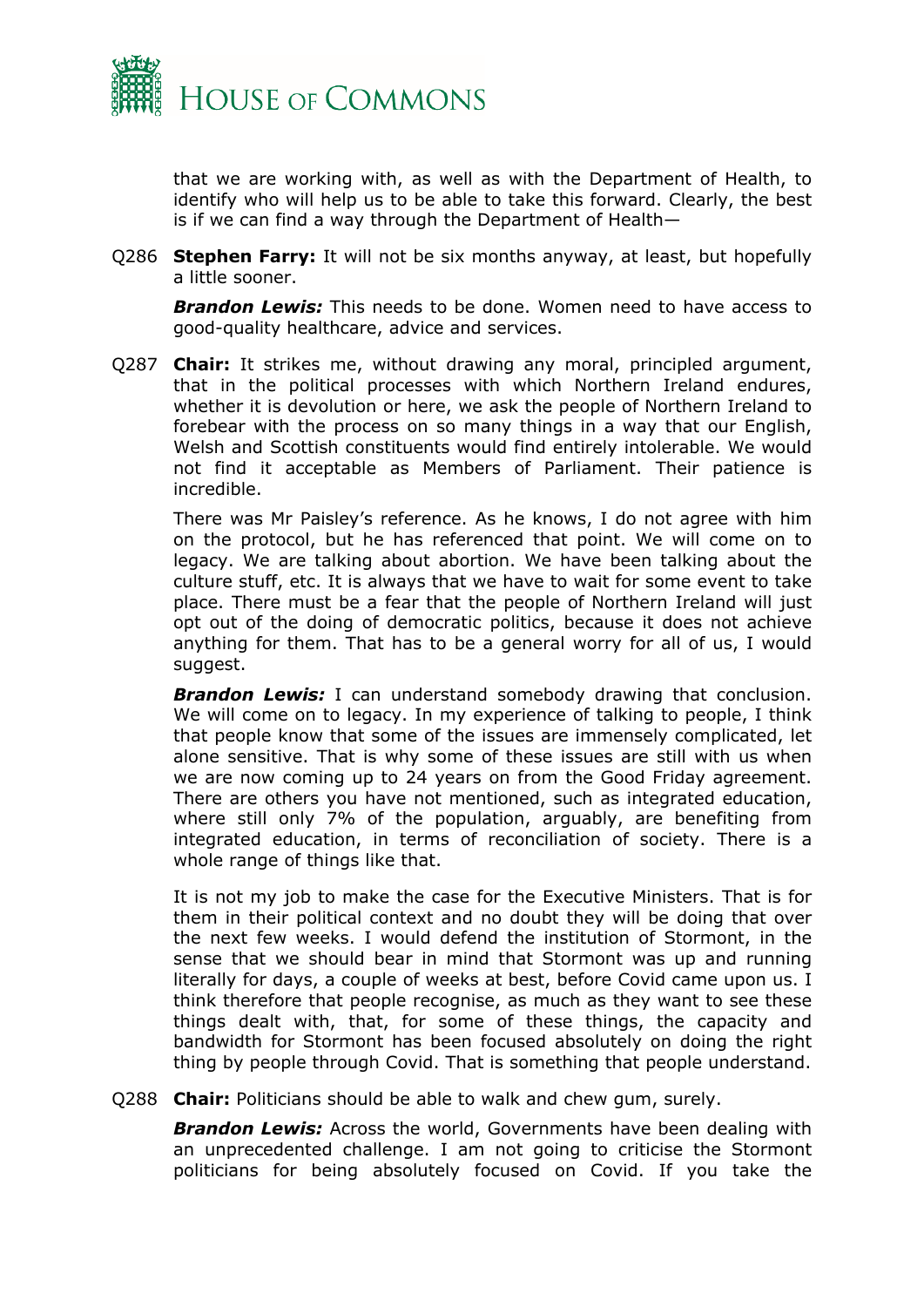

Department of Health, where we are talking about this issue, there has been a particular focus there. I personally think that the issue around abortion services and healthcare support for women should have been dealt with.

Equally, I am not going to criticise the Executive over its last couple of years. In the context in which they have been functioning, overall, there will be areas where any one of us might be able to critique particular things. Overall, for the Executive to continue to function and work through the last two years, in light of when it was reformed and what it has had to deal with, it has done a good job of working together, all five parties, to be fair.

**Chair:** My comments were not restricted to Ministers at Stormont. It is the political processes that seem so slow, cumbersome and ponderous that we are not delivering across a whole range of things.

Q289 **Scott Benton:** Secretary of State, can you understand why Conservative Back Benchers such as me are so frustrated at a number of different issues? We have spoken about the protocol. We have acknowledged the immense problems that has created, especially in the unionist community, and yet we are perpetually kicking the can down the road. In our manifesto, there are Government proposals there to legislate to end the vexatious cycle of prosecutions against our veterans as well. We will come on to that in a second. Again, it seems to be endlessly kicked down the road.

In relation to abortion, we have an issue that is a devolved matter and yet we have a Conservative Government, when it sees fit, interfering in that. Can you understand why people like me would be so frustrated at those three different issues and how they have been handled by my own Government?

*Brandon Lewis:* Yes. Also, you have to bear in mind the context that there is a difference between them. Apart from the moral duty of wanting to make sure, if somebody is a member of the Conservative and Unionist party, that people across the Union are treated equally and fairly, which is part of the issue with the protocol. I absolutely accept that. It is part of the negotiation and discussion with the EU.

On abortion, that equally applies. We need to make sure women have access to good-quality healthcare. I agree that it is something I would like to see the Executive do. We have done everything we can to support and work with the Executive to see them deliver it. I would still much prefer to see the Executive deliver it. There is also a legal duty on me, as Secretary of State, that has been put on me by the UK Parliament that is not just a matter of the devolved area. This is a duty that the Parliament of the United Kingdom put upon the Secretary of State for Northern Ireland in 2019.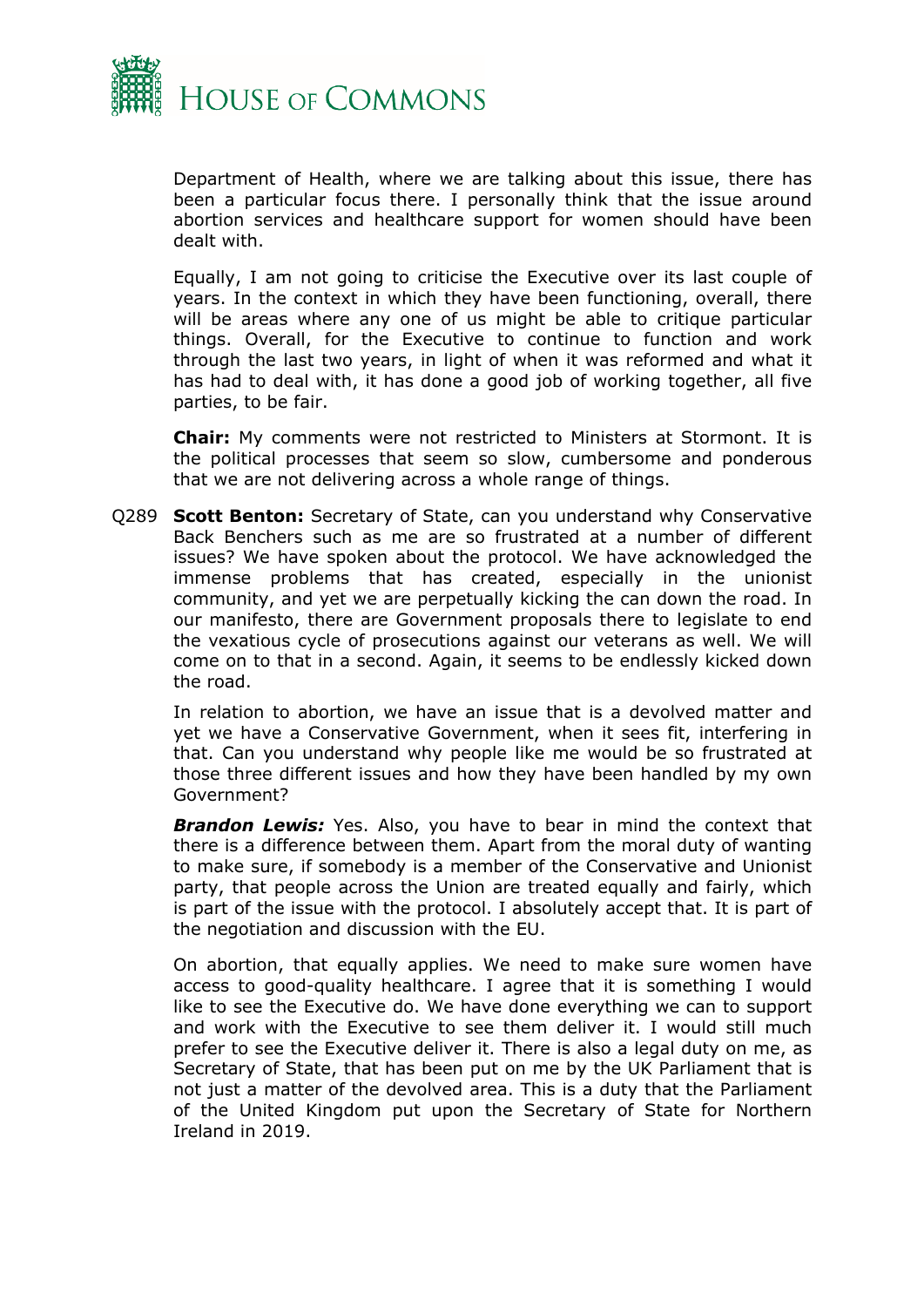

There is a legal duty on the Government to deliver on that. That does not distract us from the fact that we also want to deliver on making sure we resolve the protocol. I appreciate that we will come on to this. In terms of legacy, it is not just about delivering on our manifesto pledge. It is primarily about delivering for the people of Northern Ireland and ensuring we have a structure going forward that is not failing people the way the current structures are failing people in terms of getting to the truth.

Q290 **Ian Paisley:** Secretary of State, later this week in this House, your Government are going to ask your MPs—and, considering that you are on payroll, you will be expected to vote—to abolish at-home abortions because of the end of Covid. The House of Lords returned it last week, but you are going to be asked to do that. Unless you are going to indicate to us today that you are rebelling on that, do you not think that it is incredulous that you are going to lay down a completely different policy in Northern Ireland, which is actually against the wishes of the people of Northern Ireland on this abortion issue?

Do you not think that, going back to what Mr Benton said, that really sticks in the craw of people? You have this two-sided approach to it. You are allowed to legislate in a particular way. You will insist on a policy that will remove at-home abortions, yet in Northern Ireland you will insist on one of the most liberalised policies on abortion, almost termination to the point of birth in Northern Ireland. I think that is incredulous.

*Brandon Lewis:* Here in the Westminster Parliament, these issues have always been a matter of conscience for individual MPs.

**Ian Paisley:** At-home abortion is not. This is a health one.

*Brandon Lewis:* In terms of how people generally vote on these issues, it has always been a matter of conscience. In terms of the situation in Northern Ireland, the regulations we are looking at in Northern Ireland are not around those. They are about the legal duty to ensure that the services that are provided for as being required under the Act that was passed in 2019 by this Parliament, which follows the paragraphs 85 and 86 of CEDAW, are implemented. It is nothing more and nothing less than that.

Q291 **Ian Paisley:** Your letter was quite interesting, because it says that, if the Department continues to fail to implement the services, these regulations will ensure that you are able to take actions. Then you spell out what those actions are, including taking on board all the powers and responsibilities that a Minister in the Northern Ireland Department would normally have. You are actually doing what Stephen says. You are actually kicking it down the line considerably. That word, "If", means that you are still leaving it to the Department of Health in Northern Ireland.

I prefer that you leave it to the Department of Health in Northern Ireland, but I do not think that it is right that there is a pretence brought on here. Let us be clear: you are not going to do anything in this matter until well after May, according to the letter that you have sent us. That is the letter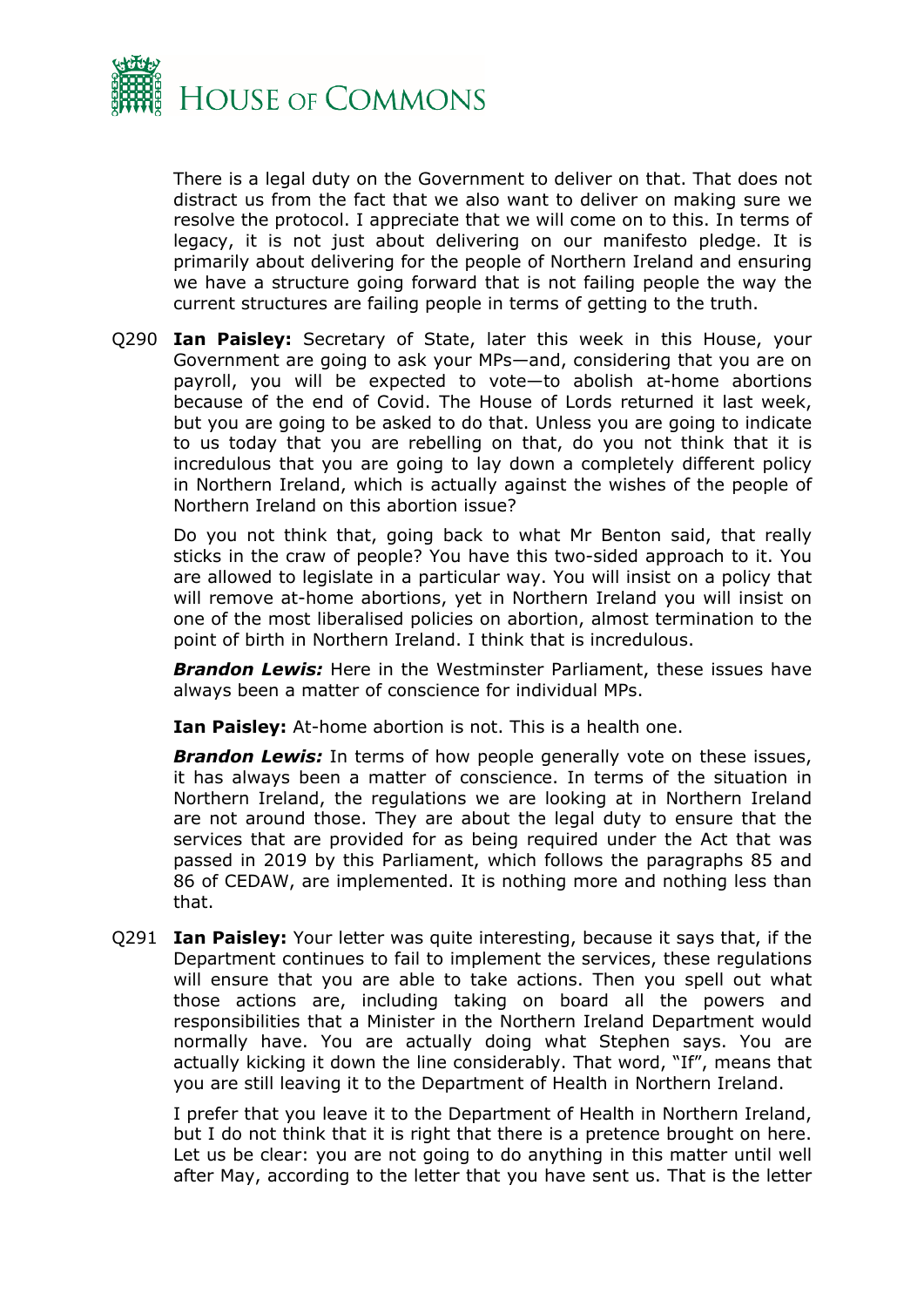

that you have sent the Committee. It was not to me personally, but the letter that you have sent the Committee. That is a fact, is it not, Secretary of State? You are doing nothing until after May.

*Brandon Lewis:* No, but we are. We are preparing to put the regulations in place. We are setting up an expert team to do the work to prepare to put these regulations in place and deliver these services. I make no bones about the fact that, as I have said before and as you have just outlined, I would much rather see the Health Minister in Northern Ireland deliver the requirements under CEDAW.

Q292 **Ian Paisley:** You mentioned the team in the letter to us as well, which Madeleine mentioned. Can you spell out to us whether that team will be drawn exclusively from Northern Ireland? Will it be drawn from across the UK? Who will be paying for that team? Will the Northern Ireland Office be paying for that team out of its budget? Who will that team be answerable to? This looks like a power grab on a very technical issue that should be left exclusively and, according to the Belfast agreement, ought to be left exclusively to the people of Northern Ireland. Why the power grab?

**Brandon Lewis:** As I have said to you, I would much rather this was delivered by the Northern Ireland Executive. We need to make sure that women and girls have access to these services. There is not just the moral duty but there is a legal duty on the Government and on my Department under the Act that was passed by Parliament in 2019 to be CEDAW-compliant. Yes, this team would work through the NIO.

*Madeleine Alessandri:* The team will be the expert team and they will be recruited on the basis of their expertise from wherever they come from in the United Kingdom. It will be a small team, but they will have that expert knowledge to work closely along with colleagues in the Department of Health in the Northern Ireland Civil Service who are closest to that.

You asked about the question of funding. We are working through that with Treasury, so that we will get the funding that we require for that small team to work together to see and understand how commissioning services can be taken forward.

As you rightly identified, this is a complex and expert area. It is important that we take all the steps we possibly can to make sure that, when services are commissioned, so that women and girls in Northern Ireland have exactly the same reproductive rights as women and girls in the rest of the United Kingdom, we have the same duty of care to them in terms of sustainability of service, value for money in service and all the other areas you would expect me to look at as accounting officer.

Q293 **Ian Paisley:** You will accept that recruiting an expert team of that nature will not be done in a couple of weeks. That could probably take in excess of three to six months. Am I right?

*Madeleine Alessandri:* No, I do not think you are correct on that.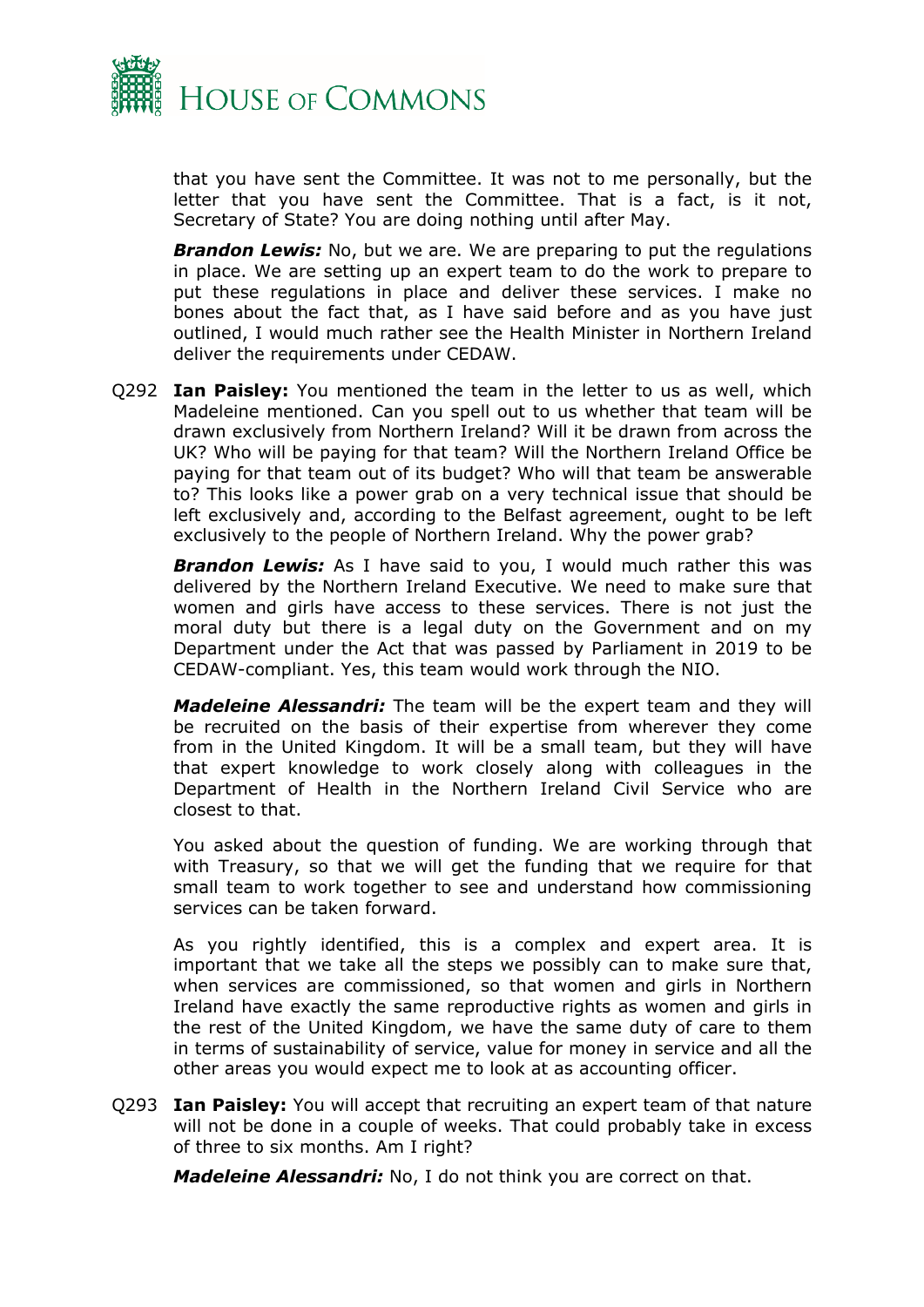

Q294 **Ian Paisley:** How many months would you put on it? Do you think it will be operational by August, for example?

*Madeleine Alessandri:* I am not going to put a timeline on it, but there are a number of people who have the expertise. It is a question of identifying them and getting them in. I am not going to give you a timeline.

Q295 **Ian Paisley:** Surely it would be an open recruitment for something like that. You could even do a consultation.

*Madeleine Alessandri:* There is an expert recruitment. We are looking for expert skills and we will make sure that we have the right expertise.

Q296 **Ian Paisley:** Even so, an expert team would require proper recruitment practices. This is not a tap on the shoulder matter.

*Madeleine Alessandri:* No, of course. That is even more important because of the expertise that is required. We will do it properly, rigorously and fully, but I am determined that we have the right people with the right skills into that team, as quickly as we can.

Q297 **Ian Paisley:** Secretary of State, you mentioned about the capacity and bandwidth within the Northern Ireland political scene to take decisions. I am probably like everyone in this room. I am from Northern Ireland. When I write to the NIO, I would expect prompt answers. I wrote to the NIO in August of last year about employment practices and the shortage of labour in certain sectors. I got a reply back six months and one day later, on 21 February.

Obviously there is a shortage of labour in the NIO and a shortage of bandwidth or capacity to answer things from the NIO. I do not think that you should say that the Northern Ireland parties could not agree this matter between them. They probably could if they were left alone to do it. You stepping in on this matter, Secretary of State, causes bigger problems. That is a point I have made to you before and I will make it again publicly.

*Brandon Lewis:* I appreciate the point and, yes, you have made that before. That does not divert from the legal duty that is set up by the UK Parliament. It is a legal duty on me, let alone the moral duty, as I have outlined, as well. You say that the parties could agree this, but at the moment the parties have not even been able to agree to put this in front of the Executive, so they have not been able to agree this. It is not only that they have not been able to agree it because of capacity. They have chosen not to even take this as an Executive issue.

**Ian Paisley:** Yes, but your Department cannot reply to letters.

**Chair:** I do not want to get into the weeds of the operation of the correspondence unit of the NIO. I am going to leave that issue and we are going to turn to legacy.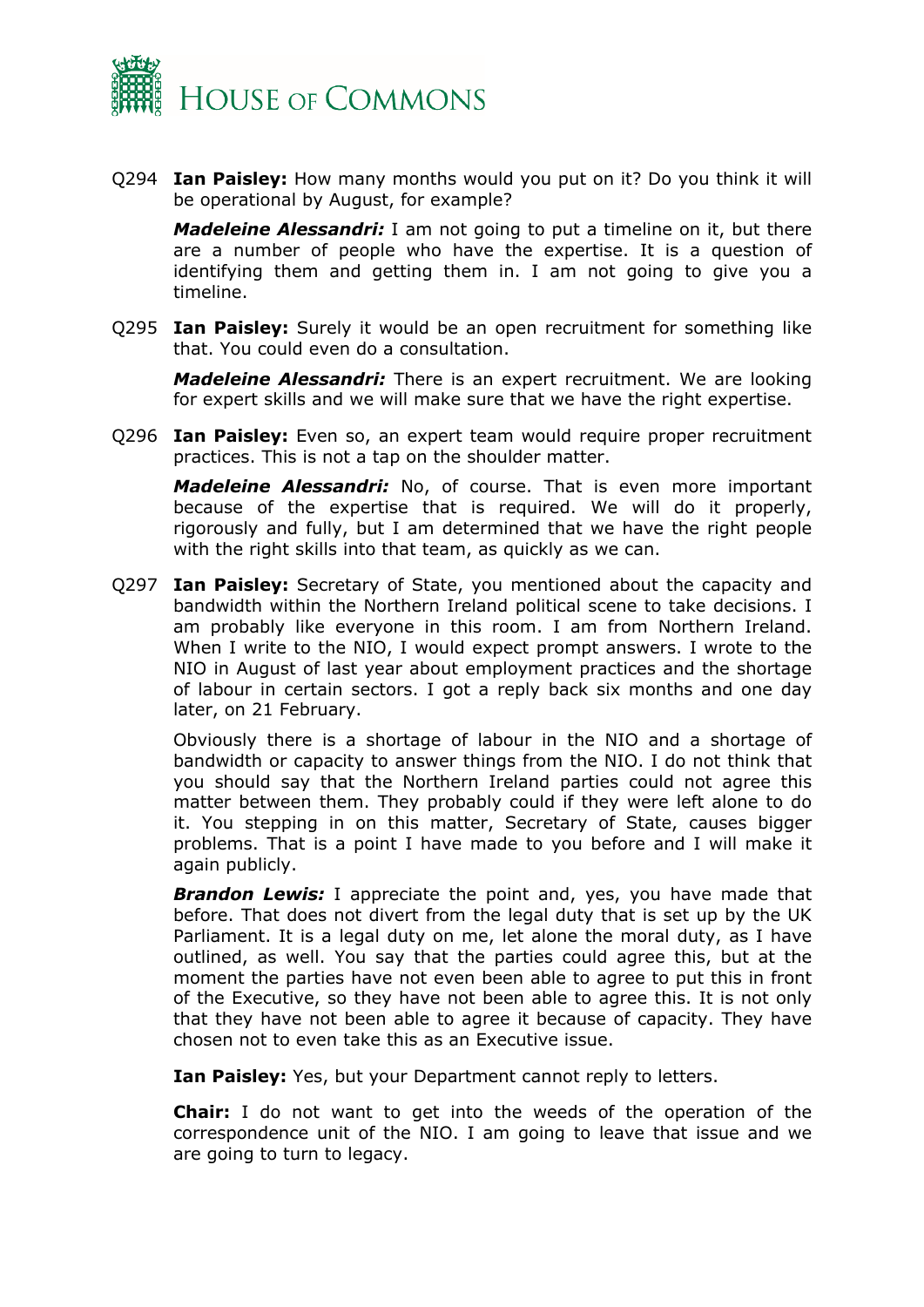

Q298 **Scott Benton:** Secretary of State, you probably suspected this question may be coming. When you appeared before this Committee in October last year, you stated in relation to the legacy proposals that your focus was still on delivering those within the autumn. We are nearly at six months later on and seemingly we are no further forward. I appreciate that you could not be drawn on the question with regards to the cultural package and the inclusion of that within the Queen's Speech, but surely we are due to expect legacy proposals as part of that Queen's Speech. Can you confirm that that will be the case?

**Brandon Lewis:** I would be very surprised if any Secretary of State in any Department anywhere tells you what is going to be in the Queen's Speech, because none of us holds the pen on the Queen's Speech. It is too early to outline what is in the Queen's Speech and it would be inappropriate.

I fully appreciate and, as I have said on the Floor of the House, accept the critique that we have pledged to do this and legislate, as we said in our Command Paper in the autumn of last year. I have a very strongly held determination and desire to do that and we have not delivered on that, so it is absolutely fair for people to critique that.

In our defence and in my defence, I would say that this is a highly complex issue. There was a range of issues that came from the Command Paper. We were very clear in the Command Paper that it was a paper we wanted to engage on. There has been an extension because of the challenges of Covid, what happened in Afghanistan and what has happened in Ukraine. Importantly, people in Northern Ireland, the victims' groups, as well as veterans' groups and civic society more widely, have been feeding in around legacy, given the sensitivity of it. For some people, this is a very painful, difficult area.

It is right that we have taken that extra bit of time to continue engaging, which still continues, not least because it is also a highly complex legal area as well. We have to make sure that, when we legislate, we bring forward legislation that ideally has the support of those who are still seeking information on what happened, but also that it is legislation that will hold and legally works to deliver in the way we intend it to, so we do not have a problem where we deliver something with a very clear intent but it legally then has issues.

We have taken that extra bit of time and we continue to do that work, but this is an area we are determined to deliver on. As Simon Coveney said, just last week in the press conference around our BIIGC meeting, this is not something that can be held off indefinitely. We need to resolve this. The current system is failing everybody and we need to resolve that.

Q299 **Scott Benton:** On that final sentence there, Secretary of State, you have recently visited Washington and Dublin. Presumably this was one of a long list of issues you discussed during both appointments. Can you bring the Committee up to date with feedback from Washington and Dublin on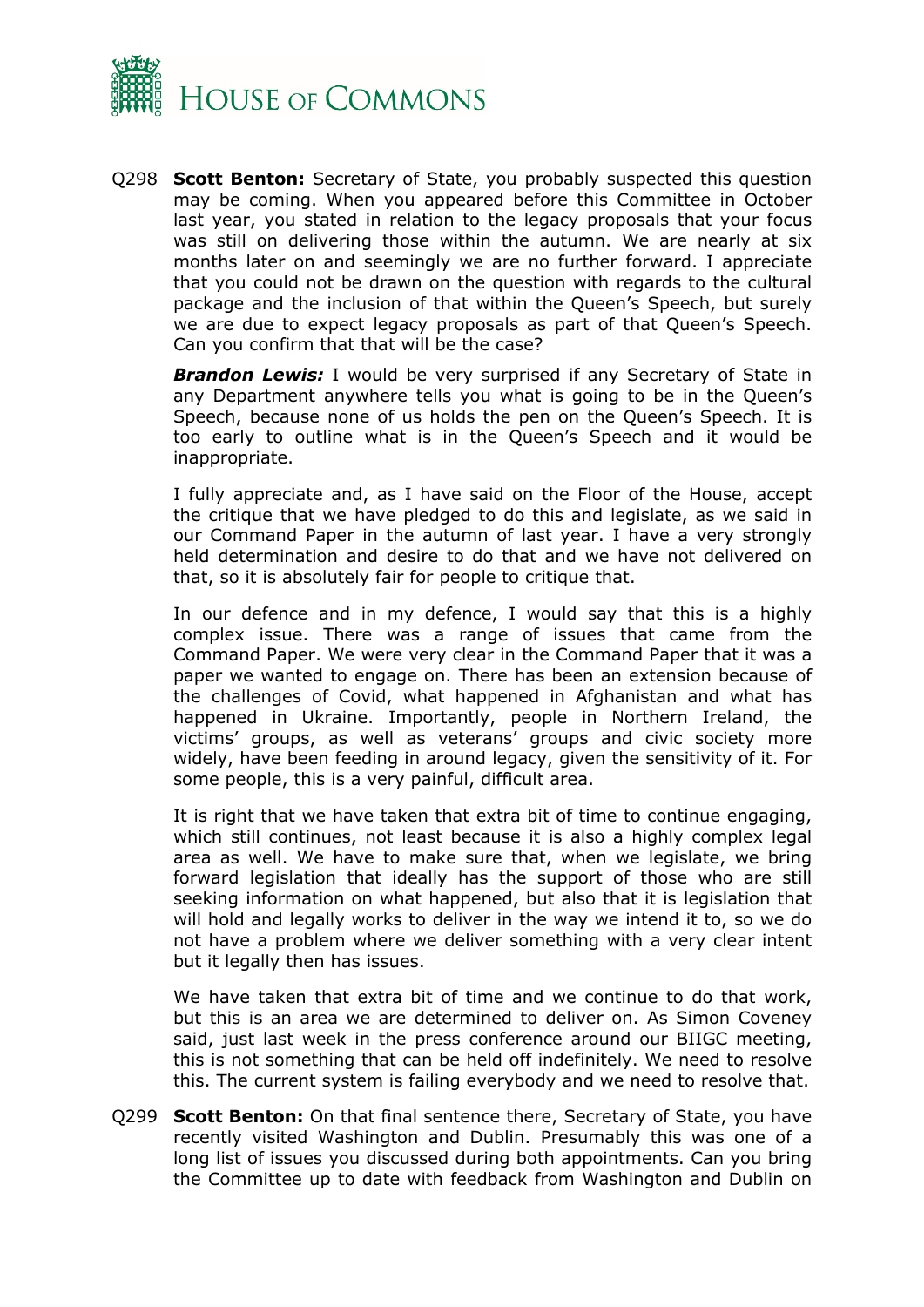

the legacy proposals and whether the Command Paper is maybe going to be adapted or changed as a consequence of those?

*Brandon Lewis:* I have always said—and I think I have said this in oral questions on the Floor of the House—that our Command Paper was a paper to engage on. We are listening to the engagement for that. We are taking that engagement to inform the final decisions we have to make around bringing something forward that we think can work.

In terms of delivering for people, we still do not know, in far too many cases, the details of what happened. We need a system that can work to avoid all the problems we have seen over the last 18 months alone, in terms of cases collapsing, which fails both those who served and those who are seeking information.

Q300 **Scott Benton:** I commend you for continuing to try to bring proposals forward. Every Secretary of State has failed on this challenge over the last 20 years, so we all appreciate how difficult it is. You mentioned a few moments ago about making sure that victims' groups particularly supported the proposals. There are the political parties in Northern Ireland as well. There is Washington and Dublin. There is fulfilling our own manifesto commitments as well, which of course is important too. Do you think that trying to do all those things and keep everybody happy is achievable? How are you going about trying to perform the seemingly impossible on that front?

*Brandon Lewis:* I am very cognisant of the fact that there is a reason why, in the 24 years, in the next couple of weeks, since the Good Friday agreement, there has never been anything that has brought together complete unity in terms of a way forward on these issues. Otherwise we would not be having this conversation. It is immensely difficult.

In terms of doing something that will literally keep everybody happy, it is difficult from the political parties' point of view, but there is also a real challenge and recognition. When I talk about the complexity of this, even within victims' groups of course there are many people who served within Northern Ireland who are victims or relations and friends of victims as well, so the victims' group goes more widely. Even within the victims' groups there are families where each member of the family will have very different views about what they would see as a positive outcome, ranging from not wanting to reengage or reopen anything, right the way through to wanting to get every but of detail they can about what happened. That is even within one family. That is not untypical.

What we are focused on and what I think is deliverable is a package that can help to resolve some of the issues we are seeing at the moment. If you take Ballymurphy, which took 50 years, it should not take 50 years for people to get to an understanding of what happened. We need to deal with that. It is possible to deliver a process of investigation and information recovery that can move with pace to get people, not least of all because we have a generation of people now who served and who lost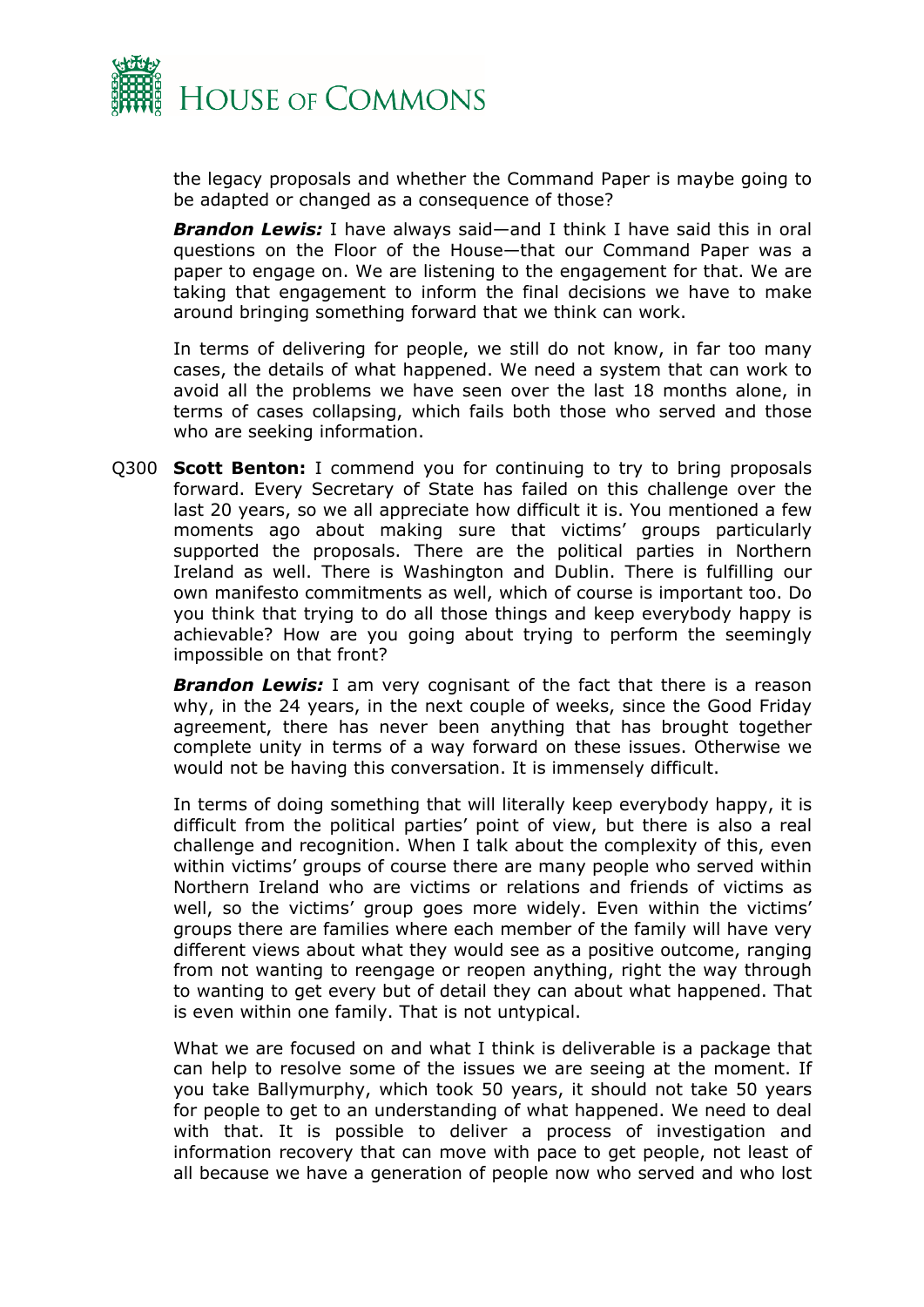

loved ones or were injured. They are of an age where, if we do not resolve things in the next few years, they literally will not be with us anymore. We have a duty to get that resolved for them while they are still alive, as far as we can. There are also arguably two generations of people coming through who were not even born at the time of the signing of the Good Friday agreement.

It is possible to do something that can deliver all of that and to do so in a way that respects and delivers for those who served. There is a big difference, which underlines a point a number of colleagues like you have made in the past, between those who went out every day to protect life and country and those who went out to murder and harm civilians and destroy society. It is possible to deliver something that reflects on a positive way forward across a range of areas. We have always talked about this as a package of things that include areas, as we talked about in the command paper, such as an oral history, to give people who have never had their voice heard a chance to have that voice heard. That is very important for the wider civic society as well.

Q301 **Scott Benton:** During our recent visit to the Republic, we heard from one particular group on legacy proposals. That group suggested that an introduction of a statute of limitations related to Troubles-related incidents in Northern Ireland would create an imbalance between the criminal justice processes available to victims in Northern Ireland compared to that within the Republic. I think the specific point was the Irish Government could not suggest to the Garda that it should not take particular cases forward for prosecution. How would you respond to that point about an imbalance between the justice systems north and south, if the current proposals under the command paper were to go forward?

*Brandon Lewis:* We will and we are reflecting on the feedback and engagement we are having from the command paper. We will do that for any proposals that we put forward. Even if you take the issue of the command paper, I would say a couple of things. The criminal justice system and the structure of that is failing people. We have seen case after case collapse that failed both the accused and the victims and their families. Whichever side, it has failed them.

It is also meaning that information is not coming forward because the experience that some people have had, whether it is through things like Boston tapes or HET, around coming forward and talking, but then being put through another process that they were told would not happen afterwards, means that nobody else is looking to come forward. We have to try to resolve those issues to give people space in which to come forward, recognise and, as I said before, as painful and difficult as this is, be honest with people about the reality of the current systems, failures and why it is not working.

In terms of Republic of Ireland, the Irish Government themselves said they would seek to legislate as well. I hope they will, particularly in terms of information recovery. There are still cases where I know that people in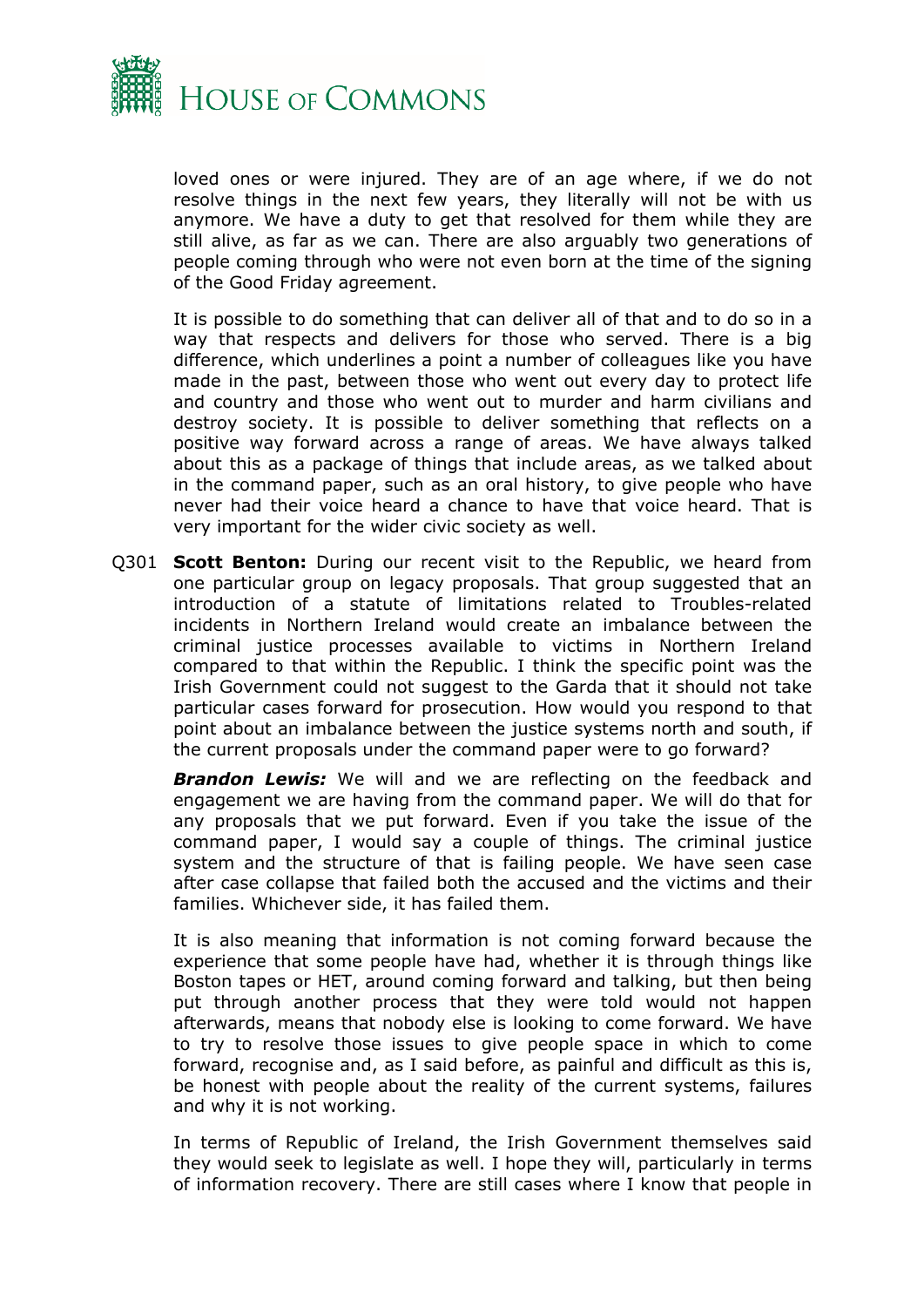

Northern Ireland are seeking to get information around things that they believe the Irish Government can help them with, so it would be good to see that come forward. Just before Christmas, we saw the former Attorney General for the Republic of Ireland made a case that, effectively, the Irish Government have not been prosecuting for some considerable time themselves. Some might argue that the Irish Government already have this in practice.

Q302 **Bob Stewart:** Secretary of State, I remember last summer you suggested to me that you hoped to have legislation by Christmas. Obviously that has not happened. I am totally with you on how difficult it is with all the stakeholders and the legal implications of what you have. My friend, Dennis Hutchings, died in October 2021, actually in court when he should not have been, in my view, in Belfast. It was disgraceful. He died actually on the job, as it were.

Fundamentally, do you think we will ever get legislation? You seem optimistic. Based on the fact that it seems so flipping impossible, is this just going to continue to dribble on and on and on, until everyone has died, of course, which is happening?

*Brandon Lewis:* That is exactly the situation that is intolerable. I am confident that we will be able to deliver something on this. As I know you recognise as well as anybody, Mr Stewart, particularly with your experience, this is such a complex, sensitive and, for many people, very painful area.

**Bob Stewart:** I do not envy you. It is flipping impossible.

**Brandon Lewis:** It is not just around the pure legislation around how you deal with things. A lot of engagement we have had with civil society has been on how you deliver oral history in a way that people have confidence in, that people will want to be involved with and that is accessible to people. It is how you deal with these issues where, as I have touched on, even within families there are very different views on how we go forward, how we recognise the fact that there will never be moral equivalence between those who served country to protect life and country and those who went out to do harm to society, civilian life and anybody's life.

These are very complex matters. Much as I accept the critique that we had sought to do this during the course of last year and were not able to achieve that, I will also defend the delay. It was and has been important for us to continue to try to delve into and work through with people what it is that works for people, in terms of information recovery, and be very clear with people that we are not ending investigations. This is about speeding up investigations to get to the truth and information for people, but with a system that can actually deliver.

Taking the time to both work through the legal complexity and the sensitivity of this has been the right thing to do, but I am confident that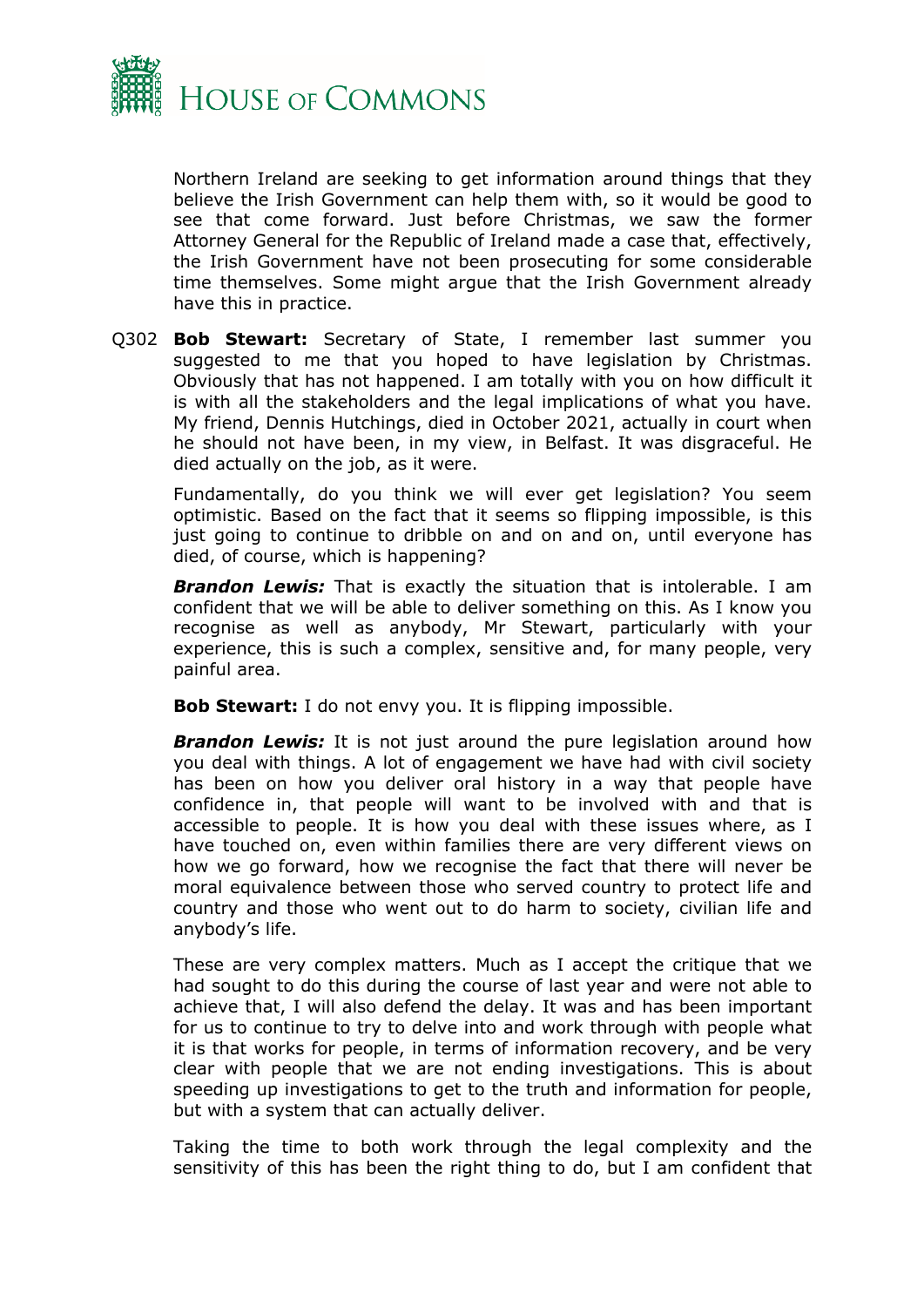

we will be able to bring something forward that can deliver on those things and do a fair job of balancing those competing, you could argue, challenges that Mr Benton rightly outlined. I am confident that we will be able to do this. As I say, I can only go back to a point that I think Simon Coveney made very well after the BIIGC, the British-Irish Intergovernmental Conference, just last week, which is there is always a temptation with things like this that to do nothing would be easier, but in this case we cannot do nothing. The current system is failing, we need to find a way forward and we cannot let that go on indefinitely.

Q303 **Bob Stewart:** I am glad to hear that, because I am a member of the Northern Ireland Veterans Association, so I speak for them. There is a feeling among ex-soldiers, Permanent Secretary, that the Northern Ireland Office is not co-operating in this matter. Could you or the Secretary of State assure me that that is wrong?

**Brandon Lewis:** I can absolutely assure you, as Secretary of State. I will let the Permanent Secretary speak for herself in a moment. I can absolutely assure you the Northern Ireland Office has been working flat out, with absolute commitment, even through Covid, when things were difficult, but still working with civic society to work through this issue. Mr Benton made this point. We have not managed to resolve this in 24 years. This is not straightforward

**Bob Stewart:** I get that. I am glad that is on the record.

**Brandon Lewis:** The team, with expert advice and legal advice, has been working through this to make sure that, when we bring something forward, when we are ready to legislate, we do so in a way that works, that delivers for the people of Northern Ireland and for those who served with such honour for their country and to protect life. I will let Madeleine as well just touch on it from the point of view of the team.

*Madeleine Alessandri:* Thank you, Secretary of State. The team, as you would imagine, speaks frequently to Danny Kinahan, the veterans' commissioner. We are in very close contact with the Minister for Veterans, who sits across MoD and Cabinet Office. I think I have said this to this Committee before. For my team, this is personal, because this is home as well. It is the most sensitive and difficult issue that we have to work on. There are not many families in Northern Ireland who have not been touched in one way or other by the Troubles. They have been fanning out and having many conversations.

Mr Stewart, if you feel there are groups that have not had the contact that they would like to have, put them our way, because we are talking to as many people as we can possibly find.

**Bob Stewart:** It is not that. It is just a feeling. That is the feeling of the Northern Ireland Veterans Association, I can tell you. Putting it on the record, you have just denied it, absolutely. That is good.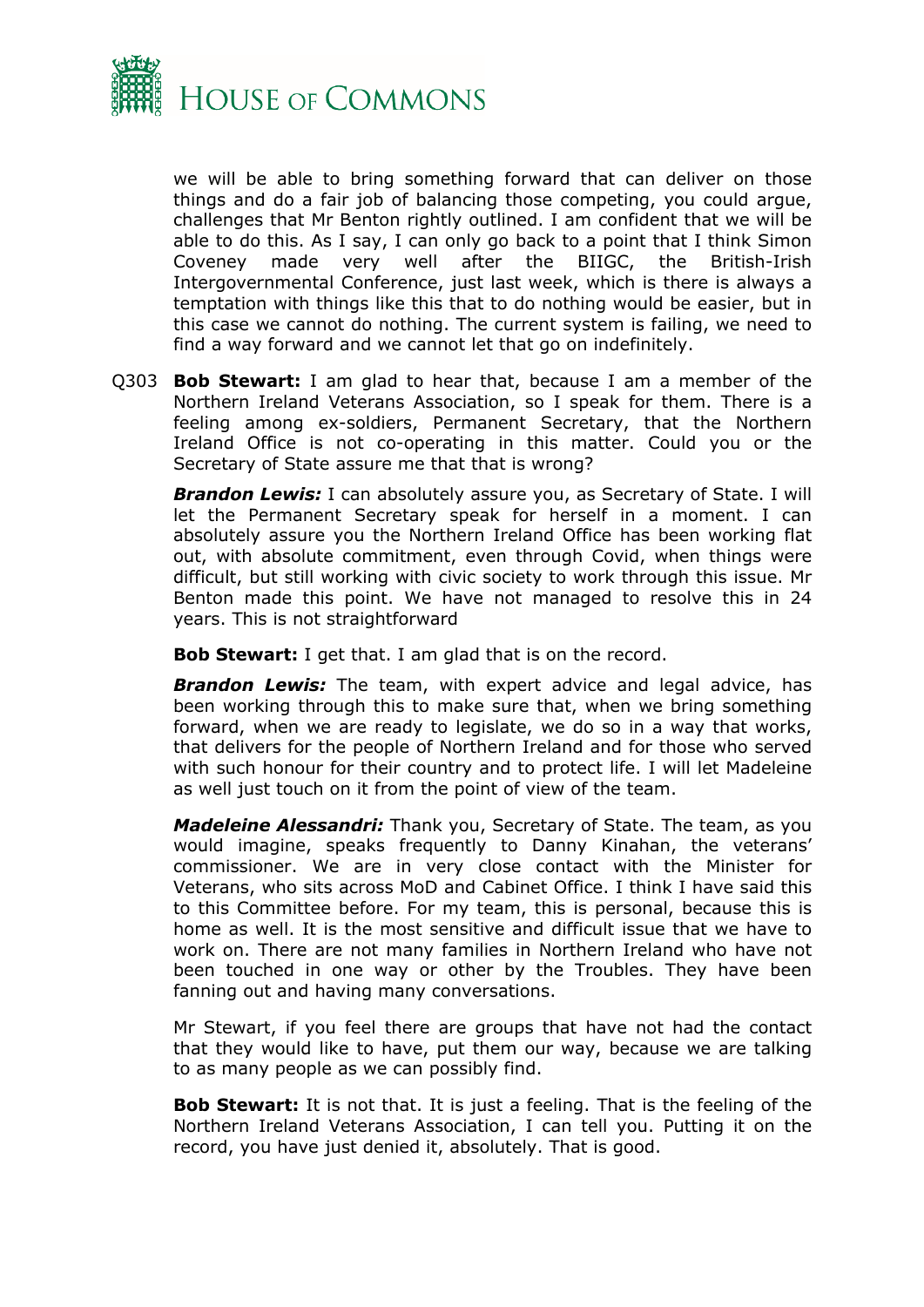

*Brandon Lewis:* We will continue to meet with representatives from the veterans' group, with Danny Kinahan and others, as well as victims' groups. Actually, I have done in just the last couple of weeks. This is about trying to do something that works for everybody. That is complex but it is achievable.

Q304 **Chair:** Secretary of State, you mentioned there, and in response to Mr Benton's question, that this has been 24 years. That clearly, of itself, creates an imperative to—I am loth to use the term "resolve"—find some workable, deliverable thing. Is it also in your mind that, every day, week or month that this goes on, another group of people of the next generation become tainted by the narrative of this unresolved issue? Therefore, it is not just addressing the deficit of failure to do so over the last 24 years, but there is an investment in the future: that the young can see that this has been dealt with sensitively, proportionately, sensibly—call it what you will—and that some of that narrative, which so infects people's minds and spirits and thinking, can finally be drawn to a close.

*Brandon Lewis:* Yes, absolutely. It is always dangerous to just talk about what may be in legislation. We talked about this wider package in the command paper. To use your last comment, I appreciate the way in which you meant it, but it is not about bringing it to a close in the sense that we want to make sure we are delivering investigations. We also want to make sure that people are aware of our history. We have to be alert to and conscious of our history to know where we are going next.

There are a few things that are important. You are absolutely right in terms of a younger generation of people who want to be focused on, quite rightly and understandably, the issues that affect them. They want to see a positive future. There is a huge duty of care that we owe to those who are of an age where, if we do not resolve things in the next few years, whichever side of the debate they are on, they are either not getting the truth of what happened and understanding what happened, or clarity that they are innocent of anything resolved, which we need to do.

This is also particularly for younger people. This is one of the things that I think has been most interesting and is hugely important, which is the oral history. What has really struck me with civic society is that people who would not consider themselves, or others may not consider, to be victims also have a story to tell. Particularly for some young people, who have never experienced what it was like to live in parts of Northern Ireland through the Troubles, they feel very strongly about what it was like and therefore why you should never ever want to risk going back to that kind of a situation.

That is just as important as the issues that tend to dominate media coverage of this issue. That is why, for us, this is part of the complexity. It is about making sure we get a holistic package, rather than just one part of the story. That is the important part of it and particularly plays into that understanding for today's younger generation about why the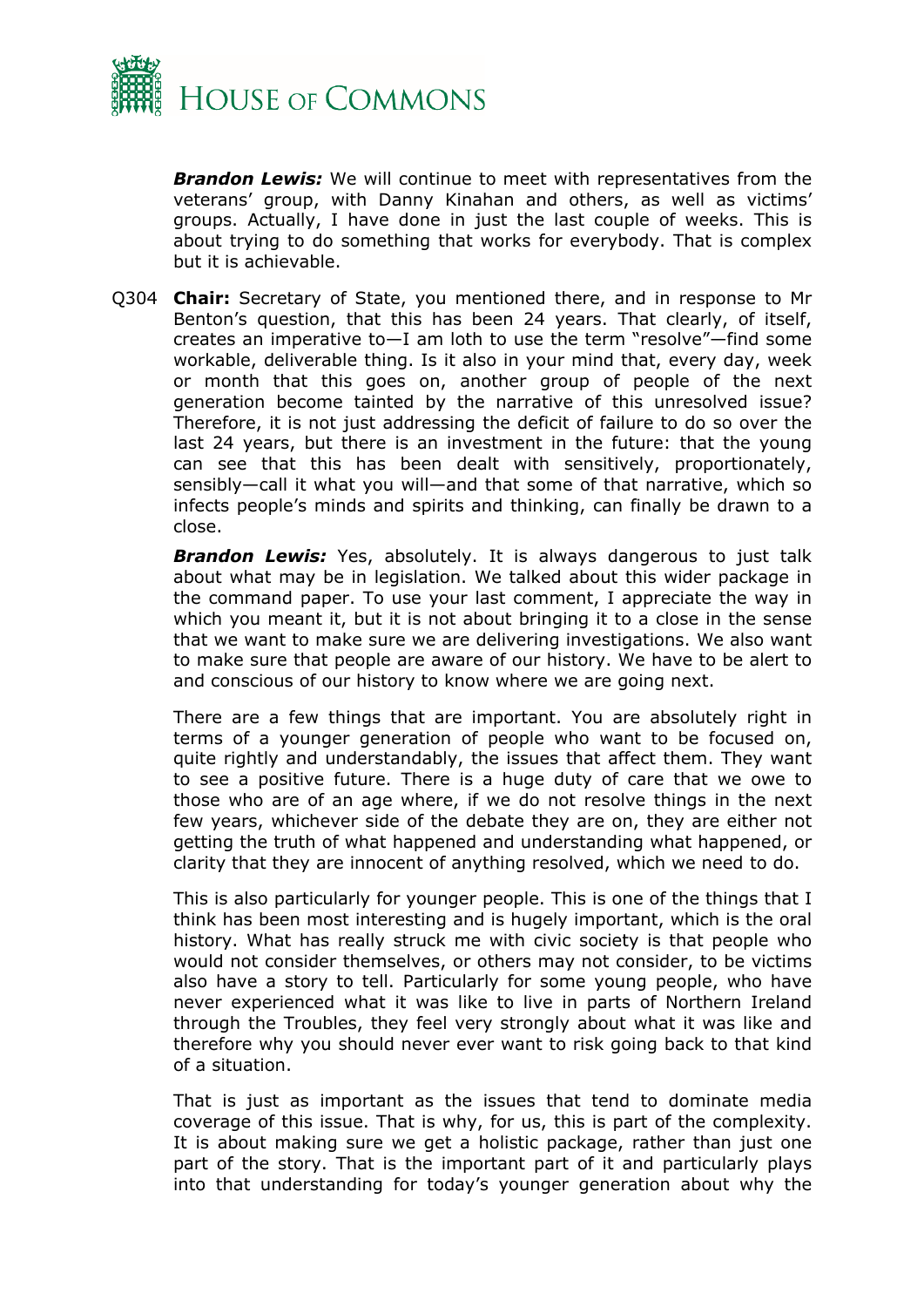

positive prosperity and peace we have seen in the last 24 years is so important to build on, while recognising the past, rather than being dragged back to the past.

Q305 **Claire Hanna:** I wanted to ask about the electronic travel authorisations for the common travel area. Was the NIO consulted about those and the impact that might have on the border before the proposal came forward?

*Brandon Lewis:* On the electronic travel authorisation, I am only smiling because you say ask whether the ETA discussed with the NIO. All these things are discussed across Government, but I was the Immigration Minister in 2017 who started the work to deliver electronic travel authorisation, under the then Home Secretary. I have seen the ETA in various formats over the last four or five years. That is why I was able to make the comment last week at the press conference for the BIIGC that this is not something that has been done in the last few weeks. This has been a piece of work ongoing for some time and it is partly about modernising our whole approach to the borders and having a modern border approach for the UK.

Q306 **Claire Hanna:** Obviously the land border is not the same as the other borders of the UK. Everybody accepts that Britain has a sovereign right to defend its border, but it has implications for the island of Ireland. What is the process for screening issues like this and the disruptive impact they will have for Ireland?

*Brandon Lewis:* There is no reason for this to be disruptive in any form. We work across the Government. The Home Office is talking to us. Simon Coveney and I were out there last week, talking to Helen McEntee's Department in the Irish Government as well. In the same way that, at the moment, nationals who require visas can process through, the common travel area means that people can flow through in the same way.

We have seen it around the world. I saw a number of people talk about tourism particularly being affected. When you look at countries around the world, including in the EU, that have brought in a variation of an ETA in one form or another—we have the ESTAs for the US, for example they have not found it disrupted tourism. There is no reason that it should in Northern Ireland. We will continue to protect the CTA.

Q307 **Claire Hanna:** There will not be that many islands that have two distinct jurisdictions. You will know that a substantial proportion—I think around 50%—of tourists coming to and spending time in Northern Ireland come via the Republic. They will not all have a nailed-down itinerary. This will be problematic for people who are having a few days in Donegal and want to go across to the Giant's Causeway and to spend some money. How are you going to mitigate that, given that so much of that traffic comes through Dublin, because it has the international flights, et cetera?

**Brandon Lewis:** The reality is that we do not have a border between Northern Ireland and Ireland. People can flow through as they wish. We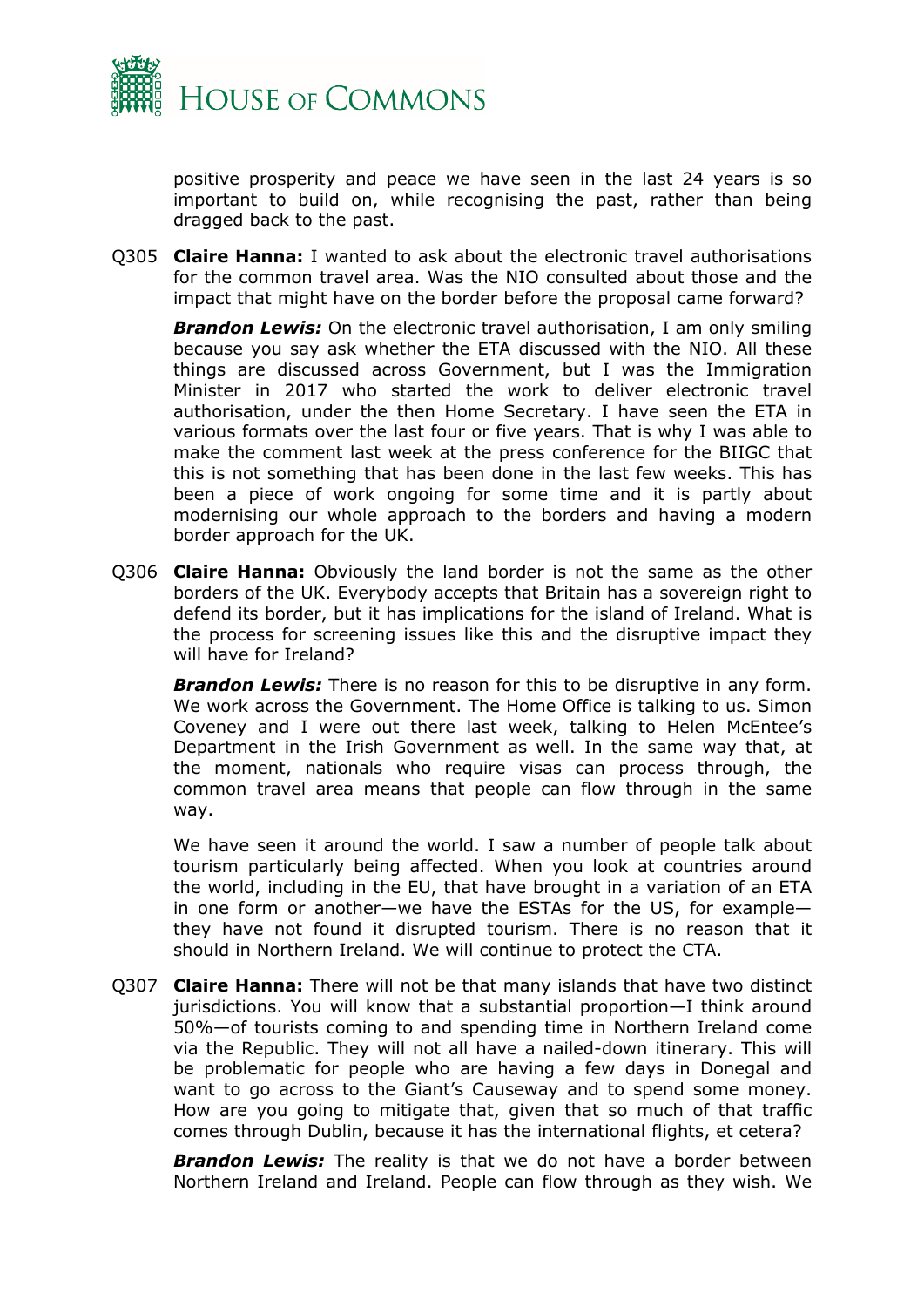

are very clear that people—if they are coming into the UK and are non-British or Irish citizens, who therefore do not benefit from the CTA, when the ETA comes in—should have an ETA, in the same way that a visaholding national should have a visa at the moment. We are not proposing, nor have we ever proposed, to put any form of border checking on this. Colin, do you want to add anything to that?

**Colin Perry:** I would only reinforce what you said. The idea is to go for something that will be relatively straightforward to complete, so therefore you try to reduce the friction involved. As the Secretary of State said, there is no suggestion that there are going to be some sort of checks at the border between Northern Ireland and Ireland. It is aiming to deal with modernising the way that these things happen. It will be promoted to people to allow them to benefit from what is an unparalleled tourist offering right across the island of Ireland.

Q308 **Claire Hanna:** We have discussed it previously in the Committee. If people do not have one, they could find themselves in contact with law enforcement, through an accident or whatever. Is your message that, if somebody is in Donegal, they should not come across if they do not have an ETA? Is that the clear message?

*Colin Perry:* It is very much that we would be encouraging people to do that. If they came across, we are really only looking if there are egregious cases. Otherwise you are going to be encouraging people to—

*Brandon Lewis:* Our position will always be to ask people to follow the letter of the law, in the same way that today a national who requires a visa, who is coming from Ireland but may require a visa to come into the UK, if they are coming into Northern Ireland, or England, Scotland or Wales, should have a visa.

There would be no difference with the ETA, other than the ETA will be unlike a visa, a much simpler system. It will be a very small additional cost for travellers. Those who have used ESTAs for the US, or the equivalent for other countries, will know that it is a quick process. It is not done every time you travel. They last for a year at a time. There is no reason for this to have any impact. It is something the Home Office has talked to the Irish Government and the tourism authorities about.

Q309 **Chair:** The Bill sets very clear financial penalties. It carves out very clearly that people who transport visitors by boat or plane will be fined if they land somebody in the UK who does not have the relevant piece of paper. What happens if somebody lands somebody in Shannon or Dublin and they then get on a coach trip, or in a taxi, or they hire a car and go across? Who has the liability? If that person who is driving themselves is involved in an accident and requires the help of the National Health Service and does not have the piece of paper, will they still qualify for free healthcare? Will they be seen as illegal and be landed with a bill.

It strikes many of us that this is another Home Office initiative where it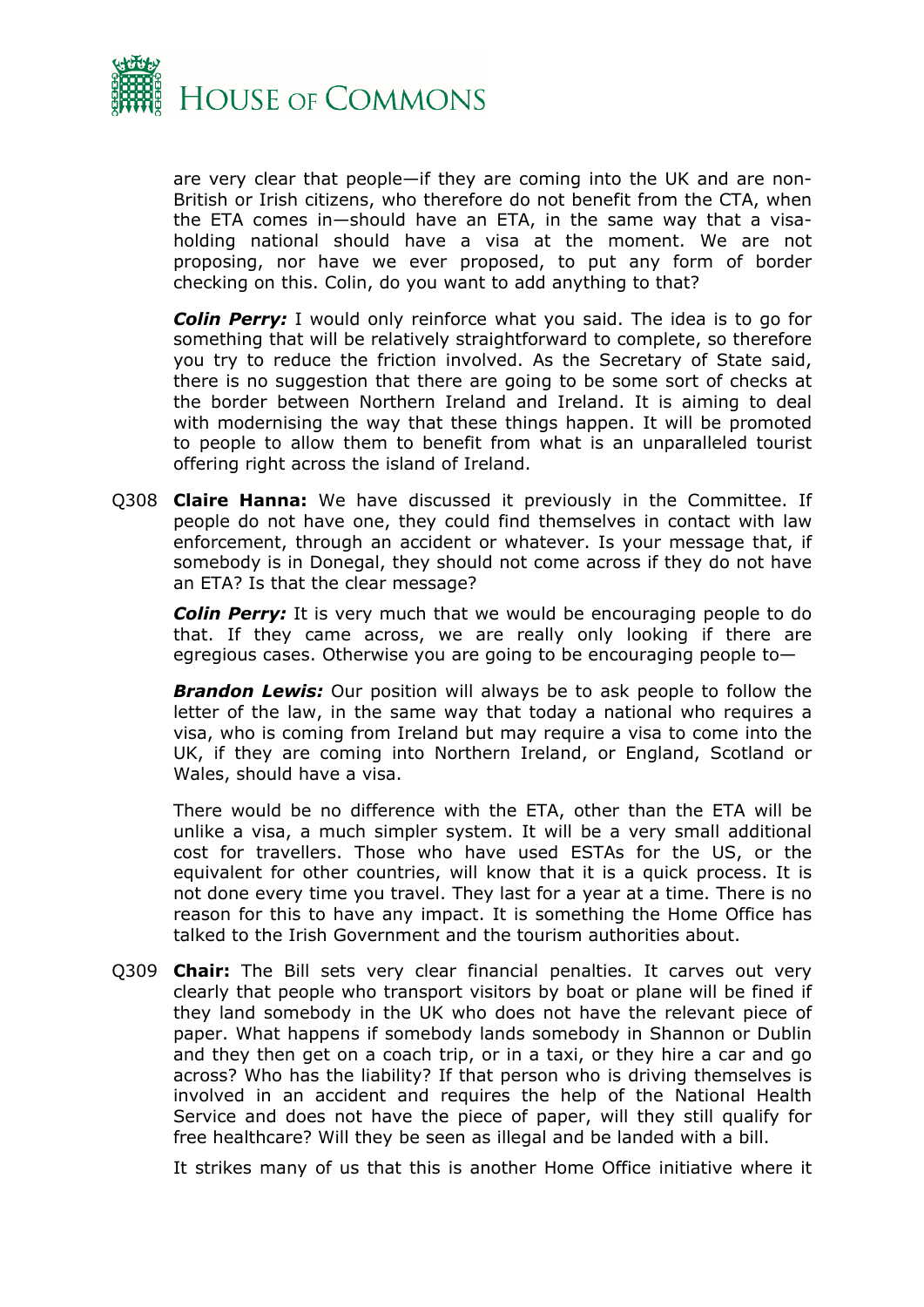

could easily be said that if you come into GB you have to have it. Border Force is there to do it. We are asking people to have a piece of paper. They do not see themselves as going to Northern Ireland or the Republic. They see themselves as visiting the island of Ireland. That is how it is marketed in tourism. You have to get yourself a piece of paper. Nobody is going to check whether you have it, but it might have penalties if you do not have it and require some sorts of services. It does not seem to show any Home Office sensitivity with regards to how, in the tourism element, the island of Ireland operates in 2022, does it? That is why Discover Northern Ireland and others are so upset about.

*Brandon Lewis:* Do not forget that there are differences between the healthcare services themselves in Northern Ireland and Ireland anyway. We are very clear that there will not be any routine immigration controls on journeys within the common travel area. There are not. There will not be. That is no different to how it functions now with people who are visarequiring nationals.

*Madeleine Alessandri:* It will be digital, so people will be able to do it very easily.

Q310 **Chair:** I appreciate how it works. I am trying to work out what happens where people either do not know that they need one or do not bother to get one. Let me give you another scenario. Somebody is driving. They are an American citizen. They are driving. They have arrived in Dublin. They have a week in the Republic. They want to have a week in the north. They hire a car and drive. They cause an accident. Has there been any discussion with the insurance industry as to whether their insurance would be valid if they did not have the relevant piece of paper.

*Brandon Lewis:* Do you mean if they travel from Ireland into Northern Ireland?

**Chair:** Yes. They have driven over the border. There have been no checks, because it is an invisible border.

*Brandon Lewis:* With respect, their insurance would depend on the details of the insurance that they have taken out with the hire company, in the same it does when you travel to other countries.

**Chair:** I take that.

*Brandon Lewis:* As somebody who has travelled across borders in North America, that is something that is a matter for the details of the insurance company of the company you are hiring from.

Q311 **Chair:** Do you take the point that, if that is then pointed out to them and they did not realise they needed it, and they go, "I cannot be bothered," there is the potential for that visitor to only spend time—more time and therefore more money—in the Republic?

*Brandon Lewis:* I am quite happy to come back to the Committee on that, or ask the Home Office to come back with details on that, because it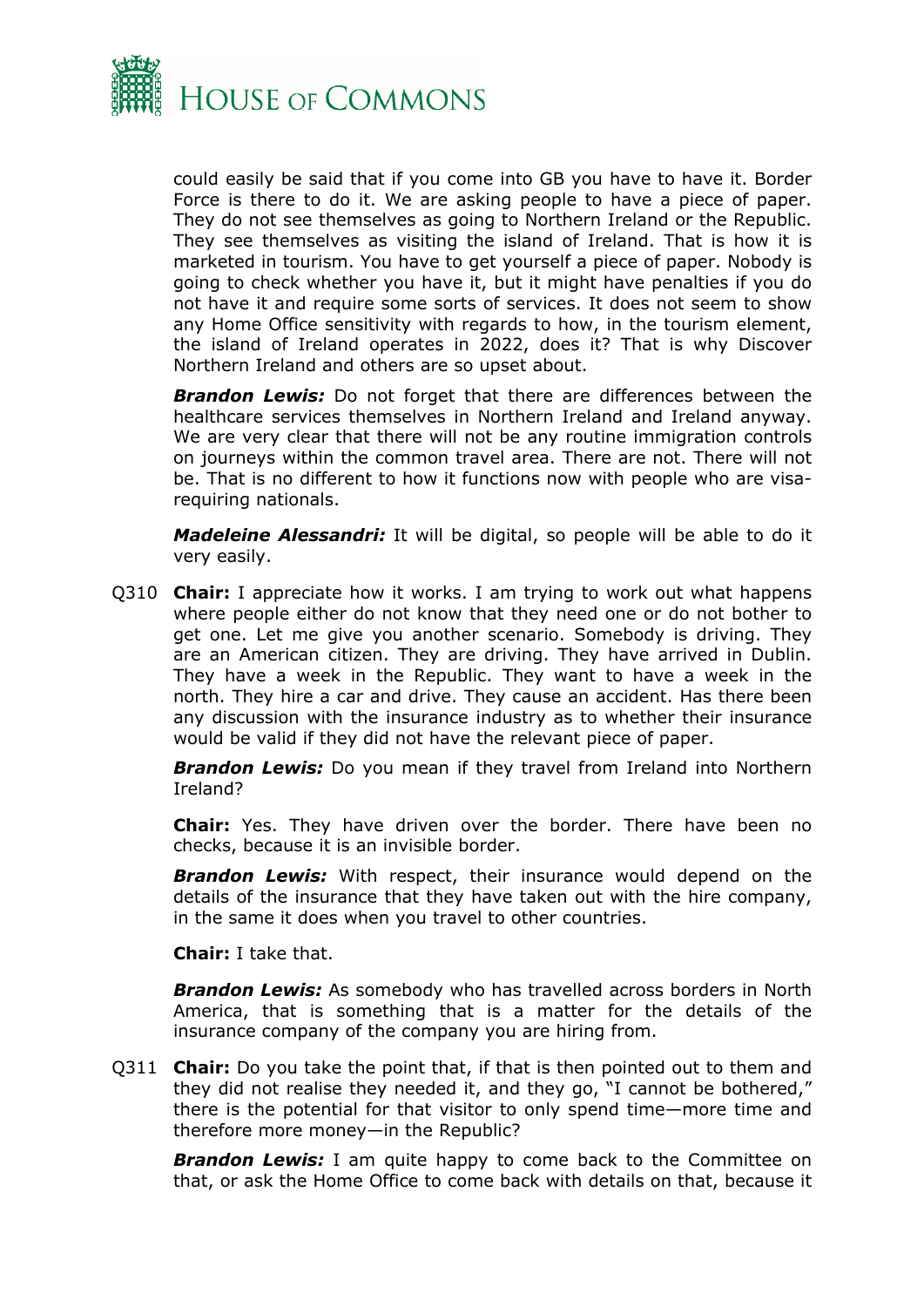

depends. It depends upon the details of what the insurance company has set out, in terms of that hire company. It may not void your insurance necessarily. If you are a visa-requiring national, it does not necessarily mean that, if you do not have a visa and you drive through Northern Ireland to get to Donegal from Dublin, for example, if you took that route, that voids your insurance. That is not necessarily the case. Therefore, the same would apply with an ETA as well.

Q312 **Chair:** Could that not be deeply worrying to a resident in Northern Ireland who has their car shunted?

*Brandon Lewis:* As it would have been today and as it would have been last year. If that is the case, it would have been the case last year. That is not something the ETA itself will bring in. The ETA itself will be very clearly advertised. One of the reasons why the Home Office is working with the tourism companies is to make sure that visitors know, in the same way they would if they were from a country that required a visa, that they require an ETA, should they come into the UK, i.e. Northern Ireland. The tour operators will know that as well.

Q313 **Claire Hanna:** Do you see the logic in exempting residents of Ireland, even if they are not British or Irish, from the visa, so somebody who is French or whatever else living on the island of Ireland? Why would they not be exempted?

*Brandon Lewis:* The CTA applies. Then you are changing the structure and the rules of the CTA.

Q314 **Claire Hanna:** You are changing their ability to move freely around—

*Brandon Lewis:* We are not changing the CTA.

Q315 **Claire Hanna:** You are because you have removed the ability to move freely, and that would seem to be a logical exemption to protect EU nationals in particular. Looking at refugee issues at the moment, particularly the Ukrainian crisis, how are the UK and Irish Governments co-operating on that at the moment?

*Brandon Lewis:* The Home Office, again, is liaising with the Irish Government. I had a conversation with the Irish Government about this last week, because we, both the Irish Government in Ireland and here in the UK, want to make sure that all citizens who are coming from Ukraine to seek refuge get the support they need. The Home Office and Irish Government are in contact and working together.

Q316 **Claire Hanna:** Do you believe that the Irish Government refugee policy is a security risk to Northern Ireland or Britain?

*Brandon Lewis:* There are two sides to this. One is that in the UK it is fair for us to want to ensure that people who are coming into the UK are the right people to come here, bearing in mind this is a country that, just in the last couple of years, had an assassination attempt made by Putin's regime on the streets of England. I do not think that it is unreasonable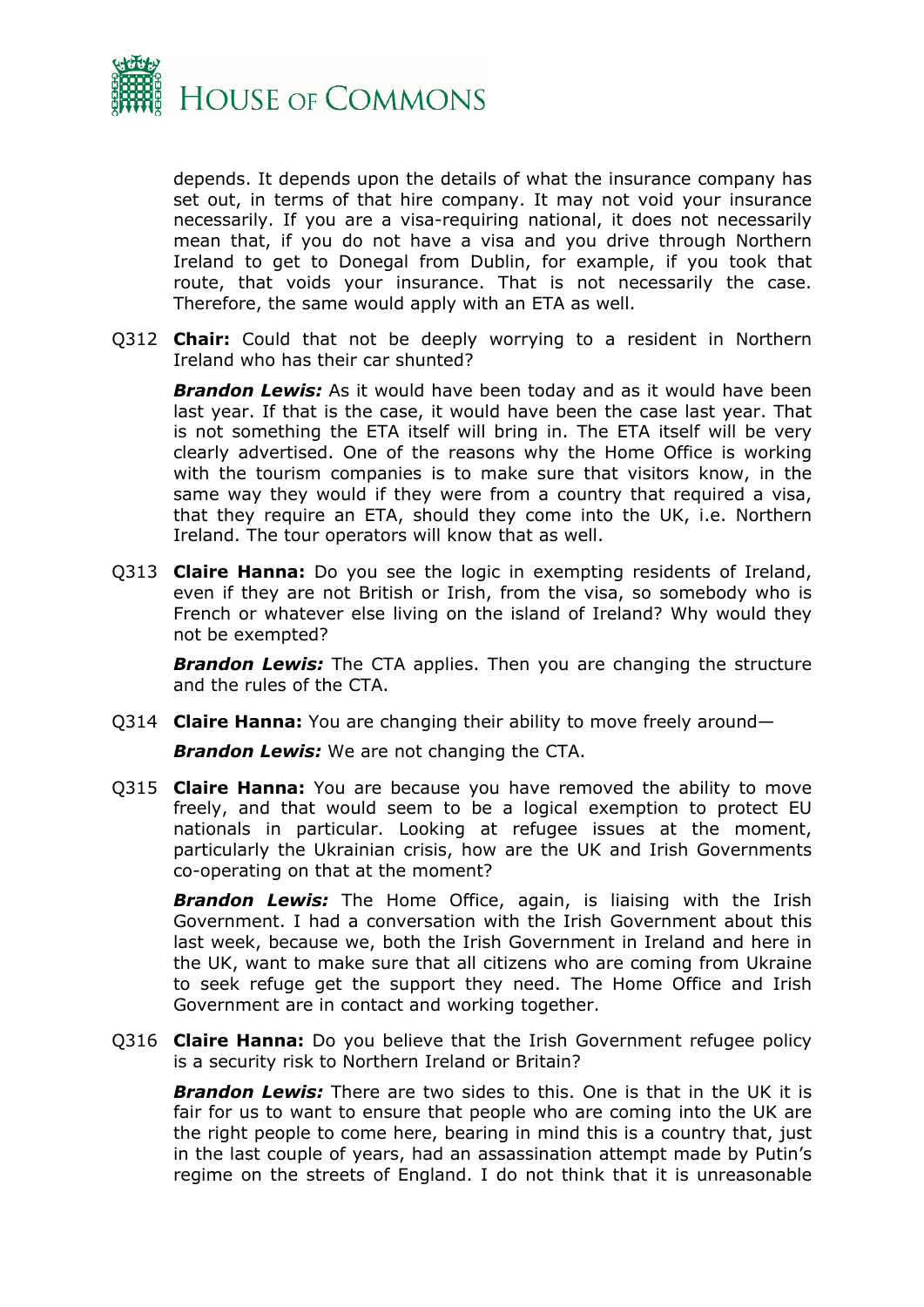

that the Home Office is very clear about wanting to ensure that we avoid allowing people in, bearing in mind people have come into the UK before specifically to do harm to others. We ensure that people who are coming in are genuinely people from Ukraine who need and want refuge here.

That also means that we can focus our support, quite rightly, in the humanitarian areas where it is most needed. Also, one thing the Home Office and the Irish Government are working together on is to ensure that, for people who come in—and there may be some; there may be some but there may be none—through the Irish Government's route but then decide they want to move into the UK, be it Northern Ireland or via Northern Ireland into mainland Great Britain, we are able to give them support. To do that, we need to know who they are, so that we can give them the humanitarian support to settle and ensure that they get all the support they need. That is why the Home Office is working with the Irish Government and the Ministry there to make sure we have all that in place.

Q317 **Stephen Farry:** I have a follow-up from Claire's question. You said that it is the UK's policy that no one should enter the UK who requires a visa without a visa. There may well be a number of Ukrainians who have entered through either Rosslare or Dublin without a visa for Ireland, which I support, who have then travelled into Northern Ireland because they have contacts in Northern Ireland and that is where they want to be, in terms of having a degree of safety.

Those individuals cannot apply for the Homes for Ukraine scheme in situ in Northern Ireland, because the rules only allow for an out-of-country application. Given the very unique situation in Ireland, with that land border, is the Northern Ireland Office trying to liaise with the Home Office and the Department for Levelling Up, Housing and Communities around some sort of bespoke arrangement to regularise those people, who may well already be in Northern Ireland, who want to continue to be in Northern Ireland. Under the current rules, it would suggest that they have to go back south, then apply to get back in again.

*Brandon Lewis:* Yes. The Executive have been working with organisations and have the welcome centres coming. I recognise that this is an issue. It is one of the reasons why the Home Office is wanting to work so closely with the Irish Government to make sure that we can identify people like that to make sure that they get the support that they need to be able to settle in the way that we want to be able to support them to do, whether they choose to stay in Ireland or move into Northern Ireland or indeed anywhere else in the UK. The discussions are ongoing between the Departments and the Governments.

**Stephen Farry:** That is reassuring.

Q318 **Ian Paisley:** On investment into Northern Ireland, do you think that Her Majesty's Government are short-changing Northern Ireland?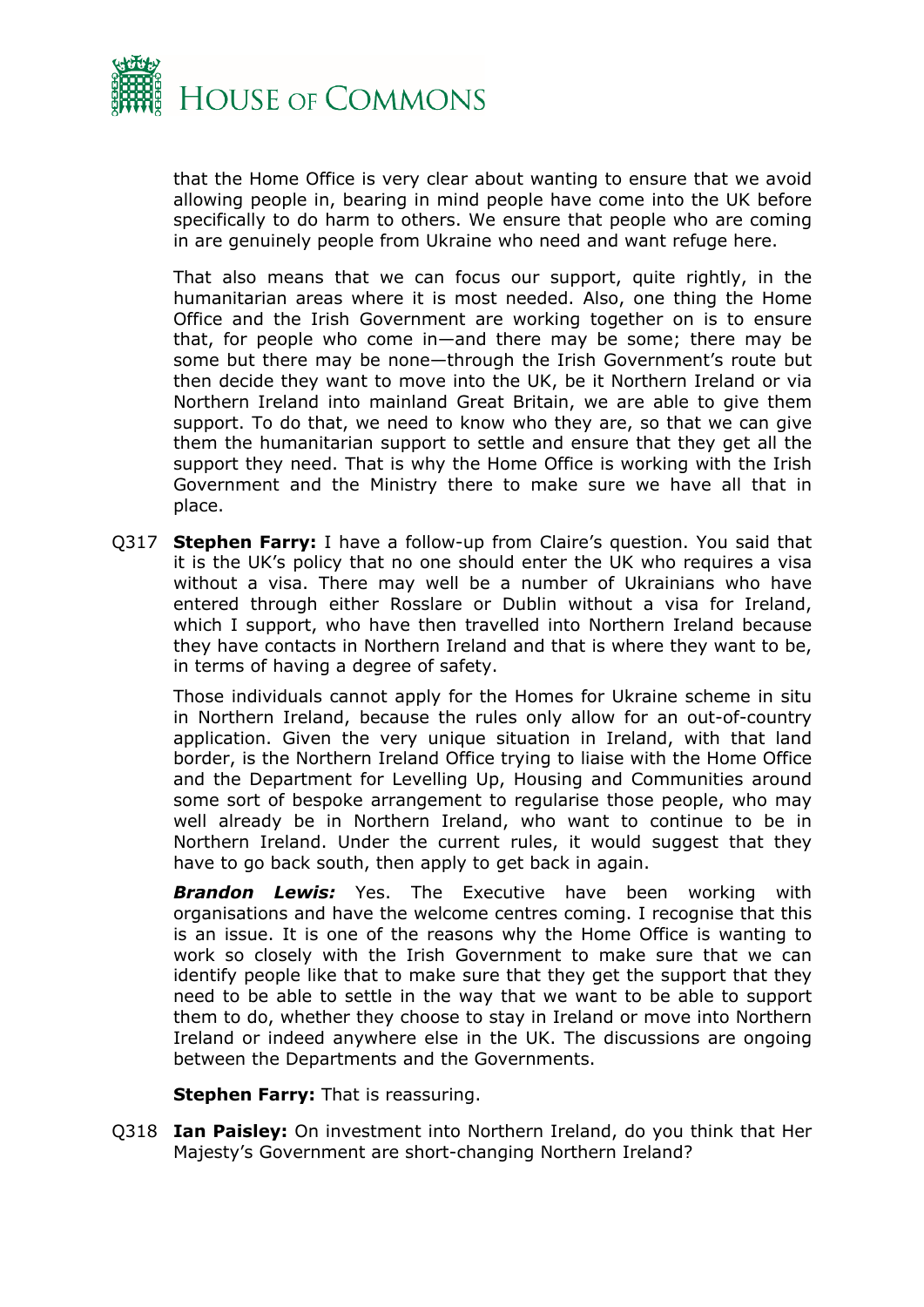

**Brandon Lewis:** No, absolutely not. If you look at the evidence, it is quite the contrary. I am very proud of the fact that we have seen record levels of investment in Northern Ireland in the last couple of years, through the block grant but also with wider investment such as the new deal.

Q319 **Ian Paisley:** Foreign and direct investment has of course done very well, but that is not HMG investment in Northern Ireland. UK Government capital investment funding for Northern Ireland has consistently been thew lowest per head of all the UK nations. That is a fact. That is the evidence. It is £49 million. When it came to Northern Ireland's allocation of £49 million under the levelling up fund, we were to get 3% of it; we fell short of that. Northern Ireland has not yet been allocated from the shared prosperity fund. The facts seem to suggest that Northern Ireland is being short-changed.

**Brandon Lewis:** No, it is quite the opposite. First of all, inward finance from around the world is doing very well and is a great credit to those who have been involved in that. I see some of that myself in the work that we have been doing with companies investing in Northern Ireland from the US, particularly in the last few months. In terms of UK Government investment, we have seen the biggest investment in Northern Ireland since devolution began with the settlement this year for the Executive.

One of the frustrations I have is seeing the Executive consistently underspend and have surpluses at the end of the year. I am very clear that we will see that again this year. The £15 billion from the UK Government is the largest settlement since devolution began. That goes on top of the money from "New Decade, New Approach", which is obviously a couple of billion, the money for PEACE PLUS, which is over £730 million from the UK Government alone and the £400 million we are investing from the new deal. Arguably the largest financial packages of city and growth deals in the UK and town deals are in Northern Ireland. The UK Government spend more per capita in Northern Ireland than any other part of the United Kingdom.

Q320 **Ian Paisley:** I agree with you that it is a disgrace when Government Departments in Northern Ireland hand money back. Anyone from my constituency would see that as a crime. That money should be held and spent in Northern Ireland.

**Chair:** You are not alone in that, Ian.

**Ian Paisley:** You must agree that, in order to do that, sometimes flexibility, in terms of the process of being able to spend in the next calendar year and the next financial year should be allowed. It would prevent some of this money being handed back. That is something that I hope could be reformed.

Turning to a specific example in terms of connectivity, driving people into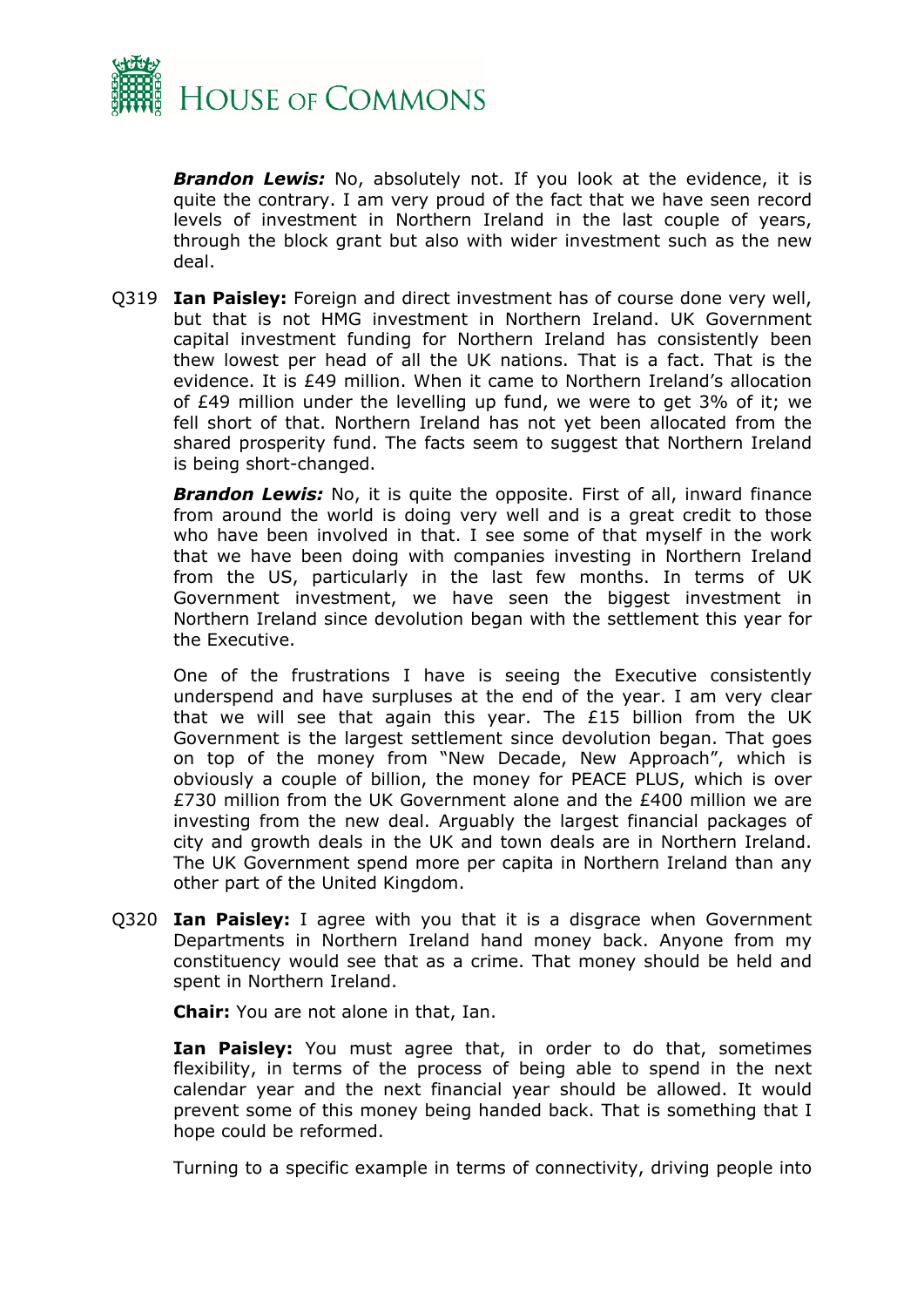

Northern Ireland and promoting Northern Ireland as a place to come, the Republic of Ireland has recently given an extra €200 million to Aer Lingus to help that airline promote its transatlantic operations and to bring more people into the island of Ireland. That was a UK organisation. That is fine. I would like to see the same sort of effort being made to promote direct flight links in and out of Northern Ireland transatlantic, because they are missing. Do you think shared prosperity, levelling up or any of those programmes by the Northern Ireland Office could achieve that success?

**Brandon Lewis:** I would support the direct transatlantic flights. It is not just about finance. We, as the UK Government, have been resolute in our support for that for connectivity for Northern Ireland. If you take through Covid, we have put the increased support in to make sure we kept flights and ferry movements going throughout that period. I would happily support and do what I can to make the case for transatlantic flights, but that is not just about UK Government investment.

I have had conversations in the past with partners in the US about direct transatlantic flights when I was working in the Home Office, both for Northern Ireland and more widely in other airports across the UK. That would be an exciting way forward. It is not just about money. There are other issues, particularly US, if you want to look at having a structure to have US passport control effectively here. I am trying to think of the phrase. Sorry, my mind has gone blank.

**Stephen Farry:** The pre-clearance.

**Brandon Lewis:** It is pre-clearance, but there is another phrase, which is what we have in St Pancras as well, where you can clear. I am trying to think what it is now. Anyway, you know what I am talking about. That is quite a complicated structure. If there is the demand there, that is the first thing that the airlines themselves will look at to see if it is viable. It is certainly an area that I would personally support. I am very happy to pick that up with you.

Q321 **Ian Paisley:** You say about demand and I agree with you: it has to be demand-driven. I think that there is demand there. The issue is if there is a rival country next door, and they are a rival when it comes to business like this. You have a £200 million slush fund being driven into that company to encourage it to bring routes in and out of its country—it is perfectly fine for it to do that—and there is no slush fund, essentially, for Northern Ireland companies or transatlantic companies to jump on and compete coming into Northern Ireland.

**Chair:** I am not sure we can call it a slush fund, otherwise everything is a slush fund.

Q322 **Ian Paisley:** You know what I mean. It is payment into the infrastructure by the state. Is there anything that can be done directly? You say that you would be very supportive of it. Do you think that resources should be put there? Would the NIO put resources there?